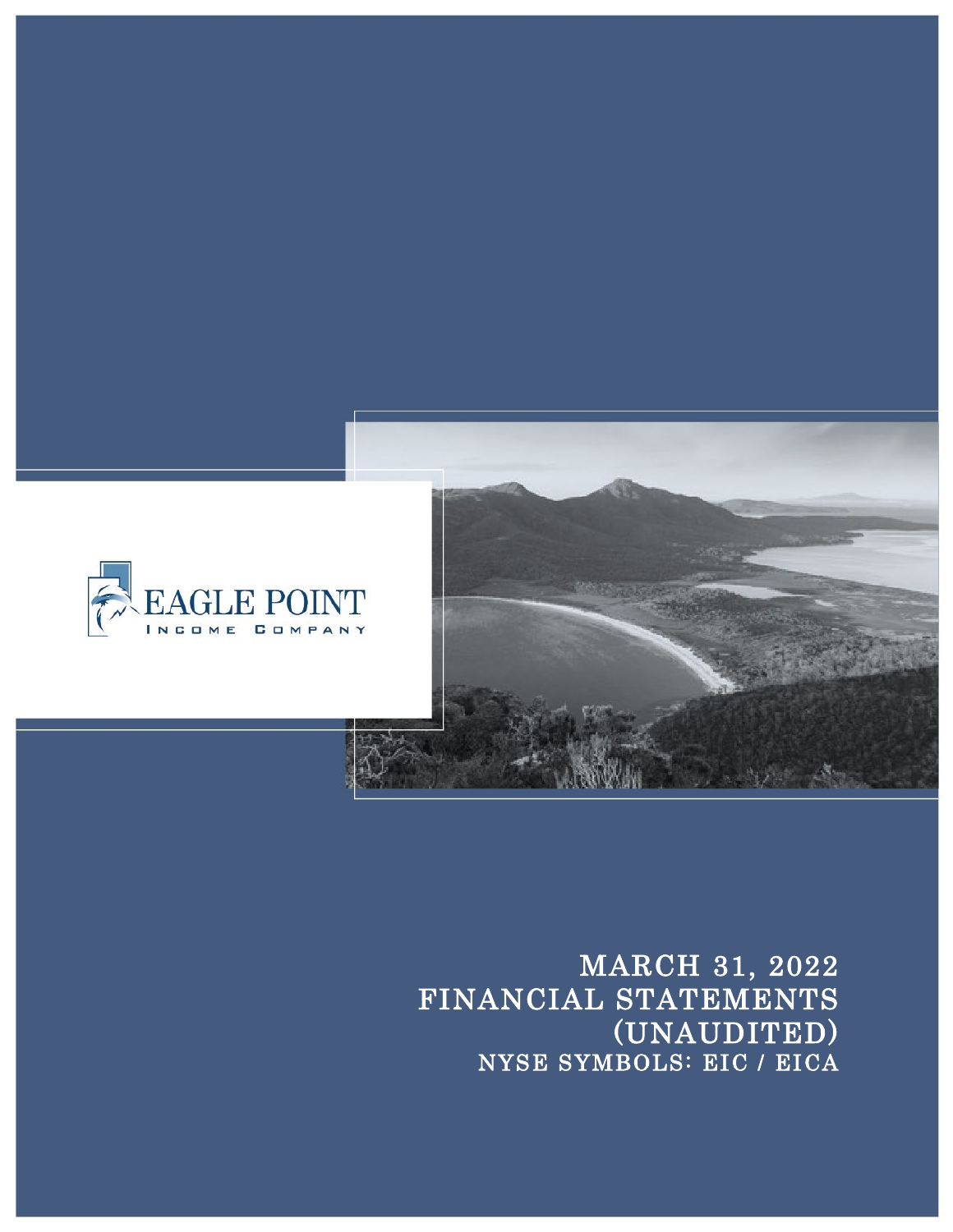# Important Information

This report is transmitted to the stockholders of Eagle Point Income Company Inc. ("we", "us", "our" or the "Company"). This report and the information and views herein do not constitute investment advice, or a recommendation or an offer to enter into any transaction with the Company or any of its affiliates. This report is provided for informational purposes only, does not constitute an offer to sell securities of the Company and is not a prospectus. From time to time, the Company may have a registration statement relating to one or more of its securities on file with the US Securities and Exchange Commission ("SEC"). Any registration statement that has not yet been declared effective by the SEC, and any prospectus relating thereto, is not complete and may be changed. Any securities that are the subject of such a registration statement may not be sold until the registration statement filed with the SEC is effective.

The information and its contents are the property of Eagle Point Income Management LLC (the "Adviser") and/or the Company. Any unauthorized dissemination, copying or use of this presentation is strictly prohibited and may be in violation of law. This presentation is being provided for informational purposes only.

Investors should read the Company's prospectus and SEC filings (which are publicly available on the EDGAR Database on the SEC website at http://www.sec.gov) carefully and consider their investment goals, time horizons and risk tolerance before investing in the Company. Investors should consider the Company's investment objectives, risks, charges and expenses carefully before investing in securities of the Company. There is no guarantee that any of the goals, targets or objectives described in this report will be achieved.

An investment in the Company is not appropriate for all investors. The investment program of the Company is speculative, entails substantial risk and includes investment techniques not employed by traditional mutual funds. An investment in the Company is not intended to be a complete investment program. Shares of closed-end investment companies, such as the Company, frequently trade at a discount from their net asset value ("NAV"), which may increase investors' risk of loss. Past performance is not indicative of, or a guarantee of, future performance. The performance and certain other portfolio information quoted herein represents information as of March 31, 2022. Nothing herein should be relied upon as a representation as to the future performance or portfolio holdings of the Company. Investment return and principal value of an investment will fluctuate, and shares, when sold, may be worth more or less than their original cost. The Company's performance is subject to change since the end of the period noted in this report and may be lower or higher than the performance data shown herein.

Neither the Adviser nor the Company provide legal, accounting or tax advice. Any statement regarding such matters is explanatory and may not be relied upon as definitive advice. Investors should consult with their legal, accounting and tax advisors regarding any potential investment. The information presented herein is as of the dates noted herein and is derived from financial and other information of the Company, and, in certain cases, from third party sources and reports (including reports of third party custodians, CLO managers and trustees) that have not been independently verified by the Company. As noted herein, certain of this information is estimated and unaudited, and therefore subject to change. We do not represent that such information is accurate or complete, and it should not be relied upon as such.

# About Eagle Point Income Company Inc.

The Company is a publicly-traded, closed-end management investment company. The Company's primary investment objective is to generate high current income, with a secondary objective to generate capital appreciation, by investing primarily in junior debt tranches of CLOs. In addition, the Company may invest up to 35% of its total assets (at the time of investment) in CLO equity securities. The Company is externally managed and advised by Eagle Point Income Management LLC.

The Company makes certain unaudited portfolio information available each month on its website in addition to making certain other unaudited financial information available on its website (**www.eaglepointincome.com**). This information includes (1) an estimated range of the Company's net investment income ("NII") and realized capital gains or losses per weighted average share of common stock for each calendar quarter end, generally made available within the first fifteen days after the applicable calendar month end, (2) an estimated range of the Company's net asset value ("NAV") per share of common stock for the prior month end and certain additional portfolio-level information,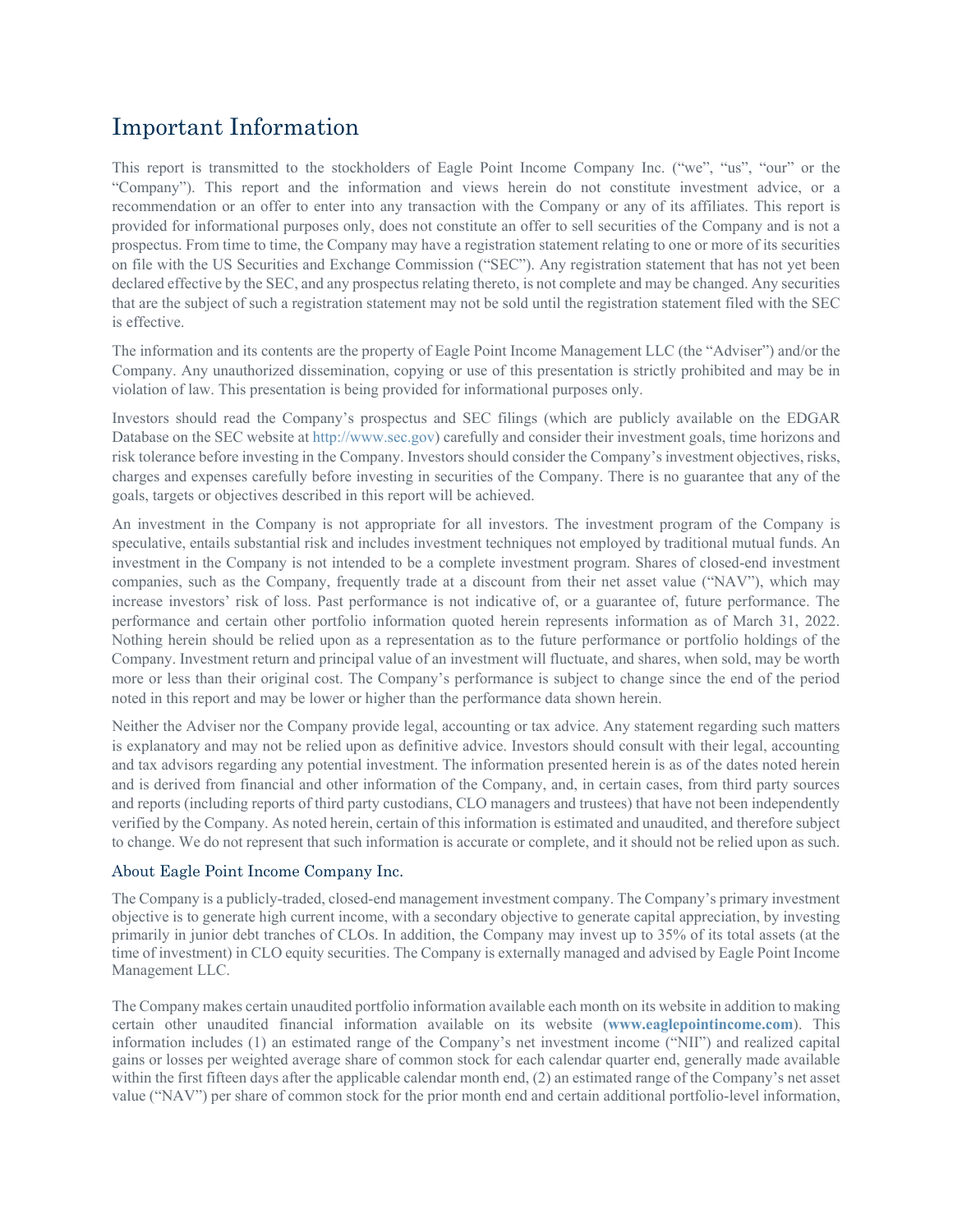generally made available within the first fifteen days after the applicable calendar month end, and (3) during the latter part of each month, an updated estimate of NAV, if applicable, and, with respect to each calendar quarter end, an updated estimate of the Company's NII and realized capital gains or losses for the applicable quarter, if available.

# Forward-Looking Statements

This report may contain "forward-looking statements" within the meaning of the Private Securities Litigation Reform Act of 1995. Statements other than statements of historical facts included in this report may constitute forward-looking statements and are not guarantees of future performance or results and involve a number of risks and uncertainties. Actual results may differ materially from those in the forward-looking statements as a result of a number of factors, including those described in the Company's filings with the SEC. The Company undertakes no duty to update any forward-looking statement made herein. All forward-looking statements speak only as of the date of this report.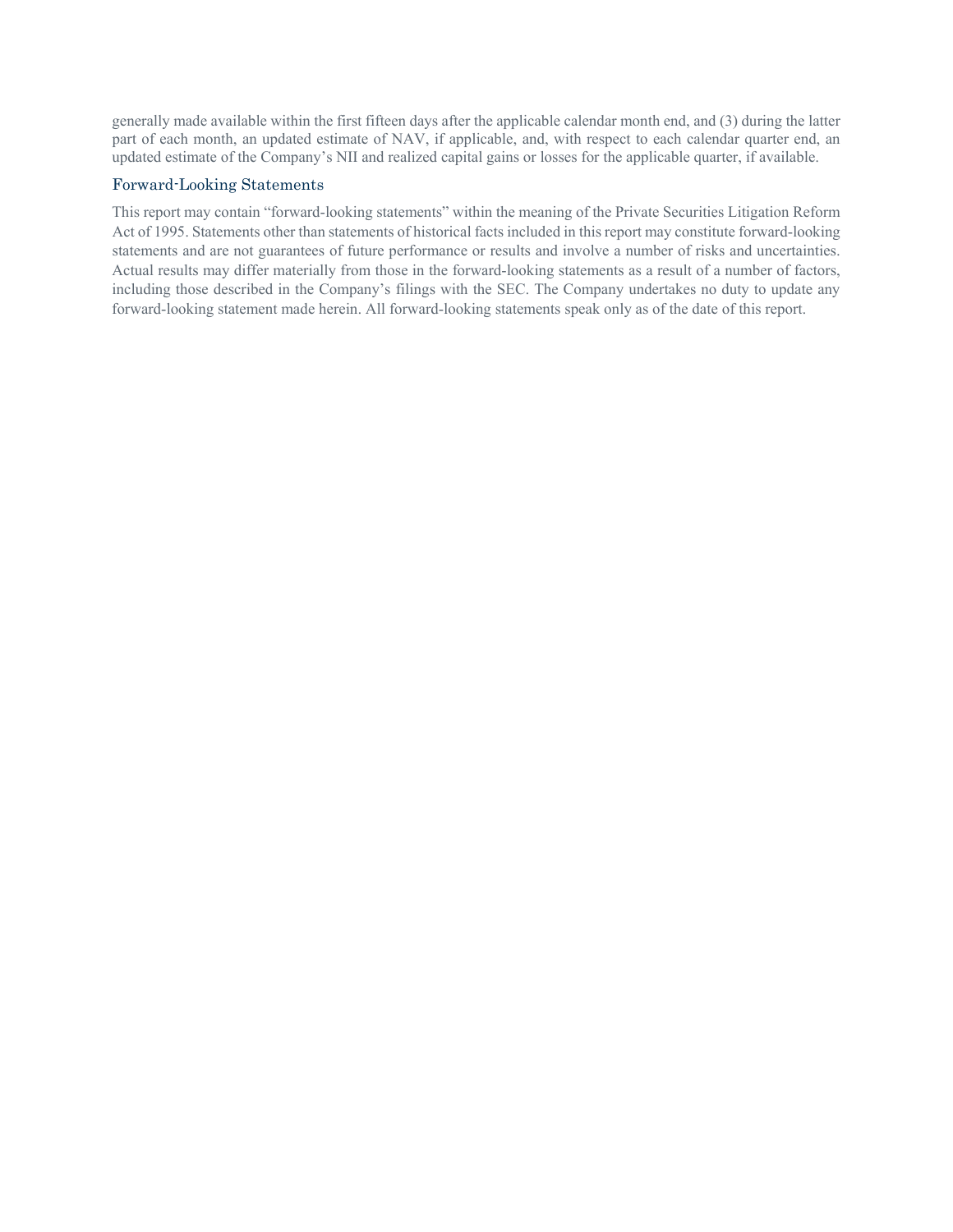# Financial Statements for the Three Months Ended March 31, 2022 (Unaudited)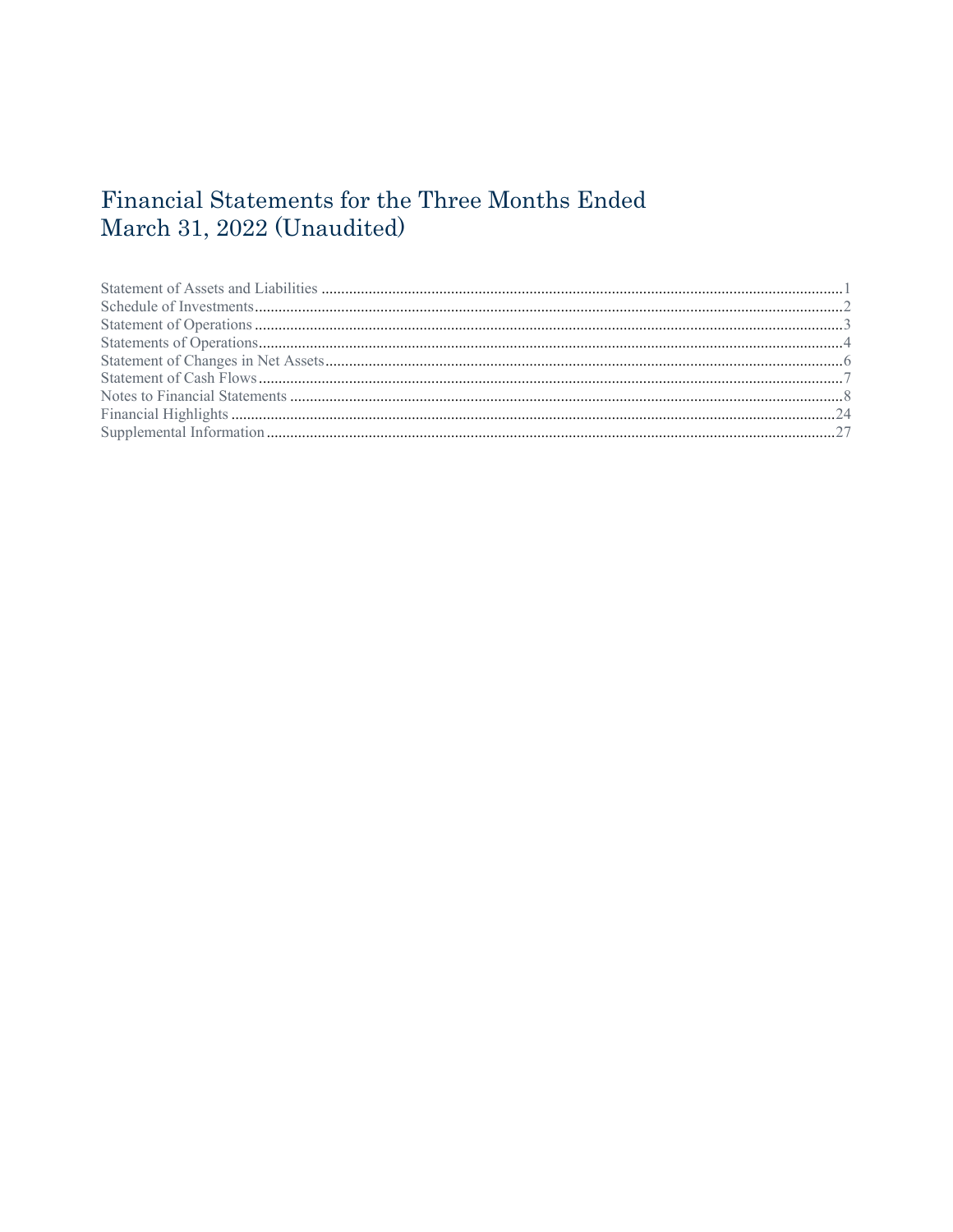### Eagle Point Income Company Inc. Statement of Assets and Liabilities As of March 31, 2022 (expressed in U.S. dollars) (Unaudited)

| Investments, at fair value (cost \$175,389,218)                                                                                 | $\mathbb{S}$   | 170,295,769  |
|---------------------------------------------------------------------------------------------------------------------------------|----------------|--------------|
|                                                                                                                                 |                |              |
| Interest receivable                                                                                                             |                | 3,189,982    |
| Cash                                                                                                                            |                | 987,348      |
| Prepaid expenses                                                                                                                |                | 321,977      |
| Receivable for shares of common stock issued pursuant to the Company's dividend reinvestment plan                               |                | 8,097        |
| <b>Total Assets</b>                                                                                                             |                | 174,803,173  |
| <b>LIABILITIES</b>                                                                                                              |                |              |
| 5.00% Series A Term Preferred Stock due 2026, at fair value under the fair value option (1,521,649 shares outstanding) (Note 6) |                | 36,976,071   |
| Unamortized share issuance premium associated with 5.00% Series A Term Preferred Stock due 2026                                 |                | 19,162       |
| 5.00% Series A Term Preferred Stock due 2026, at fair value, plus associated unamortized share issuance premium                 |                | 36,995,233   |
| Borrowings under credit facility (less unamortized deferred financing costs of \$56,047 (Note 9))                               |                | 21,243,953   |
| Management fee payable                                                                                                          |                | 535,905      |
| Professional fees payable                                                                                                       |                | 166,001      |
| Administration fees payable                                                                                                     |                | 122,548      |
| Interest expense payable                                                                                                        |                | 63,790       |
| Directors' fees payable                                                                                                         |                | 63,750       |
| Tax expense payable                                                                                                             |                | 16,550       |
| Due to affiliates                                                                                                               |                | 50           |
| Other expenses payable                                                                                                          |                | 26,652       |
| <b>Total Liabilities</b>                                                                                                        |                | 59,234,432   |
| COMMITMENTS AND CONTINGENCIES (Note 7)                                                                                          |                |              |
| NET ASSETS applicable to 6,995,913 shares of \$0.001 par value common stock outstanding                                         | S              | 115,568,741  |
| NET ASSETS consist of:                                                                                                          |                |              |
| Paid-in capital (Note 5)                                                                                                        | $\mathbb{S}$   | 133,991,590  |
| Aggregate distributable earnings (losses)                                                                                       |                | (19,300,626) |
| Accumulated other comprehensive income (loss)                                                                                   |                | 877,777      |
| <b>Total Net Assets</b>                                                                                                         | S              | 115,568,741  |
| Net asset value per share of common stock                                                                                       | $\overline{s}$ | 16.52        |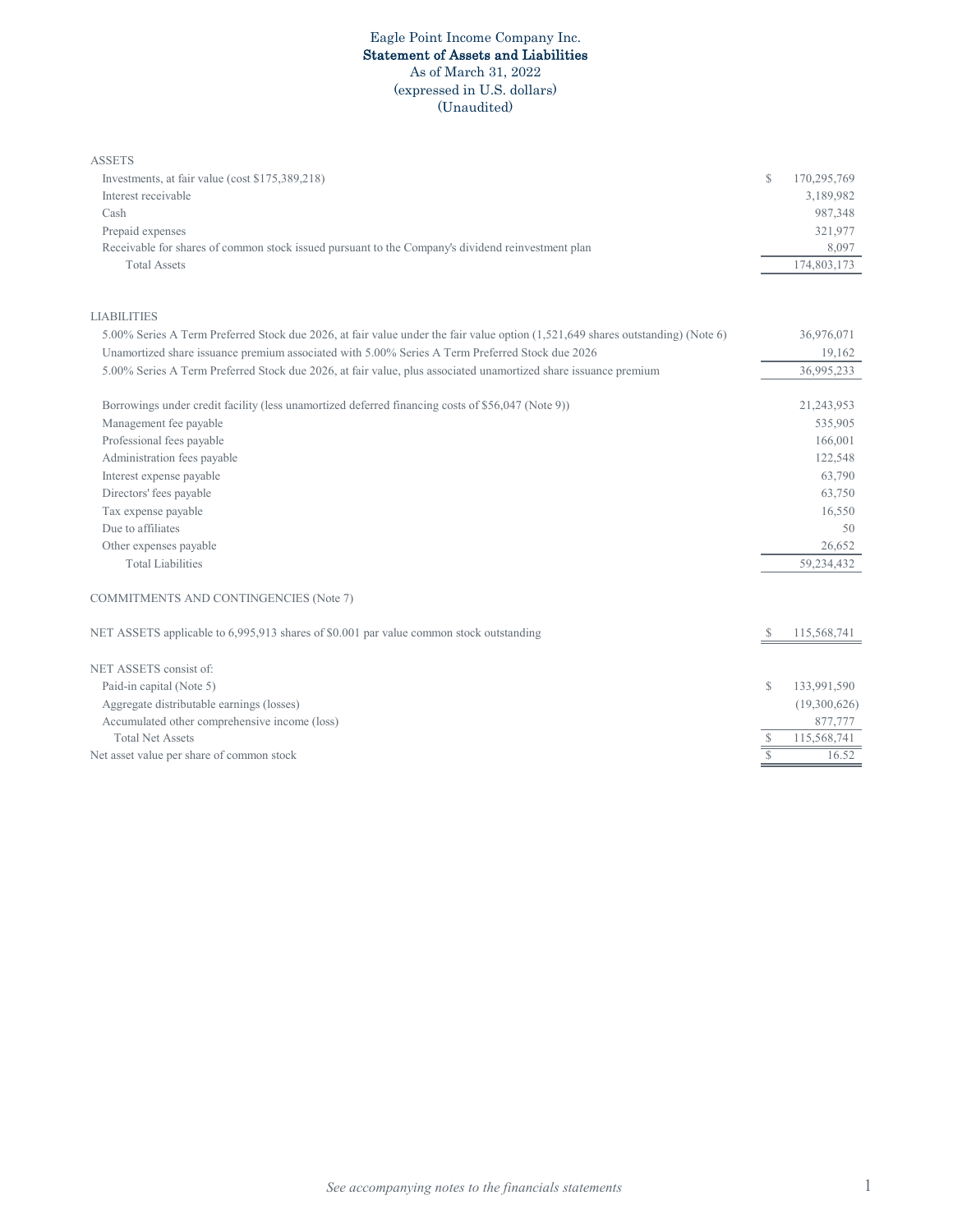### Eagle Point Income Company Inc. Schedule of Investments As of March 31, 2022

(expressed in U.S. dollars) (Unaudited)

|                                                                                 |                                                     |                          |                                     | Interest                |                                 |                         |                        |                           |                    |
|---------------------------------------------------------------------------------|-----------------------------------------------------|--------------------------|-------------------------------------|-------------------------|---------------------------------|-------------------------|------------------------|---------------------------|--------------------|
| Issuer $(1)$                                                                    | Investment (2) (3)                                  | <b>Maturity Date</b>     | <b>Reference Rate</b><br>and Spread | Rate/Effective<br>Yield | Acquisition Date <sup>(4)</sup> | <b>Principal Amount</b> | Cost                   | Fair Value <sup>(5)</sup> | % of Net<br>Assets |
| Investments, at fair value                                                      |                                                     |                          |                                     |                         |                                 |                         |                        |                           |                    |
| CLO Debt <sup>(6)</sup>                                                         |                                                     |                          |                                     |                         |                                 |                         |                        |                           |                    |
| <b>United States</b>                                                            |                                                     |                          |                                     |                         |                                 |                         |                        |                           |                    |
| Ares XLV CLO Ltd.                                                               | Secured Note - Class E                              | 10/15/2030               | 3M L+6.10%<br>3ML+5.82%             | 6.34%                   | 05/30/2019                      | 800,000                 | 788,635                | 768,240                   | 0.66%<br>0.69%     |
| Barings CLO Ltd. 2018-IV<br>Battalion CLO XII Ltd.                              | Secured Note - Class E<br>Secured Note - Class E    | 10/15/2030<br>05/17/2031 | 3M L+6.09%                          | 6.06%<br>6.56%          | 10/26/2018<br>10/04/2018        | 840,000<br>4,633,000    | 835,794<br>4,549,829   | 802,116<br>4,439,341      | 3.84%              |
| Black Diamond CLO 2016-1, Ltd.                                                  | Secured Note - Class D-R                            | 04/26/2031               | 3M L+5.60%                          | 5.87%                   | 10/04/2018                      | 1,050,000               | 995,767                | 913,185                   | 0.79%              |
| Black Diamond CLO 2017-1, Ltd.                                                  | Secured Note - Class D                              | 04/24/2029               | 3M L+6.60%                          | 6.86%                   | 10/04/2018                      | 3,600,000               | 3,593,128              | 3,447,000                 | 2.98%              |
| Carlyle US CLO 2017-1, Ltd.                                                     | Secured Note - Class D                              | 04/20/2031               | 3M L+6.00%                          | 6.25%                   | 09/15/2020                      | 2,000,000               | 1,673,800              | 1,829,400                 | 1.58%              |
| Carlyle US CLO 2018-1, Ltd.                                                     | Secured Note - Class D                              | 04/20/2031               | 3M L+5.75%                          | 6.00%                   | 10/04/2018                      | 665,000                 | 659,097                | 618,184                   | 0.53%              |
| Carlyle US CLO 2018-2, Ltd.                                                     | Secured Note - Class D                              | 10/15/2031               | 3M L+5.25%                          | 5.49%                   | 10/04/2018                      | 5,500,000               | 5,310,024              | 5,090,800                 | 4.40%              |
| Carlyle US CLO 2019-1, Ltd.                                                     | Secured Note - Class D                              | 04/20/2031               | 3M L+6.70%                          | 6.95%                   | 08/19/2019                      | 3,125,000               | 2,969,910              | 3,040,313                 | 2.63%              |
| CIFC Funding 2015-I, Ltd.                                                       | Secured Note - Class E-RR                           | 01/22/2031               | 3M L+6.00%                          | 6.26%                   | 10/04/2018                      | 2,600,000               | 2,565,263              | 2,432,040                 | 2.10%              |
| CIFC Funding 2018-II, Ltd.                                                      | Secured Note - Class D                              | 04/20/2031               | 3M L+5.85%                          | 6.10%                   | 10/04/2018                      | 1,025,000               | 1,008,091              | 973,443                   | 0.84%              |
| CIFC Funding 2018-IV, Ltd.<br>CIFC Funding 2019-VI, Ltd.                        | Secured Note - Class E<br>Secured Note - Class E    | 10/17/2031<br>01/16/2033 | 3M L+7.70%<br>3M L+7.40%            | 7.94%<br>7.64%          | 05/22/2019<br>12/02/2019        | 2,000,000<br>3,050,000  | 1,868,060<br>2,972,767 | 1,802,600<br>3,034,140    | 1.56%<br>2.63%     |
| Cook Park CLO, Ltd.                                                             | Secured Note - Class E                              | 04/17/2030               | 3M L+5.40%                          | 5.64%                   | 10/04/2018                      | 1,000,000               | 986,090                | 929,600                   | 0.80%              |
| Dryden 37 Senior Loan Fund, Ltd.                                                | Secured Note - Class E-R                            | 01/15/2031               | 3M L+5.15%                          | 5.39%                   | 10/04/2018                      | 500,000                 | 485,414                | 456,500                   | 0.40%              |
| First Eagle BSL CLO 2019-1 Ltd.                                                 | Secured Note - Class D                              | 01/20/2033               | 3M L+7.70%                          | 7.95%                   | 12/17/2019                      | 5,000,000               | 4,804,428              | 4,850,000                 | 4.20%              |
| KKR CLO 22 Ltd.                                                                 | Secured Note - Class E                              | 07/20/2031               | 3M L+6.00%                          | 6.25%                   | 10/27/2021                      | 3,000,000               | 2,953,468              | 2,835,000                 | 2.45%              |
| KKR CLO 29 Ltd.                                                                 | Secured Note - Class F                              | 01/15/2032               | 3M L+9.00%                          | 0.00%                   | 12/14/2021                      | 589,812                 |                        |                           | 0.00%              |
| LCM XVIII, L.P.                                                                 | Secured Note - Class E-R                            | 04/20/2031               | 3M L+5.95%                          | 6.20%                   | 10/04/2018                      | 600,000                 | 598,584                | 537,120                   | 0.46%              |
| Madison Park Funding XXVII, Ltd.                                                | Secured Note - Class D                              | 04/20/2030               | 3M L+5.00%                          | 5.25%                   | 10/04/2018                      | 3,050,000               | 2,852,045              | 2,850,835                 | 2.47%              |
| Madison Park Funding XLII, Ltd.                                                 | Secured Note - Class E                              | 11/21/2030               | 3M L+6.05%                          | 6.31%                   | 08/15/2019                      | 1,500,000               | 1,442,248              | 1,464,750                 | 1.27%              |
| Madison Park Funding LI, Ltd.                                                   | Secured Note - Class E                              | 07/19/2034               | 3M L+6.27%                          | 6.52%                   | 10/28/2021                      | 4,000,000               | 3,993,759              | 3,921,200                 | 3.39%              |
| Marathon CLO IX, Ltd.<br>Marathon CLO XIII, Ltd                                 | Secured Note - Class D                              | 04/15/2029               | 3M L+6.05%                          | 6.29%                   | 10/04/2018                      | 4,050,000               | 4,007,874              | 3,621,915<br>3,162,950    | 3.13%<br>2.74%     |
| Octagon Investment Partners 37, Ltd.                                            | Secured Note - Class D<br>Secured Note - Class D    | 04/15/2032<br>07/25/2030 | 3M L+6.98%<br>3M L+5.40%            | 7.22%<br>5.66%          | 06/04/2019<br>10/04/2018        | 3,500,000<br>1,200,000  | 3,356,780<br>1,179,869 | 1,126,680                 | 0.97%              |
| Octagon Investment Partners 38, Ltd.                                            | Secured Note - Class D                              | 07/20/2030               | 3M L+5.70%                          | 5.95%                   | 10/04/2018                      | 3,725,000               | 3,653,569              | 3,481,385                 | 3.01%              |
| Octagon Investment Partners 39, Ltd.                                            | Secured Note - Class E                              | 10/20/2030               | 3M L+5.75%                          | 6.00%                   | 10/24/2018                      | 1,550,000               | 1,497,135              | 1,479,165                 | 1.28%              |
| Octagon Investment Partners 41, Ltd.                                            | Secured Note - Class E-R                            | 10/15/2033               | 3M L+7.13%                          | 7.37%                   | 09/24/2021                      | 2,500,000               | 2,488,284              | 2,458,750                 | 2.13%              |
| OZLM XXI, Ltd.                                                                  | Secured Note - Class D                              | 01/20/2031               | 3M L+5.54%                          | 5.79%                   | 10/04/2018                      | 4,150,000               | 4,069,101              | 3,726,700                 | 3.22%              |
| Palmer Square CLO 2018-1, Ltd.                                                  | Secured Note - Class D                              | 04/18/2031               | 3M L+5.15%                          | 5.39%                   | 05/30/2019                      | 1,120,000               | 1,039,396              | 1,063,888                 | 0.92%              |
| Pikes Peak CLO 1                                                                | Secured Note - Class E                              | 07/24/2031               | 3M L+6.05%                          | 6.31%                   | 10/28/2021                      | 3,000,000               | 2,938,586              | 2,807,100                 | 2.43%              |
| Rockford Tower CLO 2018-1, Ltd.                                                 | Secured Note - Class E                              | 05/20/2031               | 3M L+5.85%                          | 6.33%                   | 09/30/2021                      | 2,250,000               | 2,186,139              | 2,123,550                 | 1.84%              |
| Rockford Tower CLO 2018-2, Ltd.                                                 | Secured Note - Class E                              | 10/20/2031               | 3M L+6.00%                          | 6.25%                   | 10/04/2018                      | 4,275,000               | 4,185,115              | 4,094,595                 | 3.54%              |
| Rockford Tower CLO 2019-2, Ltd.<br>Rockford Tower CLO 2020-1, Ltd.              | Secured Note - Class E                              | 08/20/2032               | 3M L+6.05%                          | 6.53%                   | 01/13/2021                      | 3,000,000               | 2,961,037              | 2,891,700                 | 2.50%              |
| RR 4 Ltd.                                                                       | Secured Note - Class E                              | 01/20/2032               | 3M L+6.90%                          | 7.15%                   | 12/04/2020                      | 1,600,000<br>4,000,000  | 1,571,132<br>3,952,395 | 1,568,000<br>3,830,000    | 1.36%<br>3.31%     |
| TCI-Symphony CLO 2016-1 Ltd.                                                    | Secured Note - Class D<br>Secured Note - Class E-R2 | 04/15/2030<br>10/13/2032 | 3M L+5.85%<br>3M L+6.75%            | 6.09%<br>6.99%          | 10/28/2021<br>01/13/2022        | 3,000,000               | 3,000,000              | 2,942,400                 | 2.55%              |
| TICP CLO IX, Ltd.                                                               | Secured Note - Class E                              | 01/20/2031               | 3M L+5.60%                          | 5.85%                   | 08/22/2019                      | 2,500,000               | 2,357,212              | 2,399,750                 | 2.08%              |
| TICP CLO XI, Ltd.                                                               | Secured Note - Class E                              | 10/20/2031               | 3M L+6.00%                          | 6.25%                   | 10/29/2021                      | 5,050,000               | 5,013,806              | 4,922,235                 | 4.26%              |
| Venture 36 CLO, Ltd.                                                            | Secured Note - Class E                              | 04/20/2032               | 3M L+6.92%                          | 7.17%                   | 01/21/2021                      | 4,800,000               | 4,474,718              | 4,349,280                 | 3.76%              |
| Venture 43 CLO, Limited                                                         | Secured Note - Class E                              | 04/15/2034               | 3M L+7.15%                          | 7.39%                   | 11/02/2021                      | 2,500,000               | 2,438,011              | 2,371,750                 | 2.05%              |
| Vibrant CLO VI, Ltd.                                                            | Secured Note - Class E                              | 06/20/2029               | 3M L+5.75%                          | 6.68%                   | 10/04/2018                      | 1,400,000               | 1,382,558              | 1,316,980                 | 1.14%              |
| Vibrant CLO VIII, Ltd.                                                          | Secured Note - Class D                              | 01/20/2031               | 3M L+5.75%                          | 6.00%                   | 10/04/2018                      | 1,750,000               | 1,707,099              | 1,534,225                 | 1.33%              |
| Wellfleet CLO 2018-1, Ltd.                                                      | Secured Note - Class E                              | 07/17/2031               | 3M L+5.50%                          | 5.74%                   | 10/27/2021                      | 4,025,000               | 3,861,844              | 3,723,528                 | 3.22%              |
| Wind River 2014-1 CLO, Ltd.                                                     | Secured Note - Class E-R                            | 07/18/2031               | 3M L+6.30%                          | 6.54%                   | 08/16/2021                      | 2,550,000               | 2,367,252              | 2,295,000                 | 1.99%              |
| Wind River 2021-3 CLO Ltd.<br>York CLO-2 Ltd.                                   | Secured Note - Class E<br>Secured Note - Class E-R  | 07/20/2033               | 3M L+6.60%                          | 6.85%<br>5.91%          | 10/28/2021                      | 3,000,000<br>1,605,000  | 2,973,733<br>1,527,919 | 2,848,800<br>1,507,256    | 2.47%<br>1.30%     |
|                                                                                 |                                                     | 01/22/2031               | 3M L+5.65%                          |                         | 05/16/2019                      |                         | 118,096,765            | 114,683,389               | 99.20%             |
| CLO Equity $(7)$ (8)                                                            |                                                     |                          |                                     |                         |                                 |                         |                        |                           |                    |
| <b>United States</b>                                                            |                                                     |                          |                                     |                         |                                 |                         |                        |                           |                    |
| Ares XLIV CLO Ltd.                                                              | Subordinated Note                                   | 04/15/2034               | N/A                                 | 13.96%                  | 06/08/2021                      | 8,000,000               | 3,470,534              | 3,305,536                 | 2.86%              |
| Ares LVIII CLO Ltd.                                                             | Subordinated Note                                   | 01/15/2035               | N/A                                 | 19.20%                  | 06/17/2021                      | 4,000,000               | 2,666,623              | 2,977,694                 | 2.58%              |
| Bardin Hill CLO 2021-2 Ltd.                                                     | Subordinated Note <sup>(9)</sup>                    | 10/25/2034               | N/A                                 | 17.98%                  | 09/24/2021                      | 4,000,000               | 3,002,400              | 2,940,633                 | 2.54%              |
| Barings CLO Ltd. 2021-I                                                         | Subordinated Note                                   | 04/25/2034               | N/A                                 | 14.65%                  | 11/03/2021                      | 4,000,000               | 3,450,080              | 3,434,966                 | 2.97%              |
| Barings CLO Ltd. 2021-III                                                       | Subordinated Note                                   | 01/18/2035               | N/A                                 | 15.88%                  | 11/17/2021                      | 5,000,000               | 4,150,000              | 4,330,767                 | 3.75%              |
| Carlyle US CLO 2021-2, Ltd.                                                     | Subordinated Note                                   | 04/20/2034               | N/A                                 | 14.33%                  | 10/28/2021                      | 3,000,000<br>5,000,000  | 2,722,982<br>4,349,234 | 2,599,149<br>4,236,115    | 2.25%<br>3.67%     |
| Carlyle US CLO 2021-5, Ltd.<br>CIFC Funding 2019-VI, Ltd.                       | Subordinated Note                                   | 07/20/2034<br>01/16/2033 | N/A                                 | 14.43%                  | 11/02/2021                      |                         |                        |                           | 4.03%              |
| KKR CLO 29 Ltd.                                                                 | Subordinated Note<br>Subordinated Note              | 01/15/2032               | N/A<br>N/A                          | 17.17%<br>16.48%        | 12/02/2019<br>12/14/2021        | 6,000,000<br>5,500,000  | 4,522,898<br>4,642,457 | 4,652,525<br>4,637,164    | 4.01%              |
| Madison Park Funding XXXVII, Ltd.                                               | Subordinated Note                                   | 07/15/2049               | N/A                                 | 28.60%                  | 03/11/2020                      | 4,000,000               | 2,634,122              | 3,420,264                 | 2.96%              |
| Marathon CLO XIII, Ltd.                                                         | Subordinated Note                                   | 04/15/2032               | N/A                                 | 11.04%                  | 06/04/2019                      | 5,300,000               | 3,993,530              | 2,881,141                 | 2.49%              |
| Octagon Investment Partners 37, Ltd.                                            | Subordinated Note                                   | 07/25/2030               | N/A                                 | 16.37%                  | 01/31/2020                      | 6,000,000               | 4,035,635              | 3,669,813                 | 3.18%              |
| Octagon Investment Partners 43, Ltd.                                            | Income Note                                         | 10/25/2032               | N/A                                 | 12.66%                  | 08/02/2019                      | 5,750,000               | 4,570,110              | 4,156,978                 | 3.60%              |
| Point Au Roche Park CLO, Ltd.                                                   | Subordinated Note                                   | 07/20/2034               | N/A                                 | 14.35%                  | 02/15/2022                      | 5,945,000               | 5,117,025              | 5,138,332                 | 4.45%              |
| Venture 37 CLO, Limited                                                         | Subordinated Note                                   | 07/15/2032               | N/A                                 | 12.42%                  | 05/21/2019                      | 5,200,000               | 3,964,823              | 3,231,503                 | 2.80%              |
|                                                                                 |                                                     |                          |                                     |                         |                                 |                         | 57,292,453             | 55,612,380                | 48.14%             |
|                                                                                 |                                                     |                          |                                     |                         |                                 |                         |                        |                           |                    |
| Total investments at fair value as of March 31, 2022                            |                                                     |                          |                                     |                         |                                 |                         | 175,389,218            | 170,295,769<br>s          | 147.34%            |
| Liabilities, at fair value (10)                                                 |                                                     |                          |                                     |                         |                                 |                         |                        |                           |                    |
| 5.00% Series A Term Preferred Stock due 2026                                    | Preferred Stock                                     |                          |                                     |                         |                                 | (38,041,225)            | \$ (38,041,225)        | \$ (36,976,071)           | $-31.99%$          |
|                                                                                 |                                                     |                          |                                     |                         |                                 |                         |                        |                           |                    |
| Net assets above (below) fair value of investments and liabilites at fair value |                                                     |                          |                                     |                         |                                 |                         |                        | (17,750,957)              |                    |
| Net assets as of March 31, 2022                                                 |                                                     |                          |                                     |                         |                                 |                         |                        | 115,568,741<br>s          |                    |
|                                                                                 |                                                     |                          | $0.010004 - 0.01040$                |                         |                                 |                         |                        |                           |                    |

 $^{(1)}$ The Company is not affiliated with, nor does it "control" (as such term is defined in the Investment Company Act of 1940 (the "1940 Act")), any of the issuers listed. In general, under the 1940 Act, the Company would be pr owned 25% or more of its voting securities.

⁽²⁾ All investments are restricted and categorized as structured finance securities.

⁽³⁾ Pursuant to the terms of the credit facility agreement, a security interest in favor of the lender has been granted with respect to all investments. See Note 9 "Revolving Credit Facility" for further discussion.

⁽⁴⁾ Acquisition date represents the initial purchase date or the date when the investment was contributed to the Company. See Note 1 "Organization" for further discussion.

の Fair value is determined in good faith in accordance with the Company's valuation policy and is approved by the Company's Board of Directors.<br>◎ CLO debt positions reflect the coupon rates as of March 31, 2022.

⁽⁷⁾ The fair value of CLO equity investments were determined using significant, unobservable inputs. See Note 3 "Investments" for further discussion.

 $^{\left(8\right)}$ CLO income and subordinated notes are considered CLO equity positions. CLO equity positions are entitled to recurring distributions which are generally equal to the remaining cash flow of payments made by underlying assets

Fair value includes the Company's interest in fee rebates on CLO subordinated notes.

® Fair value includes the Company's interest in fee rebates on CLO subordinated notes.<br>□ Pne Company has accounted for its 5.00% Series A Term Preferred Stock utilizing the fair value option election under ASC Topic 825.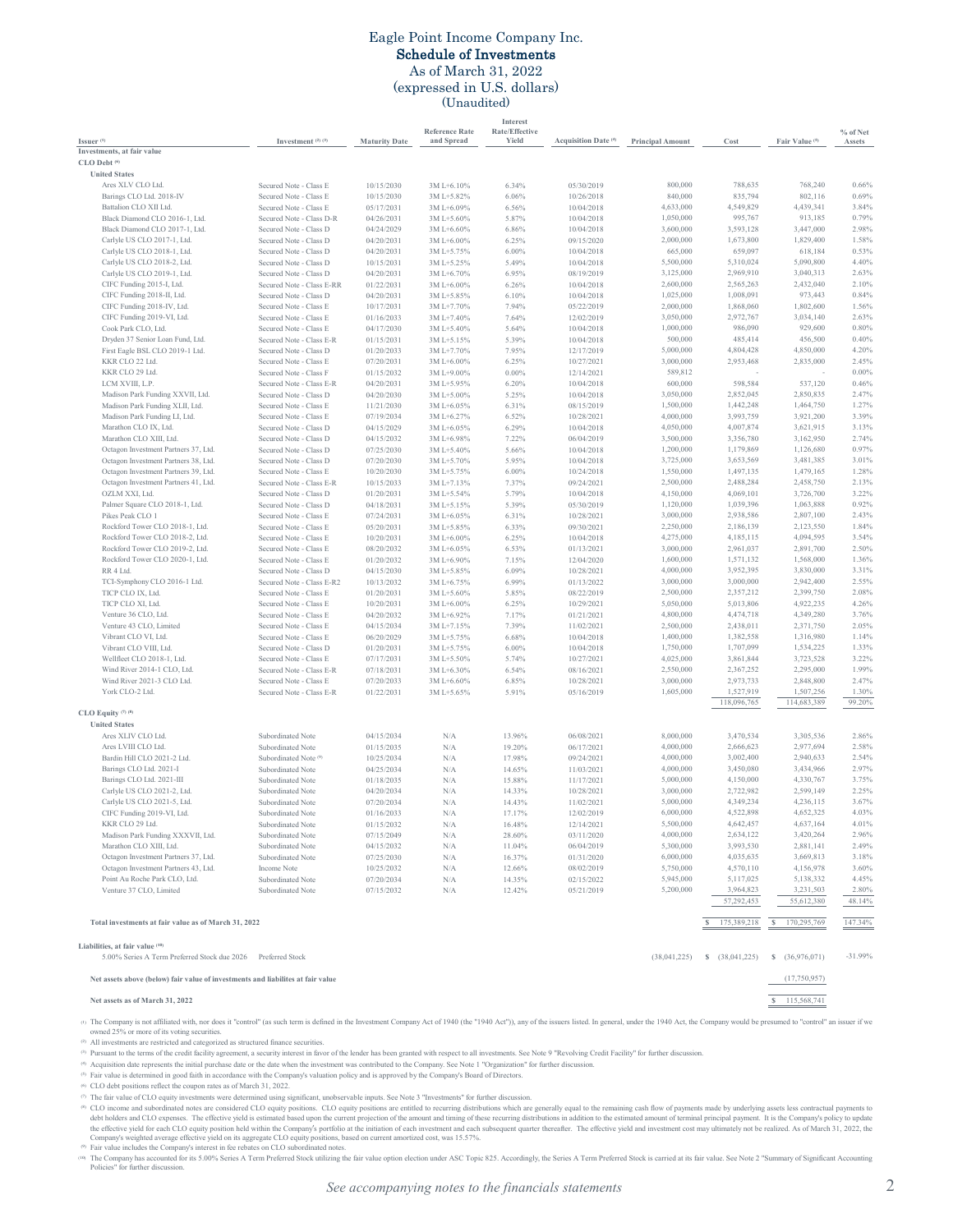# Eagle Point Income Company Inc. Statement of Operations

For the three months ended March 31, 2022

# (expressed in U.S. dollars)

(Unaudited)

| <b>INVESTMENT INCOME</b>                                                                                      |    |               |
|---------------------------------------------------------------------------------------------------------------|----|---------------|
| Interest income                                                                                               | S  | 4,028,410     |
| Other income                                                                                                  |    | 13,922        |
| <b>Total Investment Income</b>                                                                                |    | 4,042,332     |
| <b>EXPENSES</b>                                                                                               |    |               |
| Interest expense                                                                                              |    | 553,695       |
| Management fee                                                                                                |    | 535,914       |
| Professional fees                                                                                             |    | 207,900       |
| Administration fees                                                                                           |    | 149,548       |
| Directors' fees                                                                                               |    | 63,750        |
| Commission expense                                                                                            |    | 61,255        |
| Tax expense                                                                                                   |    | 44,658        |
| Amortization of deferred financing costs                                                                      |    | 29,327        |
| Other expenses                                                                                                |    | 100,362       |
| <b>Total Expenses</b>                                                                                         |    | 1,746,409     |
| NET INVESTMENT INCOME                                                                                         |    | 2,295,923     |
| REALIZED AND UNREALIZED GAIN (LOSS)                                                                           |    |               |
| Net realized gain (loss) on investments                                                                       |    | 15,624        |
| Net change in unrealized appreciation (depreciation) on investments                                           |    | (3,342,351)   |
| Net change in unrealized (appreciation) depreciation on liabilities at fair value under the fair value option |    | 187,378       |
| NET REALIZED AND UNREALIZED GAIN (LOSS)                                                                       |    | (3, 139, 349) |
| NET INCREASE (DECREASE) IN NET ASSETS RESULTING FROM OPERATIONS                                               | \$ | (843, 426)    |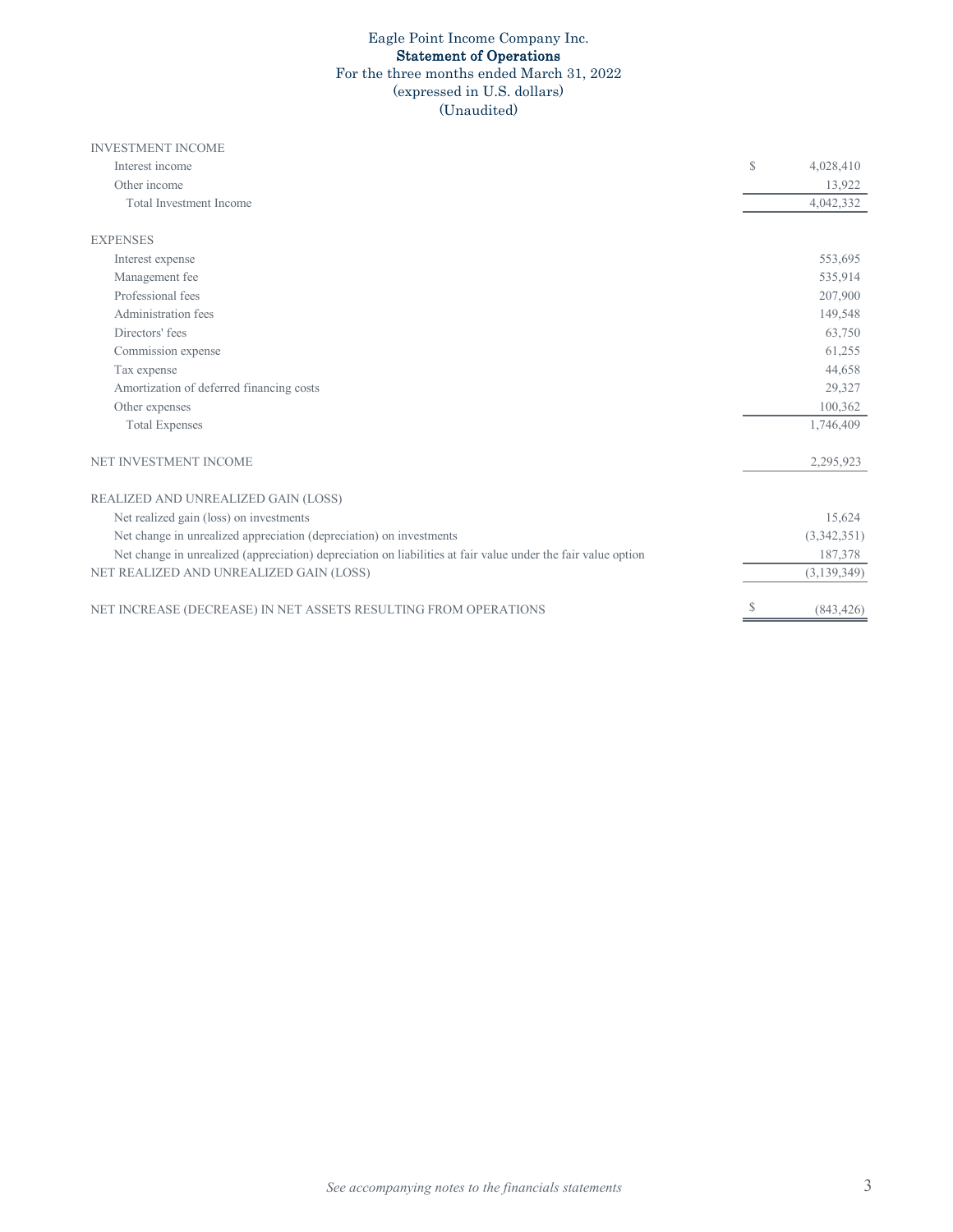# Eagle Point Income Company Inc. Statement of Comprehensive Income For the three months ended March 31, 2022 (expressed in U.S. dollars) (Unaudited)

| NET INCREASE (DECREASE) IN NET ASSETS RESULTING FROM OPERATIONS                                           | (843, 426) |
|-----------------------------------------------------------------------------------------------------------|------------|
| OTHER COMPREHENSIVE INCOME (LOSS) <sup>(1)</sup>                                                          |            |
| Change in unrealized (appreciation) depreciation on liabilities at fair value under the fair value option | 1,703,777  |
| Total Other Comprehensive Income (Loss)                                                                   | 1,703,777  |
| NET INCREASE (DECREASE) IN NET ASSETS RESULTING FROM COMPREHENSIVE INCOME                                 | 860,351    |

(1) See Note 2 "Summary of Significant Accounting Policies- *Other Financial Assets and Financial Liabilities at Fair Value* " for further discussion relating to other comprehensive income.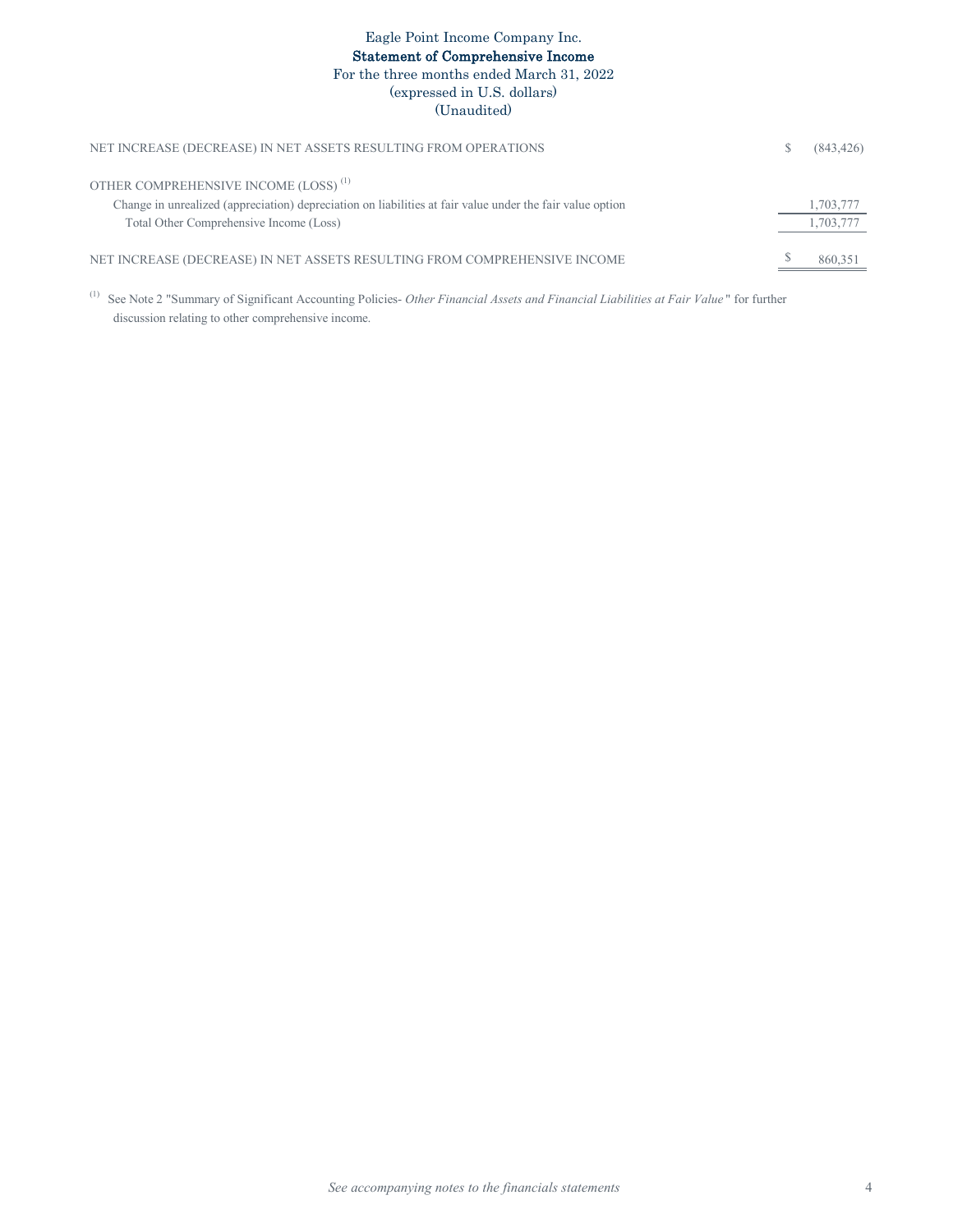#### Eagle Point Income Company Inc. Statements of Operations (expressed in U.S. dollars)

(Unaudited)

|                                                                                                               |   | For the            |                | For the            |
|---------------------------------------------------------------------------------------------------------------|---|--------------------|----------------|--------------------|
|                                                                                                               |   | three months ended |                | three months ended |
|                                                                                                               |   | March 31, 2022     | March 31, 2021 |                    |
| <b>INVESTMENT INCOME</b>                                                                                      |   |                    |                |                    |
| Interest income                                                                                               | S | 4,028,410          | $\mathbb{S}$   | 2,587,723          |
| Other income                                                                                                  |   | 13,922             |                |                    |
| Total Investment Income                                                                                       |   | 4,042,332          |                | 2,587,723          |
| <b>EXPENSES</b>                                                                                               |   |                    |                |                    |
| Interest expense                                                                                              |   | 553,695            |                | 114,015            |
| Management fee                                                                                                |   | 535,914            |                | 386,358            |
| Professional fees                                                                                             |   | 207,900            |                | 164,853            |
| Administration fees                                                                                           |   | 149,548            |                | 132,368            |
| Directors' fees                                                                                               |   | 63,750             |                | 63,750             |
| Commission expense                                                                                            |   | 61,255             |                |                    |
| Tax expense                                                                                                   |   | 44,658             |                | 13,750             |
| Amortization of deferred financing costs                                                                      |   | 29,327             |                | 14,768             |
| Other expenses                                                                                                |   | 100,362            |                | 69,212             |
| <b>Total Expenses</b>                                                                                         |   | 1,746,409          |                | 959,074            |
| NET INVESTMENT INCOME                                                                                         |   | 2,295,923          |                | 1,628,649          |
| REALIZED AND UNREALIZED GAIN (LOSS)                                                                           |   |                    |                |                    |
| Net realized gain (loss) on investments                                                                       |   | 15,624             |                | 299,551            |
| Net change in unrealized appreciation (depreciation) on investments                                           |   | (3,342,351)        |                | (371, 365)         |
| Net change in unrealized (appreciation) depreciation on liabilities at fair value under the fair value option |   | 187,378            |                |                    |
| NET REALIZED AND UNREALIZED GAIN (LOSS)                                                                       |   | (3, 139, 349)      |                | (71, 814)          |
| NET INCREASE (DECREASE) IN NET ASSETS RESULTING FROM OPERATIONS                                               | S | (843, 426)         | S              | 1,556,835          |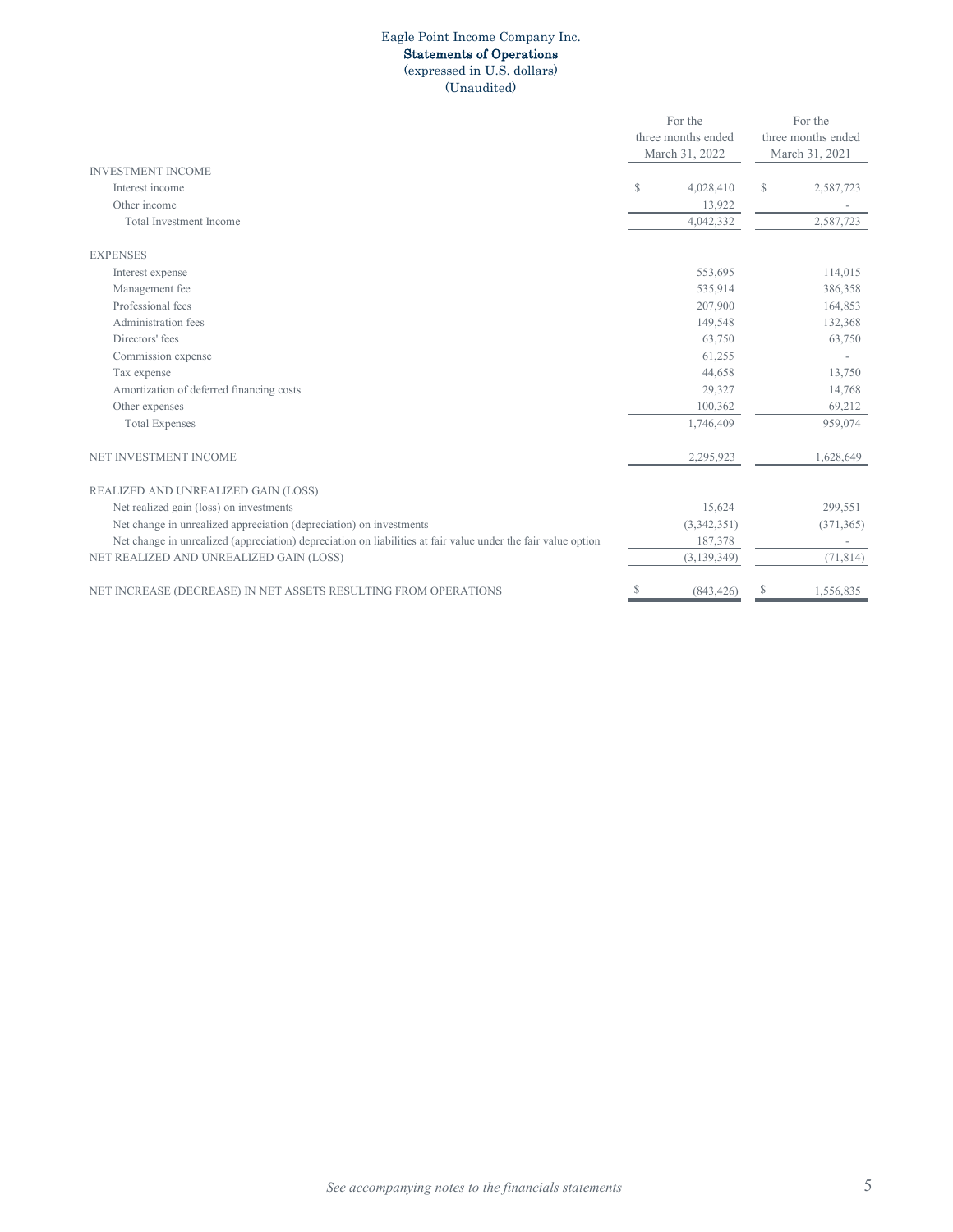### Eagle Point Income Company Inc. Statements of Changes in Net Assets

# (expressed in U.S. dollars, except share amounts)

(Unaudited)

|                                                                                                                  |               | For the<br>three months ended<br>March 31, 2022 | For the<br>year ended<br>December 31, 2021 |                       |  |
|------------------------------------------------------------------------------------------------------------------|---------------|-------------------------------------------------|--------------------------------------------|-----------------------|--|
| Net increase (decrease) in net assets resulting from operations:                                                 |               |                                                 |                                            |                       |  |
| Net investment income                                                                                            | S             | 2,295,923                                       | S                                          | 6,100,347             |  |
| Net realized gain (loss) on investments                                                                          |               | 15,624                                          |                                            | 423,464               |  |
| Net change in unrealized appreciation (depreciation) on investments                                              |               | (3,342,351)                                     |                                            | 1,523,590             |  |
| Net change in unrealized (appreciation) depreciation on liabilities at fair value<br>under the fair value option |               |                                                 |                                            |                       |  |
| Total net increase (decrease) in net assets resulting from operations                                            |               | 187,378<br>(843, 426)                           |                                            | (39,626)<br>8,007,775 |  |
|                                                                                                                  |               |                                                 |                                            |                       |  |
| Other comprehensive income (loss):                                                                               |               |                                                 |                                            |                       |  |
| Net change in unrealized (appreciation) depreciation on liabilities at fair value                                |               |                                                 |                                            |                       |  |
| under the fair value option                                                                                      |               | 1,703,777                                       |                                            | (786, 374)            |  |
| Total other comprehensive income (loss)                                                                          |               | 1,703,777                                       |                                            | (786, 374)            |  |
| Common stock distributions:                                                                                      |               |                                                 |                                            |                       |  |
| Common stock distributions from net investment income                                                            |               | (2,488,078)                                     |                                            | (8,414,218)           |  |
| Common stock distributions from tax return of capital                                                            |               |                                                 |                                            |                       |  |
| Total common stock distributions                                                                                 |               | (2,488,078)                                     |                                            | (8,414,218)           |  |
| Capital share transactions:                                                                                      |               |                                                 |                                            |                       |  |
| Issuance of shares of common stock upon the Company's follow-on offering, net of                                 |               |                                                 |                                            |                       |  |
| underwriting discounts, commissions and offering expenses                                                        |               |                                                 |                                            | 11,247,376            |  |
| Issuance of shares of common stock pursuant to the Company's "at the market" program,                            |               |                                                 |                                            |                       |  |
| net of commissions and offering expenses                                                                         |               | 1,808,519                                       |                                            | 2,115,159             |  |
| Issuance of shares of common stock pursuant to the Company's dividend reinvestment plan                          |               | 38,782                                          |                                            | 59,313                |  |
| Total capital share transactions                                                                                 |               | 1,847,301                                       |                                            | 13,421,848            |  |
|                                                                                                                  |               |                                                 |                                            |                       |  |
| Total increase (decrease) in net assets                                                                          |               | 219,574                                         |                                            | 12,229,031            |  |
| Net assets at beginning of period                                                                                |               | 115,349,167                                     |                                            | 103,120,136           |  |
| Net assets at end of period                                                                                      | $\mathcal{S}$ | 115,568,741                                     | $\mathcal{S}$                              | 115,349,167           |  |
| Capital share activity:                                                                                          |               |                                                 |                                            |                       |  |
| Shares of common stock issued pursuant to overnight offering                                                     |               |                                                 |                                            | 648,000               |  |
| Shares of common stock issued pursuant to the Company's "at the market" program                                  |               | 111,622                                         |                                            | 124,007               |  |
| Shares of common stock issued pursuant to the Company's dividend reinvestment plan                               |               | 2,327                                           |                                            | 3,499                 |  |
| Total increase (decrease) in capital share activity                                                              |               | 113,949                                         |                                            | 775,506               |  |
|                                                                                                                  |               |                                                 |                                            |                       |  |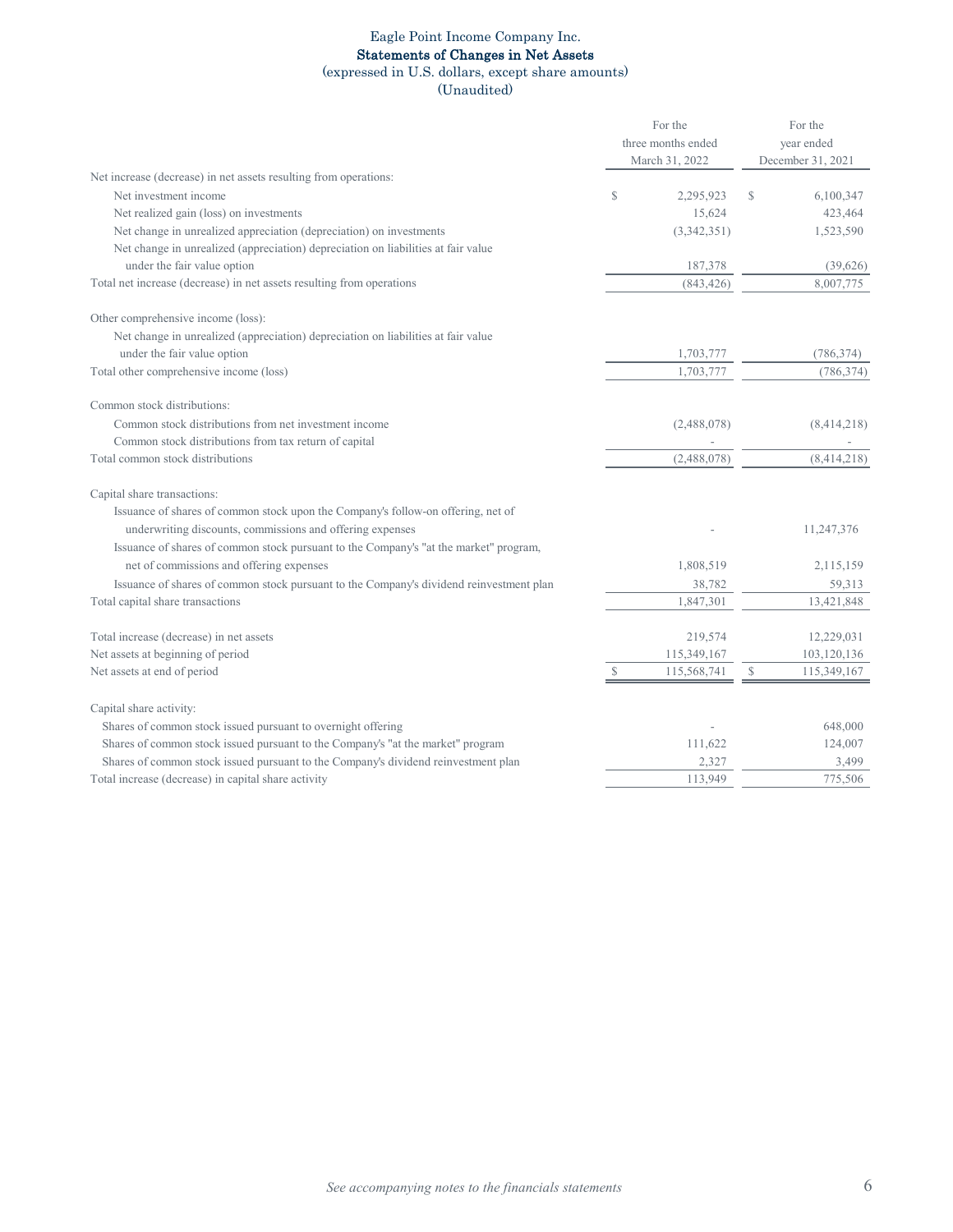### Eagle Point Income Company Inc. Statement of Cash Flows For the three months ended March 31, 2022 (expressed in U.S. dollars)

# (Unaudited)

| CASH FLOWS FROM OPERATING ACTIVITIES                                                                                              |           |             |
|-----------------------------------------------------------------------------------------------------------------------------------|-----------|-------------|
| Net increase (decrease) in net assets resulting from operations                                                                   | S         | (843, 426)  |
| Adjustments to reconcile net increase (decrease) in net assets resulting from operations to net cash                              |           |             |
| provided by (used in) operating activities:                                                                                       |           |             |
| Purchases of investments                                                                                                          |           | (8,117,025) |
| Proceeds from sales of investments and repayments of principal (1)                                                                |           | 4,352,045   |
| Net realized (gain) loss on investments                                                                                           |           | (15, 624)   |
| Net change in unrealized (appreciation) depreciation on investments                                                               |           | 3,342,351   |
| Net change in unrealized appreciation (depreciation) on liabilities at fair value under the fair value option                     |           | (187,378)   |
| Net amortization (accretion) of premiums or discounts on CLO debt securities                                                      |           | (83, 337)   |
| Amortization of deferred financing costs                                                                                          |           | 29,327      |
| Changes in assets and liabilities:                                                                                                |           |             |
| Interest receivable                                                                                                               |           | (259, 355)  |
| Prepaid expenses                                                                                                                  |           | (65,349)    |
| Management fee payable                                                                                                            |           | 32,201      |
| Professional fees payable                                                                                                         |           | (31,805)    |
| Administration fees payable                                                                                                       |           | 27,191      |
| Directors' fees payable                                                                                                           |           | (63,750)    |
| Interest expense payable                                                                                                          |           | 9,833       |
| Tax expense payable                                                                                                               |           | (77, 832)   |
| Due to affiliates                                                                                                                 |           | 50          |
| Other expenses payable                                                                                                            |           | (73, 765)   |
| Net cash provided by (used in) operating activities                                                                               |           | (2,025,648) |
| CASH FLOWS FROM FINANCING ACTIVITIES                                                                                              |           |             |
| Borrowings under credit facility                                                                                                  |           | 7,250,000   |
| Repayments under credit facility                                                                                                  |           | (5,500,000) |
| Common stock distributions paid to stockholders, net of change in common stock distribution payable                               |           | (3,857,023) |
| Issuance of shares of common stock pursuant to the Company's "at the market" program, net of<br>commissions and offering expenses |           | 1,808,519   |
| Issuance of shares of common stock pursuant to the Company's dividend reinvestment plan                                           |           | 39,351      |
| Issuance of shares of 5.00% Series A Term Preferred Stock due 2026 pursuant to the Company's                                      |           |             |
| "at the market" program                                                                                                           |           | 3,041,225   |
| Share issuance premium associated with 5.00% Series A Term Preferred Stock due 2026                                               |           | 19,166      |
| Net cash provided by (used in) financing activities                                                                               |           | 2,801,237   |
| NET INCREASE (DECREASE) IN CASH                                                                                                   |           | 775,590     |
| CASH, BEGINNING OF PERIOD                                                                                                         |           | 211,758     |
| CASH, END OF PERIOD                                                                                                               | S         | 987,348     |
| Supplemental disclosures:                                                                                                         |           |             |
| Cash paid for franchise taxes                                                                                                     | S         | 17,490      |
| Cash paid for excise taxes                                                                                                        | $=$<br>\$ | 105,000     |
| Cash paid for interest expense on 5.00% Series A Term Preferred Stock Due 2026                                                    | S         | 462,845     |
|                                                                                                                                   | S         |             |
| Cash paid for interest expense on credit facility                                                                                 |           | 83,354      |

<sup>(1)</sup> Proceeds from sales or maturity of investments includes \$1,351,108 of return of capital on portfolio investments from recurring cash flows.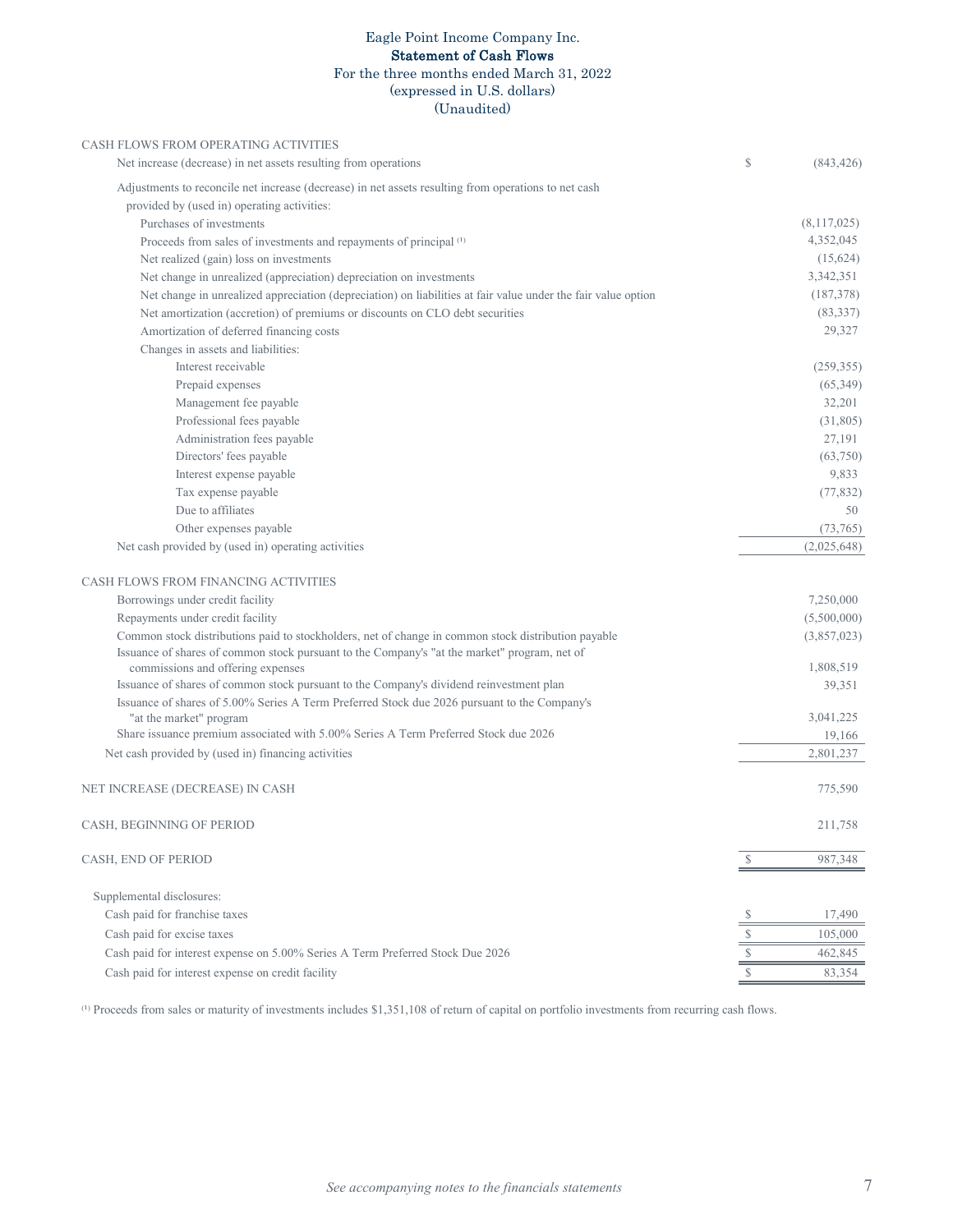### **1. ORGANIZATION**

Eagle Point Income Company Inc. (the "Company") is an externally managed, diversified closed-end management investment company registered under the Investment Company Act of 1940, as amended (the "1940 Act"). The Company's primary investment objective is to generate high current income, with a secondary objective to generate capital appreciation. The Company seeks to achieve its investment objectives by investing primarily in junior debt tranches of collateralized loan obligations, or "CLOs," that are collateralized by a portfolio consisting primarily of below investment grade U.S. senior secured loans with a large number of distinct underlying borrowers across various industry sectors. The Company focuses on CLO debt tranches rated "BB" (e.g., BB+, BB or BB-, or their equivalent) by Moody's Investors Service, Inc., or "Moody's," Standard & Poor's, or "S&P," or Fitch Ratings, Inc., or "Fitch," and/or other applicable nationally recognized statistical rating organizations. The Company may also invest in other junior debt tranches of CLOs, senior debt tranches of CLOs, loan accumulation facilities ("LAF") and other related securities and instruments. In addition, the Company may invest up to 35% of its total assets (at the time of investment) in unrated CLO equity securities and related securities and instruments. The Company's common stock is listed on the New York Stock Exchange ("NYSE") under the symbol "EIC".

The Company was initially formed on September 28, 2018 as EP Income Company LLC, a Delaware limited liability company. The Company commenced operations on October 4, 2018, the date Eagle Point Income Management LLC (the "Adviser") contributed \$100,000 in exchange for 100 units of the Company and Cavello Bay Reinsurance Limited ("Cavello Bay" and collectively with the Adviser, the "Members") contributed to the Company, at fair value, the entire portfolio of BB-rated CLO debt it held in a separately managed account managed by an affiliate of the Adviser, totaling \$75,051,650, inclusive of accrued interest of \$1,371,697, in exchange for 75,051.65 units of the Company. Cavello Bay is a subsidiary of Enstar Group Limited, or "Enstar."

On October 16, 2018, the Company converted from a Delaware limited liability company into a Delaware corporation (the "Conversion"). At the time of the Conversion, the Members became stockholders of Eagle Point Income Company Inc. In connection with the Conversion, the Members converted 75,151.65 units of the Delaware limited liability company into shares of common stock in the Delaware corporation at \$20 per share, resulting in 3,769,596 shares and an effective conversion rate of approximately 50.15985069 per unit.

On July 23, 2019, the Company priced its initial public offering (the "IPO") and sold an additional 1,200,000 shares of its common stock at a public offering price of \$19.89 per share. On July 24, 2019, the Company's shares began trading on the NYSE. On August 2, 2019, the Company sold an additional 162,114 shares pursuant to the exercise by the underwriters of the over-allotment option granted to them in connection with the IPO at a public offering price of \$19.89 per share.

Computershare Trust Company, N.A. serves at the Company's custodian. On November 1, 2021, Computershare Limited completed the acquisition of the assets of Well Fargo Corporate Trust Services, effectively assuming the custody agreement with the Company.

The Company intends to operate so as to qualify to be taxed as a regulated investment company ("RIC") under subchapter M of the Internal Revenue Code of 1986, as amended (the "Code"), for federal income tax purposes.

The Adviser is the investment adviser of the Company and manages the investments of the Company subject to the supervision of the Company's Board of Directors (the "Board"). The Adviser is registered as an investment adviser with the U.S. Securities and Exchange Commission (the "SEC") under the Investment Advisers Act of 1940, as amended. Eagle Point Administration LLC, an affiliate of the Adviser, is the administrator of the Company (the "Administrator").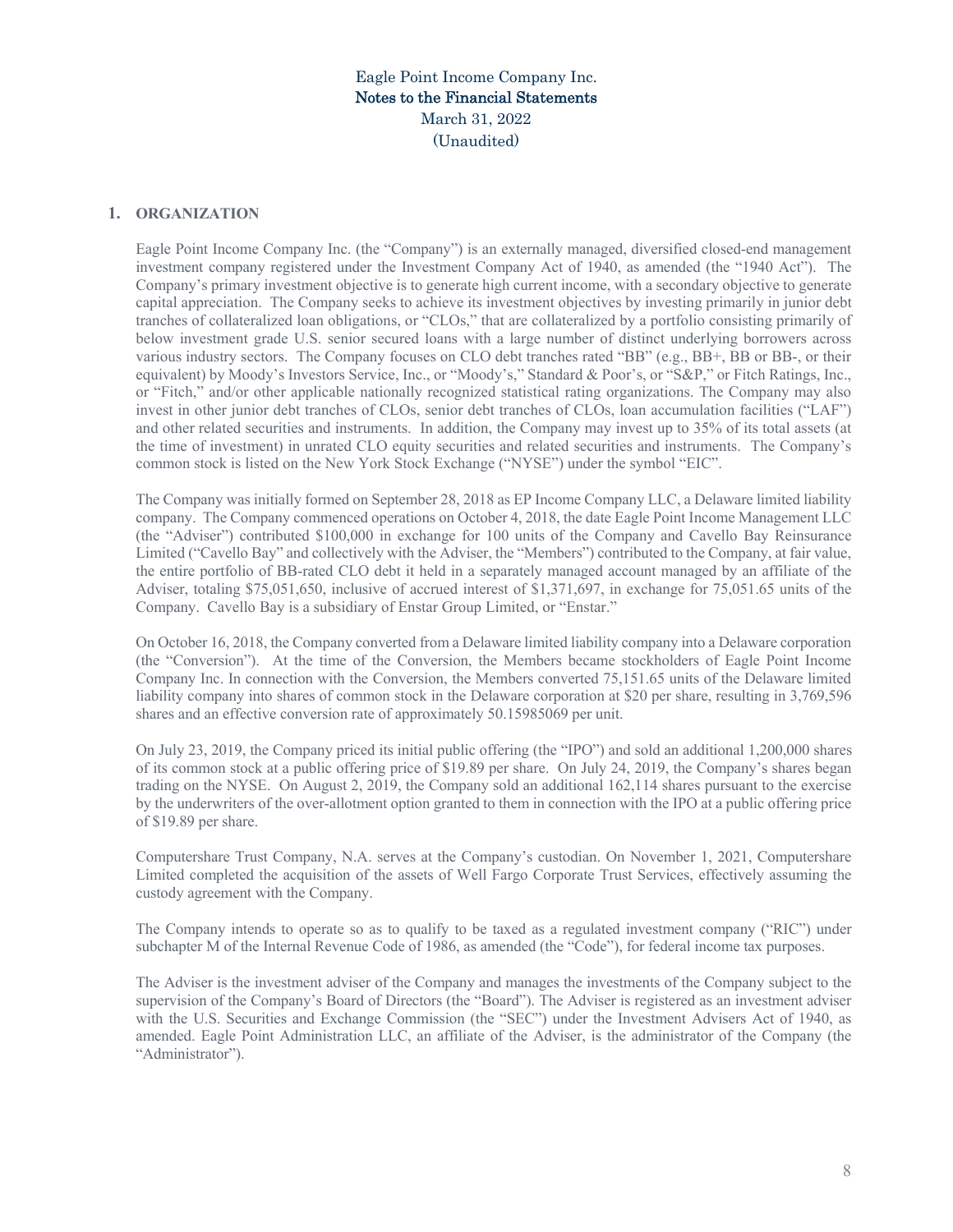### **2. SUMMARY OF SIGNIFICANT ACCOUNTING POLICIES**

### **Basis of Accounting**

The Company is considered an investment company under accounting principles generally accepted in the United States of America ("U.S. GAAP"). The Company follows the accounting and reporting guidance applicable to investment companies in the Financial Accounting Standards Board ("FASB") Accounting Standards Codification ("ASC") Topic 946 *Financial Services – Investment Companies*. Items included in the financial statements are measured and presented in United States dollars.

#### **Use of Estimates**

The preparation of financial statements in conformity with U.S. GAAP requires management to make estimates and assumptions which affect the reported amounts included in the financial statements and accompanying notes as of the reporting date. Actual results may differ from those estimates.

#### **Valuation of Investments**

The most significant estimate inherent in the preparation of the financial statements is the valuation of investments. In the absence of readily determinable fair values, fair value of the Company's investments is determined in accordance with the Company's valuation policy. Due to the uncertainty of valuation, this estimate may differ significantly from the value that would have been used had a ready market for the investments existed, and the differences could be material.

There is no single method for determining fair value in good faith. As a result, determining fair value requires judgment be applied to the specific facts and circumstances of each portfolio investment while employing a consistently applied valuation process for the types of investments held by the Company.

The Company accounts for its investments in accordance with U.S. GAAP, and fair values its investment portfolio in accordance with the provisions of the FASB ASC Topic 820, *Fair Value Measurements and Disclosures*, which defines fair value, establishes a framework for measuring fair value and requires enhanced disclosures about fair value measurements. Investments are reflected in the financial statements at fair value. Fair value is the estimated amount that would be received to sell an asset, or paid to transfer a liability, in an orderly transaction between market participants at the measurement date (i.e., the exit price). The Company's fair valuation process is reviewed and approved by the Board.

The fair value hierarchy prioritizes and ranks the level of market price observability used in measuring investments at fair value. Market price observability is impacted by a number of factors, including the type of investment, the characteristics specific to the investment and the state of the marketplace (including the existence and transparency of transactions between market participants). Investments with readily available actively quoted prices, or for which fair value can be measured from actively quoted prices in an orderly market, will generally have a higher degree of market price observability and a lesser degree of judgment used in measuring fair value.

Investments measured and reported at fair value are classified and disclosed in one of the following categories based on inputs:

- Level I Observable, quoted prices for identical investments in active markets as of the reporting date.
- Level II Quoted prices for similar investments in active markets or quoted prices for identical investments in markets that are not active as of the reporting date.
- Level III Pricing inputs are unobservable for the investment and little, if any, active market exists as of the reporting date. Fair value inputs require significant judgment or estimation from the Adviser.

In certain cases, inputs used to measure fair value may fall into different levels of the fair value hierarchy. In such cases, the determination of which category within the fair value hierarchy is appropriate for any given investment is based on the lowest level of input significant to that fair value measurement. The assessment of the significance of a particular input to the fair value measurement in its entirety requires judgment and consideration of factors specific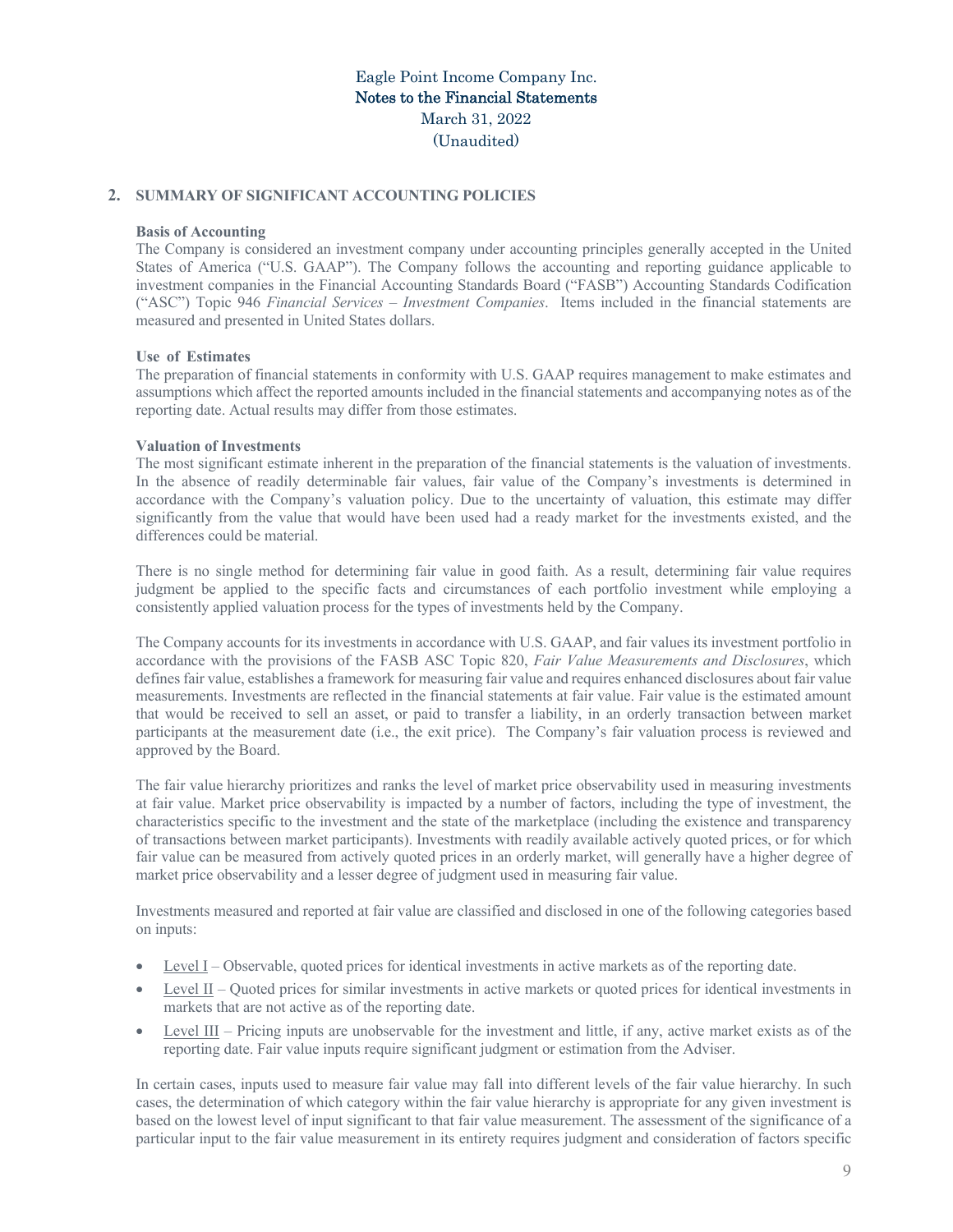to the investment.

Investments for which observable, quoted prices in active markets do not exist are reported at fair value based on Level III inputs. The amount determined to be fair value may incorporate the Adviser's own assumptions (including assumptions the Adviser believes market participants would use in valuing investments and assumptions relating to appropriate risk adjustments for nonperformance and lack of marketability), as provided for in the Company's valuation policy and accepted by the Board.

An estimate of fair value is made for each investment at least monthly taking into account information available as of the reporting date. For financial reporting purposes, valuations are determined by the Board on a quarterly basis.

See Note 3 "Investments" for further discussion relating to the Company's investments.

In valuing the Company's investments in CLO debt and CLO equity, the Adviser considers a variety of relevant factors, including, as applicable, price indications from a third-party pricing service, recent trading prices for specific investments, recent purchases and sales known to the Adviser in similar securities and output from a third-party financial model. The third-party financial model contains detailed information on the characteristics of CLOs, including recent information about assets and liabilities, and is used to project future cash flows. Key inputs to the model, including but not limited to assumptions for future loan default rates, recovery rates, prepayment rates, reinvestment rates and discount rates are determined by considering both observable and third-party market data and prevailing general market assumptions and conventions as well as those of the Adviser.

The Company engages a third-party independent valuation firm as an input to the Company's valuation of the fair value of its investments in CLO equity. The valuation firm's advice is only one factor considered in the valuation of such investments, and the Board does not solely rely on such advice in determining the fair value of the Company's investments in accordance with the 1940 Act.

#### **Other Financial Assets and Financial Liabilities at Fair Value**

The Fair Value Option ("FVO") under FASB ASC Subtopic 825-10, *Fair Value Option* ("ASC 825"), allows companies an irrevocable election to use fair value as the initial and subsequent accounting measurement for certain financial assets and liabilities. The decision to elect the FVO is determined on an instrument-by-instrument basis and must be applied to an entire instrument. Assets and liabilities measured at fair value are required to be reported separately from those instruments measured using another accounting method and changes in fair value attributable to instrument-specific credit risk on financial liabilities for which the FVO is elected are required to be presented separately in other comprehensive income. Additionally, upfront offering costs related to such instruments are recognized in earnings as incurred and are not deferred.

The Company elected to account for its 5.00% Series A Term Preferred Stock due 2026 (the "Series A Term Preferred Stock") utilizing the FVO under ASC 825. The primary reason for electing the FVO is to reflect economic events in the same period in which they are incurred and address simplification of reporting and presentation.

### **Investment Income Recognition**

Interest income from investments in CLO debt is recorded using the accrual basis of accounting to the extent such amounts are expected to be collected. Interest income on investments in CLO debt is generally expected to be received in cash. Amortization of premium or accretion of discount is recognized using the effective interest method. The Company applies the provisions of Accounting Standards Update No. 2017-08 *Premium Amortization on Purchased Callable Debt Securities* ("ASU 2017-08") in calculating amortization of premium for purchased CLO debt securities.

In certain circumstances interest income may be paid in the form of additional investment principal, often referred to as payment-in-kind ("PIK") interest. PIK interest is included in interest income and interest receivable through the payment date. The PIK interest rate for CLO debt securities represents the coupon rate at payment date when PIK interest is received. On the payment date, interest receivable is capitalized as additional investment principal in the CLO debt security. To the extent the Company does not believe it will be able to collect PIK interest, the CLO debt security will be placed on non-accrual status, and previously recorded PIK interest income will be reversed.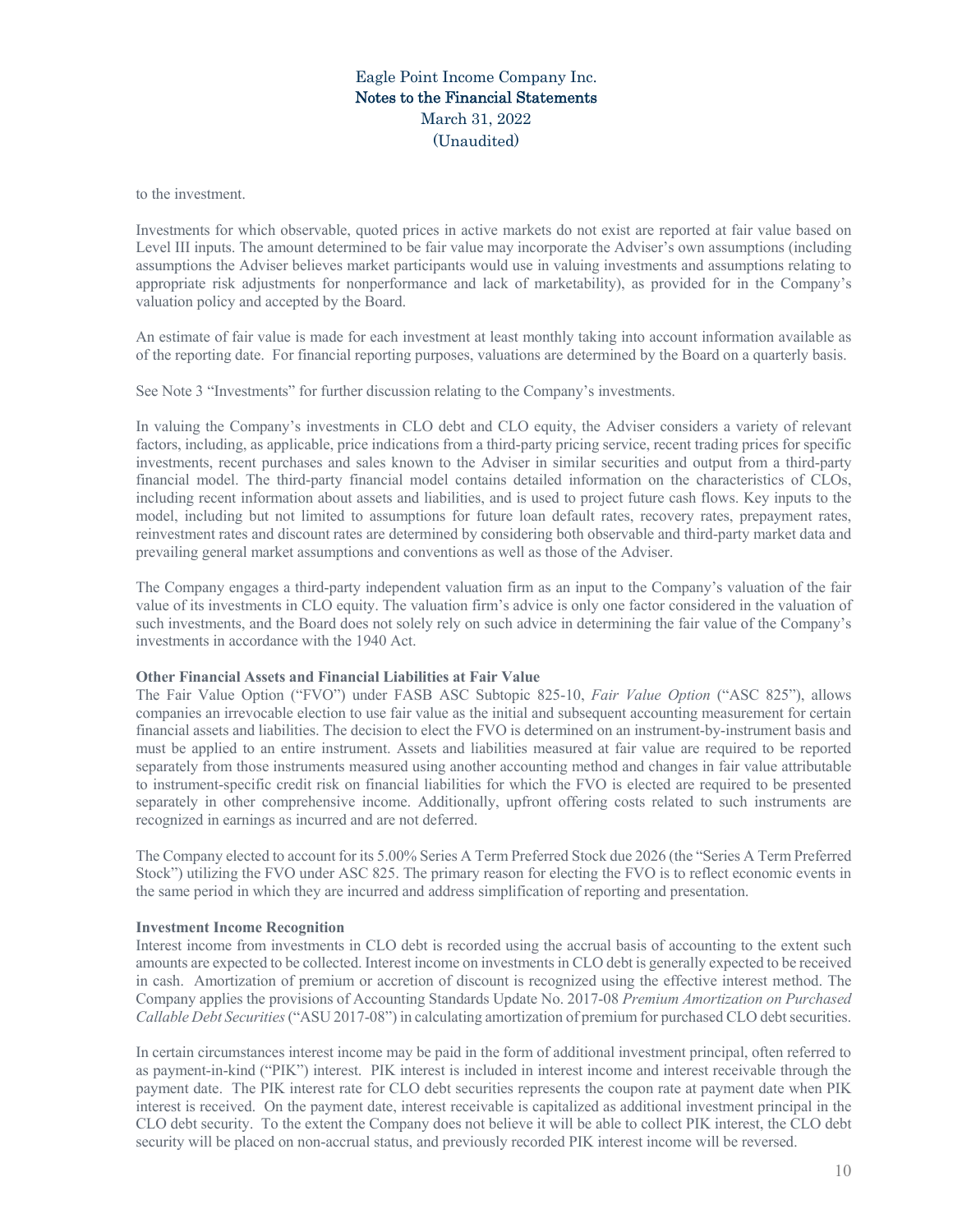CLO equity investments and fee rebates recognize investment income for U.S. GAAP purposes on the accrual basis utilizing an effective interest methodology based upon an effective yield to maturity utilizing projected cash flows. ASC Topic 325-40, *Beneficial Interests in Securitized Financial Assets,* requires investment income from CLO equity investments and fee rebates to be recognized under the effective interest method, with any difference between cash distributed and the amount calculated pursuant to the effective interest method being recorded as an adjustment to the cost basis of the investment. It is the Company's policy to update the effective yield for each CLO equity position held within the Company's portfolio at the initiation of each investment and each subsequent quarter thereafter.

### **Other Income**

Other income includes the Company's share of income under the terms of fee rebate agreements.

### **Interest Expense**

Interest expense includes the Company's distributions associated with its Series A Term Preferred Stock and amounts due under the credit facility agreements in relation to the outstanding borrowings and unused commitment fees. Interest expense is recorded as an expense on the Statement of Operations. The Company's Series A Preferred Stock had no interest payable as of March 31, 2022. Please refer to Note 6 "Mandatory Redeemable Preferred Stock" for further discussion relating to the Series A Term Preferred Stock issuances. Please refer to Note 9 "Revolving Credit Facility" for further discussion on the interest expense due under the credit facility agreements.

Interest expense also includes the Company's amortization of original issue premiums associated with its Series A Term Preferred Stock.

The following table summarizes the components of interest expense for the three months ended March 31, 2022:

|                                     | <b>Series A Term</b><br><b>Perferred Stock</b> |         | <b>Credit Facility</b> | <b>Total</b> |
|-------------------------------------|------------------------------------------------|---------|------------------------|--------------|
| Distributions declared and paid     |                                                | 462,845 |                        | 462,845      |
| Interest expense on credit facility |                                                |         | 93.188                 | 93,188       |
| Amortization of issuance premium    |                                                | (2,338) |                        | (2,338)      |
|                                     |                                                | 460,507 | 93.188                 | 553,695      |

# **Original Issue Premiums**

Consistent with FASB ASC Topic 835-30-35-2, original issue premiums on liabilities consist of premiums received in connection with the issuance of the Series A Term Preferred Stock as part of the Company's ATM program. The original issue premiums are capitalized at the time of issuance and amortized using the effective interest method over the respective terms of the Series A Term Preferred Stock. Amortization of original issue premium is reflected as a contra expense under interest expense in the Statement of Operations.

### **Securities Transactions**

The Company records the purchases and sales of securities on trade date. Realized gains and losses on investments sold are recorded on the basis of the specific identification method.

# **Cash and Cash Equivalents**

The Company has defined cash and cash equivalents as cash and short-term, highly liquid investments with original maturities of three months or less from the date of purchase. The Company maintains its cash in a bank account which, at times, may exceed federal insured limits. The Adviser monitors the performance of the financial institution where the account is held in order to manage any risk associated with such account.

As of March 31, 2022, the Company held cash in a Wells Fargo interest earning money market account with a balance of approximately \$1.0 million. This money market account is classified as Level I in the fair value hierarchy.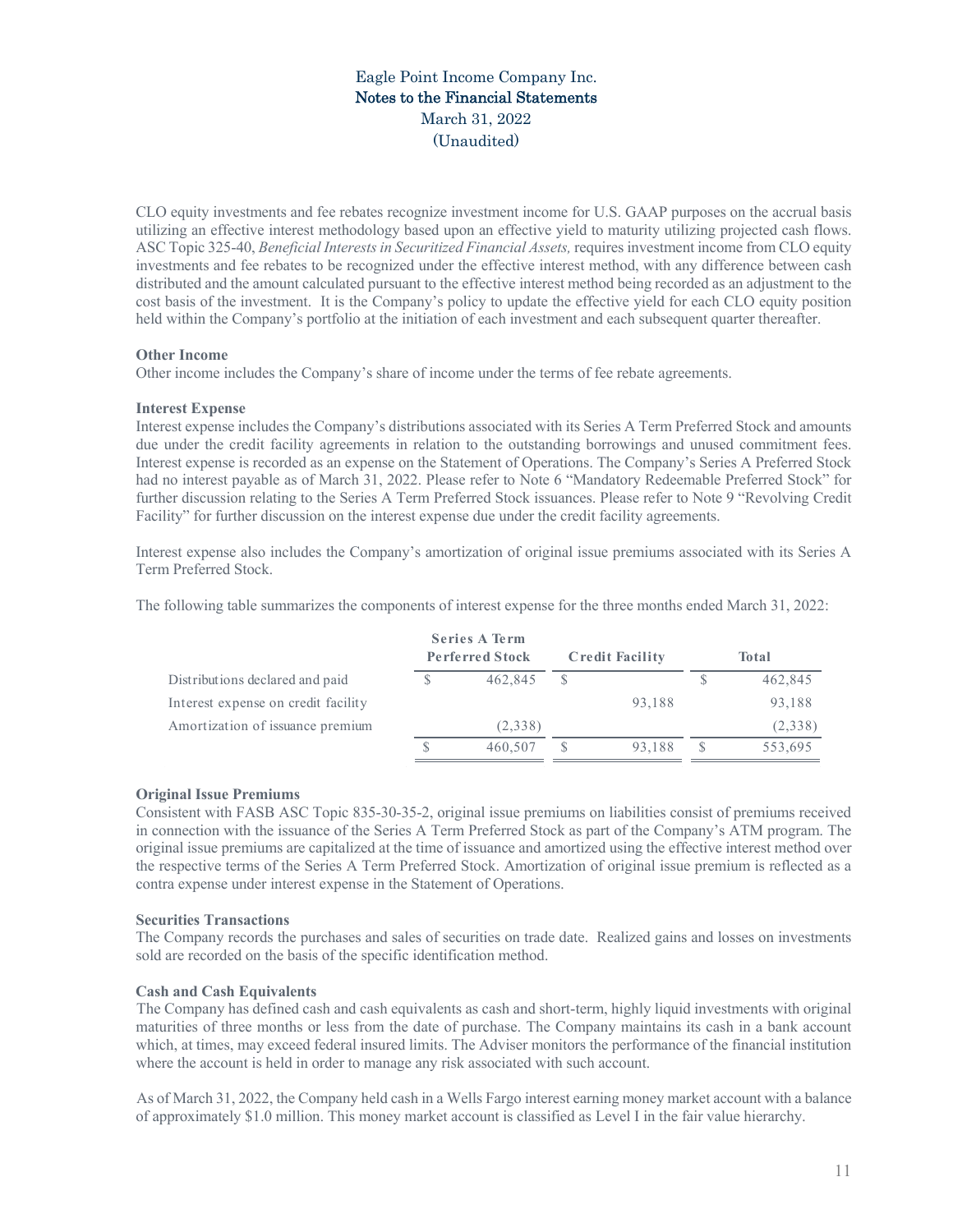#### **Expense Recognition**

Expenses are recorded on the accrual basis of accounting.

#### **Prepaid Expenses**

Prepaid expenses consist primarily of insurance premiums, filing fees, shelf registration expenses and at-the-market ("ATM") program expenses. Insurance premiums are amortized over the term of the current policy. Prepaid filing fees are amortized over the current year. Prepaid shelf registration expenses and ATM program expenses represent fees and expenses incurred in connection with maintaining the Company's current shelf registration and ATM program. Such costs are allocated to paid-in-capital or expensed, depending on the security being issued pursuant to the ATM program and shelf registration, for each transaction pro-rata based on gross proceeds relative to the total potential offering amount.

Any unallocated prepaid expense balance associated with the shelf registration and the ATM program are accelerated into expense at the earlier of the end of the program period or at the effective date of a new shelf registration or ATM program.

#### **Deferred Financing Costs**

Deferred financing costs consist of fees and expenses incurred in connection with the BNP Credit Facility (refer to Note 9 "Revolving Credit Facility"). Deferred financing costs are capitalized and amortized over the term of the BNP Credit Facility, and are reflected in borrowings under the credit facility on the Statement of Asset and Liabilities (if any). Amortization of deferred financing costs is recorded as an expense on the Statement of Operations on a straight-line basis, which approximates the effective interest method.

#### **Offering Expenses**

Offering expenses associated with the issuance and sale of shares of common stock are charged to paid-in capital at the time the shares are sold in accordance with guidance noted in FASB ASC Topic 946-20-25-5, *Investment Companies – Investment Company Activities – Recognition*, during the period incurred.

#### **Federal and Other Taxes**

The Company intends to continue to operate so as to qualify to be taxed as a RIC under subchapter M of the Code and, as such, to not be subject to federal income tax on the portion of its taxable income and gains distributed to stockholders. To qualify for RIC tax treatment, among other requirements, the Company is required to distribute at least 90% of its investment company taxable income, as defined by the Code.

Because U.S. federal income tax regulations differ from U.S. GAAP, distributions in accordance with tax regulations may differ from net investment income and realized gains recognized for financial reporting purposes. Differences may be permanent or temporary. Permanent differences are reclassified among capital accounts in the financial statements to reflect their tax character. Temporary differences arise when certain items of income, expense, gain or loss are recognized at some time in the future. Differences in classification may also result from the treatment of short-term gains as ordinary income for federal income tax purposes. The tax basis components of distributable earnings differ from the amounts reflected in the Statement of Assets and Liabilities due to temporary book/tax differences arising primarily from partnerships and passive foreign investment company investments.

As of March 31, 2022, the federal income tax cost and net unrealized appreciation on securities were as follows:

| Cost for federal income tax purposes | \$177,797,662 |
|--------------------------------------|---------------|
| Gross unrealized appreciation        | 1,500,875     |
| Gross unrealized depreciation        | (9,002,768)   |
| Net unrealized depreciation          | (7,501,893)   |

For the three months ended March 31, 2022, the Company incurred \$15,000 in Delaware franchise tax expense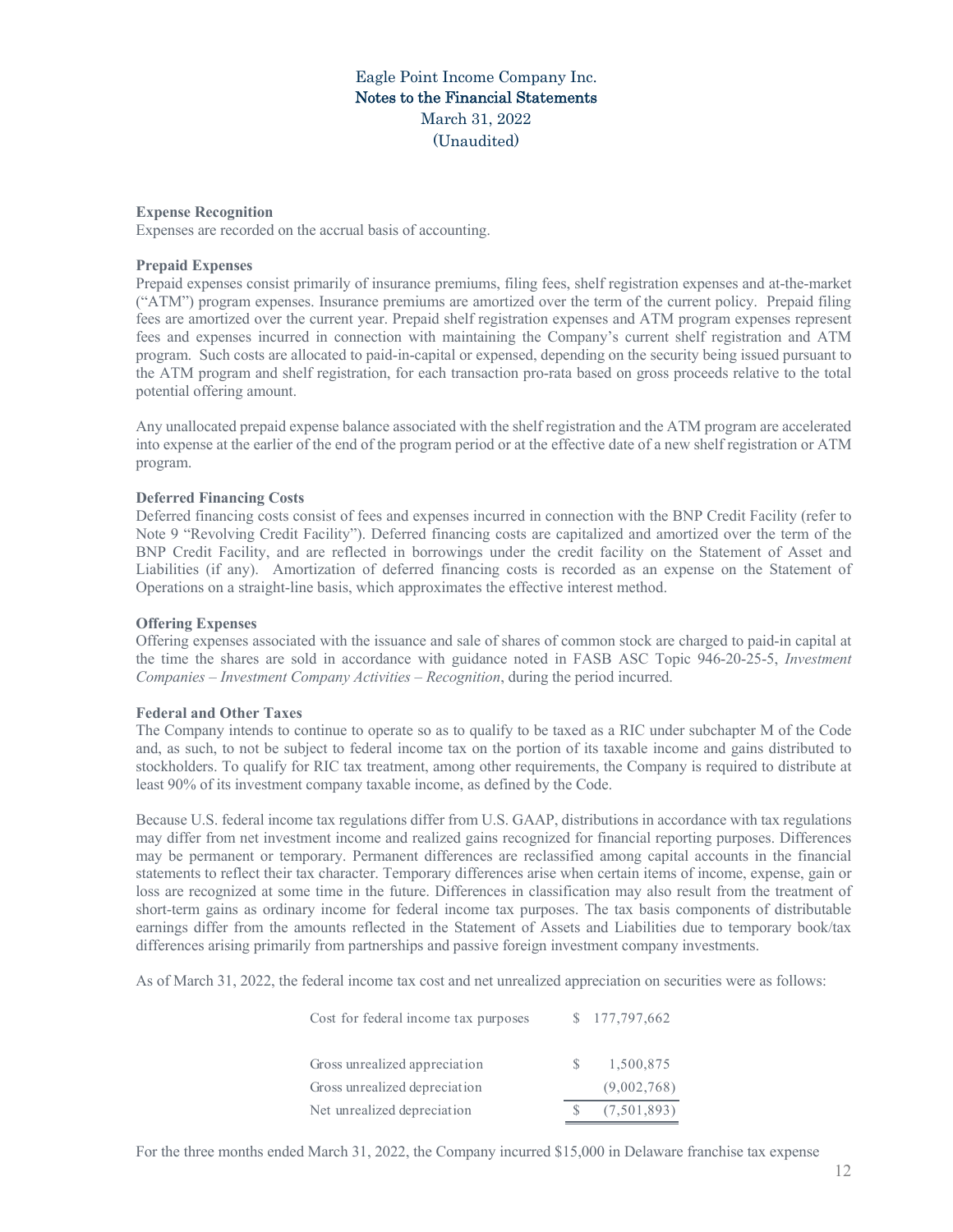related to the 2022 tax year and \$29,658 of excise tax related to the 2021 tax year end, which are reported on the Statement of Operations.

### **Distributions**

The composition of distributions paid to common stockholders from net investment income and capital gains are determined in accordance with U.S. federal income tax regulations, which differ from U.S. GAAP. Distributions to common stockholders are comprised of net investment income, realized gains or losses and return of capital for U.S. federal income tax purposes and are intended to be paid monthly. Distributions payable to common stockholders are recorded as a liability on ex-dividend date. Unless a common stockholder opts out of the Company's dividend reinvestment plan (the "DRIP"), distributions are automatically reinvested in full shares of the Company as of the payment date, pursuant to the DRIP. The Company's common stockholders who opt-out of participation in the DRIP (including those common stockholders whose shares are held through a broker who has opted out of participation in the DRIP) generally will receive all distributions in cash.

In addition to the regular monthly distributions, and subject to available taxable earnings of the Company, the Company may make periodic special distributions representing the excess of the Company's net taxable income over the Company's aggregate monthly distributions paid during the year (or for other purposes).

For the three months ended March 31, 2022, the Company declared and paid monthly distributions on common stock of approximately \$2.5 million or approximately \$0.36 per share. In addition, on January 24, 2022 the Company paid a special distribution on common stock of \$1,368,945 or \$0.20 per share, to shareholders of record as of December 23, 2021.

For the three months ended March 31, 2022, the Company declared and paid dividends on the Series A Term Preferred Stock of approximately \$0.5 million or approximately \$0.31 per share.

The characterization of distributions paid to common stockholders, as set forth in the Financial Highlights, reflect estimates made by the Company for federal income tax purposes. Such estimates are subject to change once the final determination of the source of all distributions has been made by the Company.

# **3. INVESTMENTS**

### **Fair Value Measurement**

The following tables summarize the valuation of the Company's investments measured and reported at fair value under the fair value hierarchy levels described in Note 2 "Summary of Significant Accounting Policies" as of March 31, 2022:

#### **Fair Value Measurement (in millions)**

|                                              | Level I |                          | Level II      |                          | Level III |                          | <b>Total</b> |        |
|----------------------------------------------|---------|--------------------------|---------------|--------------------------|-----------|--------------------------|--------------|--------|
| Assets                                       |         |                          |               |                          |           |                          |              |        |
| CLO Debt                                     | S       | $\overline{\phantom{a}}$ | $\mathcal{S}$ | 114.68                   | S         | $\overline{\phantom{a}}$ | \$           | 114.68 |
| CLO Equity                                   |         |                          |               |                          |           | 55.61                    | \$           | 55.61  |
| Total Assets at Fair Value                   |         |                          |               | 114.68                   | Ъ         | 55.61                    | -S           | 170.30 |
| Liabilites at Fair Value Under FVO           |         |                          |               |                          |           |                          |              |        |
| 5.00% Series A Term Preferred Stock due 2026 | S       | 36.98                    | S             | $\sim$                   | S         | $\overline{\phantom{a}}$ | \$           | 36.98  |
| Total Liabilites at Fair Value Under FVO     |         | 36.98                    | $\mathcal{S}$ | $\overline{\phantom{a}}$ |           | $\overline{\phantom{a}}$ | \$           | 36.98  |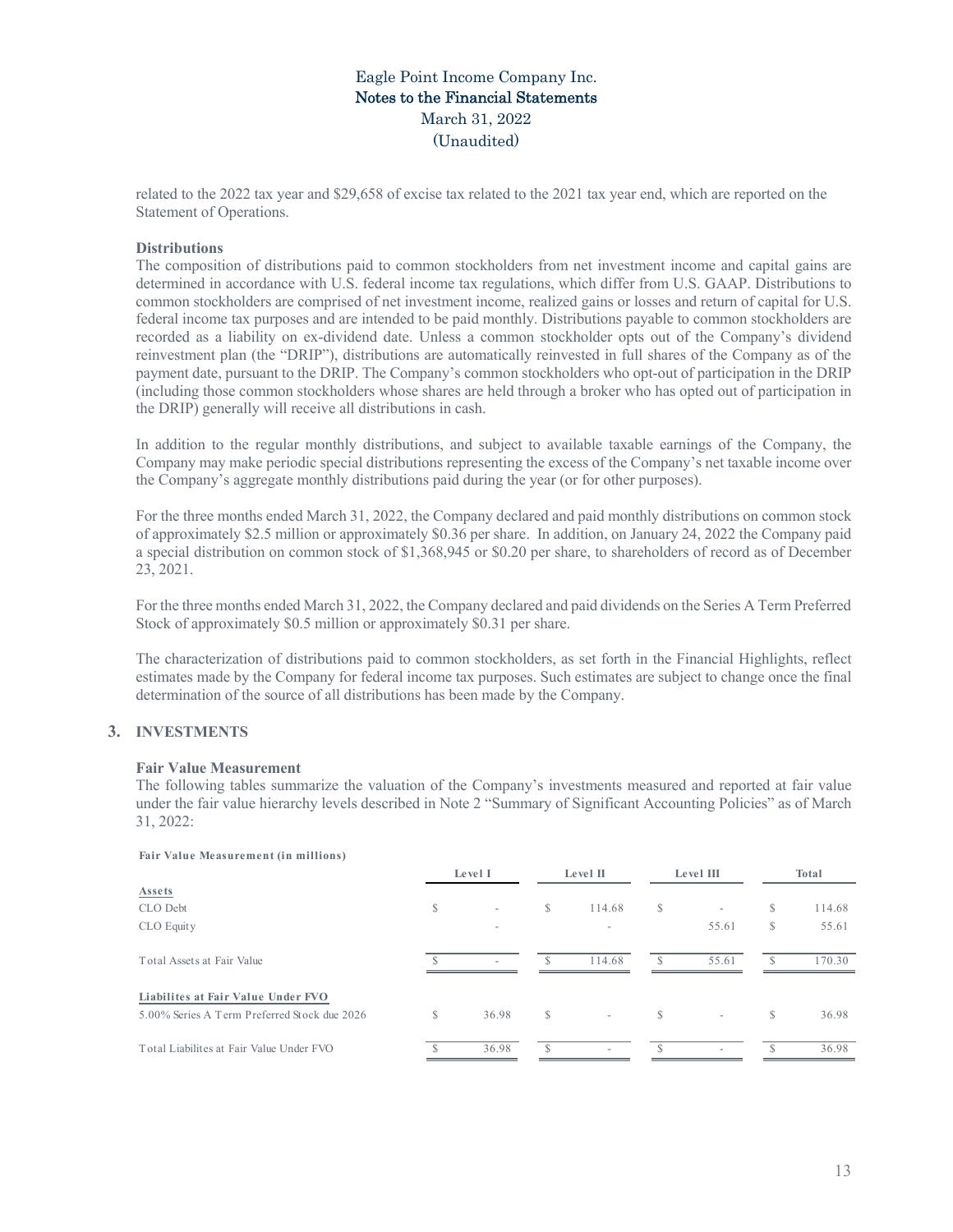The changes in investments classified as Level III are as follows for the three months ended March 31, 2022:

| Change in Investments Classified as Level III (in millions) |  |  |  |
|-------------------------------------------------------------|--|--|--|
|-------------------------------------------------------------|--|--|--|

|   | <b>ULU LYUIT</b> |
|---|------------------|
| S | 53.27            |
|   | 5.12             |
|   | (1.35)           |
|   |                  |
|   | (1.42)           |
| S | 55.61            |
|   |                  |
|   | (1.42)           |
|   |                  |

**CLO Equity**

⁽¹⁾ Proceeds from sales or maturity of investments represent the return of capital on portfolio investments from recurring cash flows.

<sup>(2)</sup> There were no transfers in or out of Level III during the period.

The net realized gains (losses) recorded for Level III investments, if any, are reported in the net realized gain (loss) on investments balance in the Statement of Operations. Net changes in unrealized appreciation (depreciation) are reported in the net change in unrealized appreciation (depreciation) on investments balance in the Statement of Operations.

#### *Valuation of CLO Debt*

The Company's investments in CLO debt have been valued using an independent pricing service. The valuation methodology of the independent pricing service includes incorporating data comprised of observable market transactions, executable bids, broker quotes from dealers with two sided markets, as well as transaction activity from comparable securities to those being valued. As the independent pricing service contemplates real time market data and no unobservable inputs or significant judgment has been used by the Adviser in the valuation of the Company's investment in CLO debt, such positions are considered Level II assets.

### *Valuation of CLO Equity*

The Adviser utilizes the output of a third-party financial model to estimate the fair value of CLO equity investments. The model contains detailed information on the characteristics of each CLO, including recent information about assets and liabilities from data sources such as trustee reports, and is used to project future cash flows to the CLO note tranches, as well as management fees.

The following table summarizes the quantitative inputs and assumptions used for investments categorized as Level III of the fair value hierarchy as of March 31, 2022. In addition to the techniques and inputs noted in the table below, the Adviser may use other valuation techniques and methodologies when determining the Company's fair value measurements as provided for in the valuation policy approved by the Board. The table below is not intended to be all-inclusive, but rather provides information on the significant Level III inputs as they relate to the Company's fair value measurements as of March 31, 2022. Unobservable inputs and assumptions are periodically reviewed and updated as necessary to reflect current market conditions.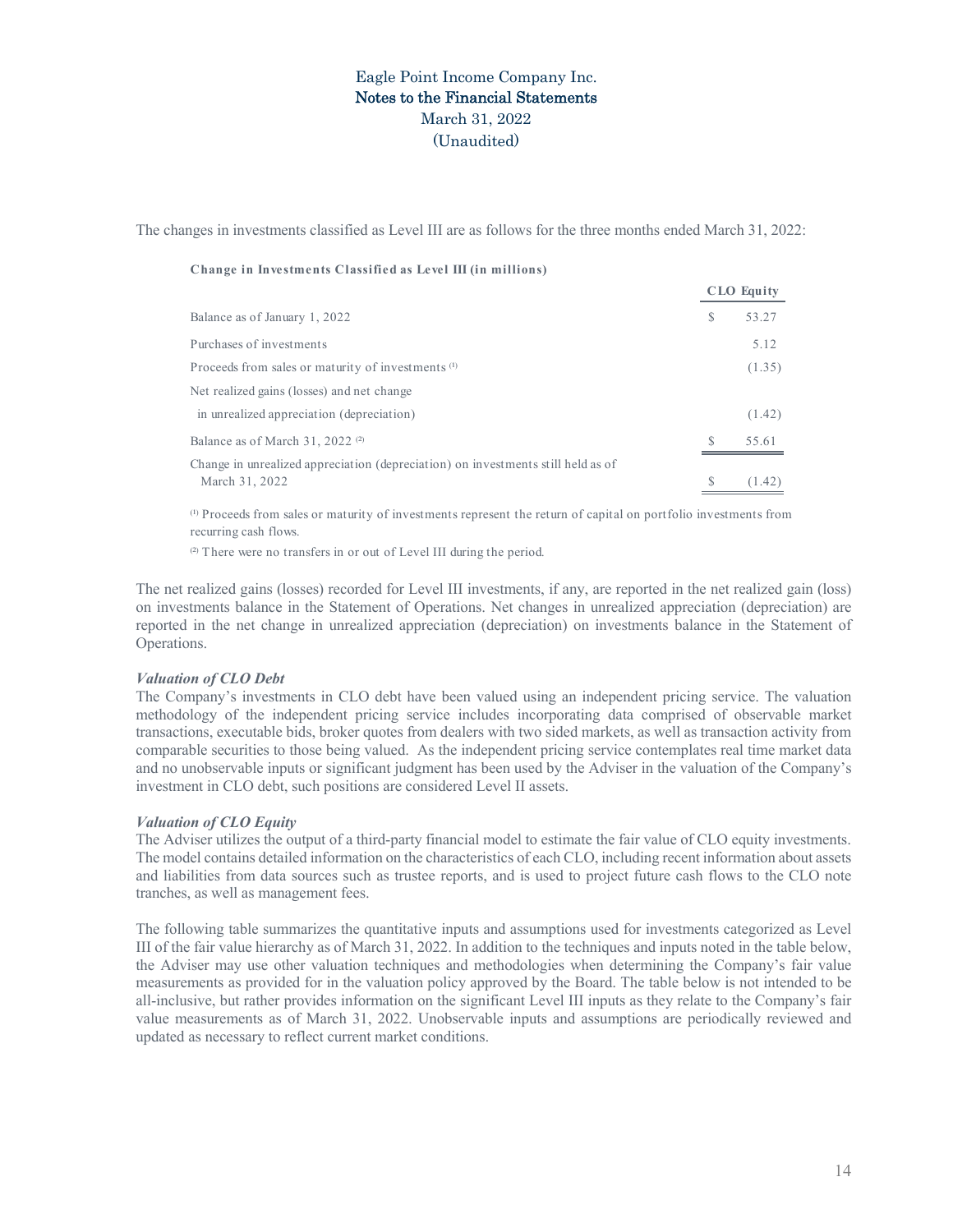|                                                                                          |                                                |  |                                                                                                                               | <b>Quantitative Information about Level III Fair Value Measurements</b> |                                         |  |  |  |  |  |
|------------------------------------------------------------------------------------------|------------------------------------------------|--|-------------------------------------------------------------------------------------------------------------------------------|-------------------------------------------------------------------------|-----------------------------------------|--|--|--|--|--|
| Assets                                                                                   | <b>Fair Value as of</b><br>March 31, 2022 (mm) |  | Valuation<br>Techniques/Methodologies                                                                                         | Unobservable Inputs                                                     | Range / Weighted Average <sup>(1)</sup> |  |  |  |  |  |
| CLO Equity                                                                               | S<br>55.6                                      |  | Discounted Cash Flows                                                                                                         | Annual Default Rate <sup>(2)</sup>                                      | $0.00\% - 2.97\%$                       |  |  |  |  |  |
|                                                                                          |                                                |  |                                                                                                                               | Annual Prepayment Rate <sup>(3)</sup>                                   | $25\% / 25\%$                           |  |  |  |  |  |
|                                                                                          |                                                |  |                                                                                                                               | Reinvestment Spread                                                     | $3.45\% - 3.75\% / 3.57\%$              |  |  |  |  |  |
|                                                                                          |                                                |  |                                                                                                                               | Reinvestment Price                                                      | 99.50%                                  |  |  |  |  |  |
|                                                                                          |                                                |  |                                                                                                                               | Recovery Rate                                                           | $69.62\% - 70.00\% / 69.87\%$           |  |  |  |  |  |
|                                                                                          |                                                |  |                                                                                                                               | Expected Yield                                                          | $15.63\% - 26.58\% / 17.55\%$           |  |  |  |  |  |
| <sup>(1)</sup> Weighted average calculations are based on the fair value of investments. |                                                |  |                                                                                                                               |                                                                         |                                         |  |  |  |  |  |
|                                                                                          |                                                |  | (2) A weighted average is not presented as the input in the discounted cash flow model varies over the life of an investment. |                                                                         |                                         |  |  |  |  |  |

 $^{(3)}$  0% is assumed for defaulted and non-performing assets.

Increases (decreases) in the annual default rate, reinvestment price and expected yield in isolation would result in a lower (higher) fair value measurement. Increases (decreases) in the reinvestment spread and recovery rate in isolation would result in a higher (lower) fair value measurement. Changes in the annual prepayment rate may result in a higher (lower) fair value, depending on the circumstances. Generally, a change in the assumption used for the annual default rate may be accompanied by a directionally opposite change in the assumption used for the annual prepayment rate and recovery rate.

The Adviser categorizes CLO equity as Level III investments. Certain pricing inputs may be unobservable. An active market may exist, but not necessarily for CLO equity investments the Company holds as of the reporting date.

### *Valuation of Series A Term Preferred Stock*

The Series A Term Preferred Stock is considered a Level I security and is valued at the official closing price, taken from the NYSE.

# **Investment Risk Factors**

The following list is not intended to be a comprehensive list of all of the potential risks associated with the Company. The Company's prospectus provides a detailed discussion of the Company's risks and considerations. The risks described in the prospectus are not the only risks the Company faces. Additional risks and uncertainties not currently known to the Company or that are currently deemed to be immaterial also may materially and adversely affect its business, financial condition and/or operating results.

# **Global Economic Risks**

Terrorist acts, acts of war, natural disasters, outbreaks or pandemics may disrupt the Company's operations, as well as the operations of the businesses in which it invests. Such acts have created, and continue to create, economic and political uncertainties and have contributed to global economic instability. For example, many countries have experienced outbreaks of infectious illnesses in recent decades, including swine flu, avian influenza, SARS and COVID-19. Since December 2019, the spread of COVID-19 has caused social unrest and commercial disruption on a global scale.

Global economies and financial markets are highly interconnected, and conditions and events in one country, region or financial market may adversely impact issuers in a different country, region or financial market. The ongoing COVID-19 pandemic has magnified these risks and has had, and will continue to have, a material adverse impact on local economies in the affected jurisdictions and also on the global economy, as cross border commercial activity and market sentiment have been impacted by the outbreak and government and other measures seeking to contain its spread. The effects of the COVID-19 pandemic have contributed to increased volatility in global financial markets and have affected countries, regions, companies, industries and market sectors more dramatically than others. The COVID-19 pandemic has had, and any other outbreak of an infectious disease or serious environmental or public health concern could have, a significant negative impact on economic and market conditions, could exacerbate pre-existing political, social and economic risks in certain countries or regions and could trigger a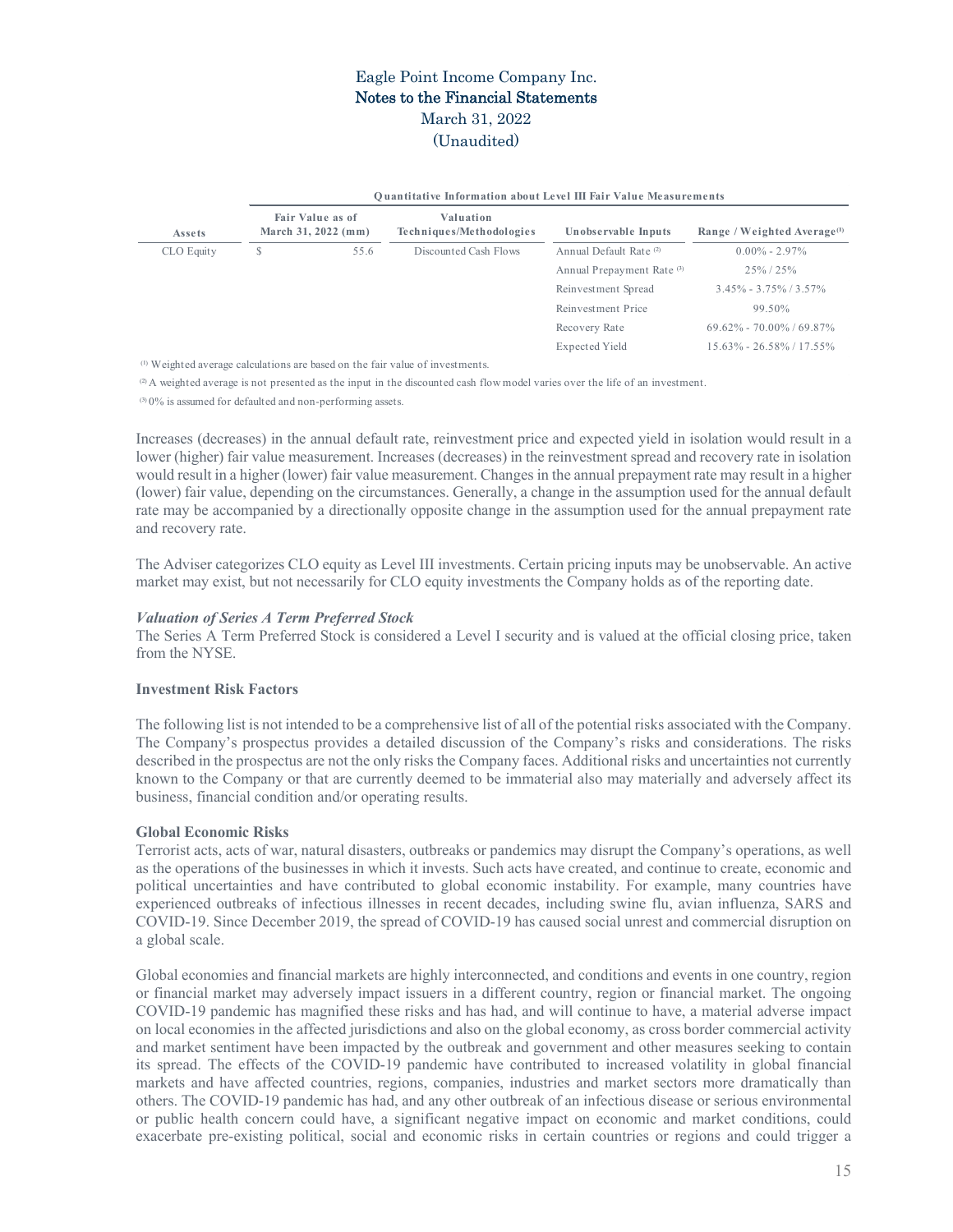prolonged period of global economic slowdown, which may impact the Company and its underlying investments.

The trajectory of the COVID-19 pandemic will depend on numerous factors, including the emergence of new coronavirus variants, the speed and scale of vaccine distribution, and the implementation of other mitigation measures. Accordingly, it is impossible to know how long the impact of the COVID-19 pandemic will last or the severity thereof. Shortly after the emergence of the pandemic, federal, state and local governments, as well as foreign governments, took aggressive steps to address problems experienced by the markets and by businesses and the economy in general; however, there can be no assurance that, in the event of future outbreaks, governments will take similar actions that such actions will be successful. It is also possible that government intervention has caused, or in the future will cause, market distortions or other indirect consequences that adversely affect the Company and its underlying investments.

To the extent the Company's underlying investments are overweight in certain countries, regions, companies, industries or market sectors, such positions will increase the risk of loss from adverse developments affecting those countries, regions, companies, industries or sectors. The COVID-19 pandemic and related government-imposed restrictions have imposed, and may in the future impose, severe financial harm on certain industries to which the Company is exposed indirectly through its CLOs investments' underlying loan assets. For example, in 2020, the airline and hotel industries previously experienced sharp declines in revenue due to restrictions on travel, hospitals and other healthcare companies experienced financial losses as a result of increased expenses and declining revenue as patients chose to delay elective or routine procedures, and many casino operators were forced to limit operations due to the imposition of mandatory business closures and to address social distancing guidelines.

Following the onset of the pandemic, certain CLOs held by the Company experienced increased defaults by underlying borrowers. Obligor defaults and rating agency downgrades caused, and may in the future cause, payments that would have otherwise been made to the CLO equity or CLO debt securities that the Company held to instead be diverted to buy additional loans within a given CLO or paid to senior CLO debt holders as an early amortization payment. In addition, defaults and downgrades of underlying obligors caused, and may in the future cause, a decline in the value of CLO securities generally. If CLO cash flows or income decrease as a result of the pandemic, the portion of the Company's distribution comprised of a return of capital could increase or distributions could be reduced.

# **Liquidity Risk**

The securities issued by CLOs generally offer less liquidity than below investment grade or high-yield corporate debt, and are subject to certain transfer restrictions imposed on certain financial instruments and other eligibility requirements on prospective transferees. Other investments the Company may purchase through privately negotiated transactions may also be illiquid or subject to legal restrictions on their transfer. As a result of this illiquidity, the Company's ability to sell certain investments quickly, or at all, in response to changes in economic and other conditions and to receive a fair price when selling such investments may be limited, which could prevent the Company from making sales to mitigate losses on such investments.

### **Risks of Investing in CLOs**

The Company's investments consist primarily of CLO securities and the Company may invest in other related structured finance securities. CLOs and structured finance securities are generally backed by an asset or a pool of assets (typically senior secured loans and other credit-related assets in the case of a CLO) which serve as collateral. The Company and other investors in CLOs and related structured finance securities ultimately bear the credit risk of the underlying collateral. If there are defaults or the relevant collateral otherwise underperforms, scheduled payments to senior tranches of such securities take precedence over those of junior tranches, and scheduled payments to junior tranches have a priority in the right of payment to subordinated/equity tranches. Therefore, CLO and other structured finance securities may present risks similar to those of the other types of debt obligations and, in fact, such risks may be of greater significance in the case of CLO and other structured finance securities. In addition to the general risks associated with investing in debt securities, CLO securities carry additional risks, including, but not limited to: (1) the possibility that distributions from collateral assets will not be adequate to make interest or other payments; (2) the quality of the collateral may decline in value or default; (3) the fact that investments in CLO junior debt and equity tranches will likely be subordinate in right of payment to other senior classes of CLO debt; and (4) the complex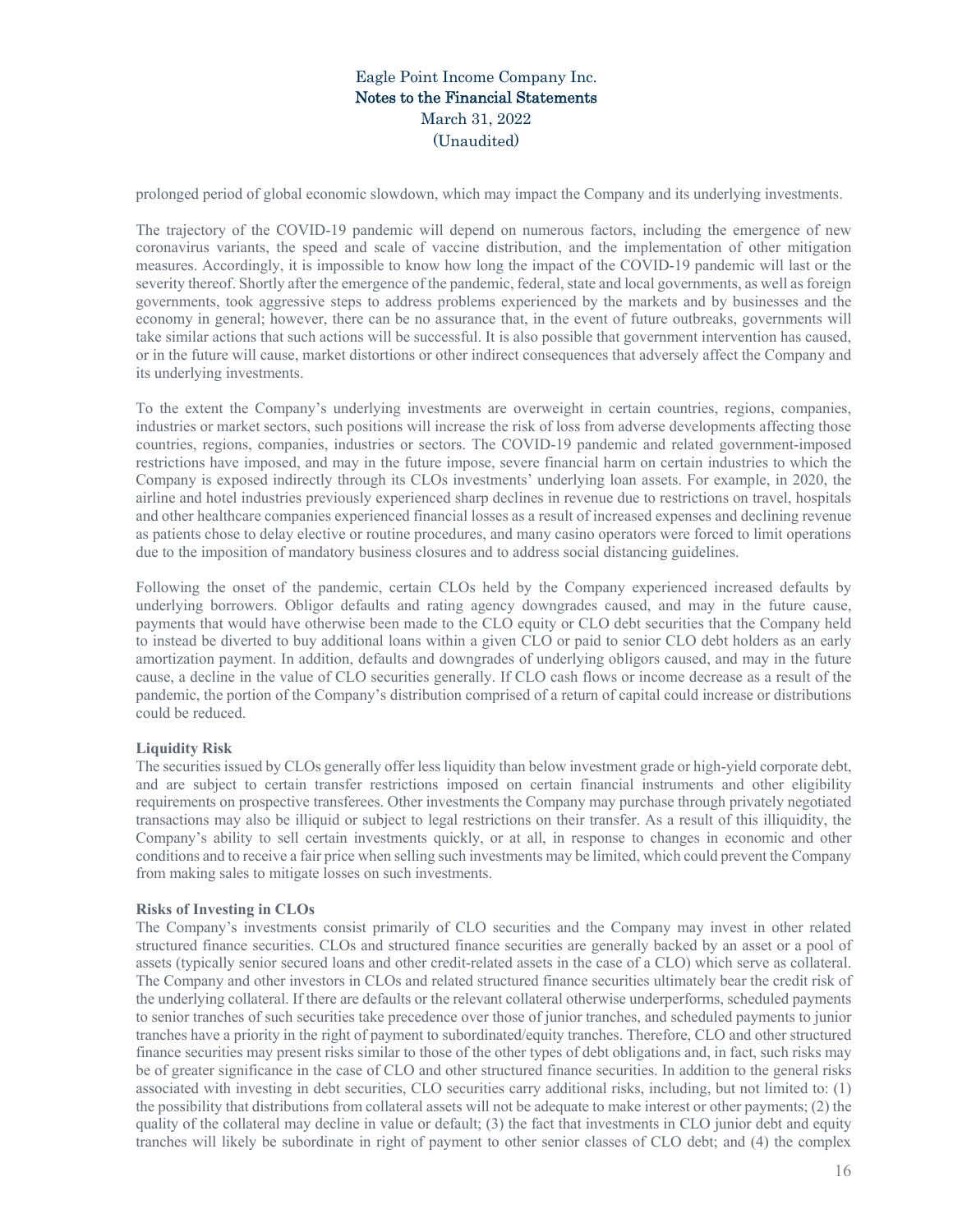structure of the security may not be fully understood at the time of investment and may produce disputes with the issuer or unexpected investment results.

### **Interest Rate Risk**

The fair value of certain investments held by the Company may be significantly affected by changes in interest rates. In general, rising interest rates will negatively affect the price of a fixed rate debt instrument and falling interest rates will have a positive effect on the price of a fixed rate instrument. Although senior secured loans are generally floating rate instruments, the Company's investments in senior secured loans through junior debt and equity tranches of CLOs are sensitive to interest rate levels and volatility. Although CLOs are generally structured to mitigate the risk of interest rate mismatch, there may be some difference between the timing of interest rate resets on the assets and liabilities of a CLO. Such a mismatch could have a negative effect on the amount of funds distributed to CLO equity investors. In addition, in the event of a significant rising interest rate environment and/or economic downturn, loan defaults may increase and result in credit losses which may adversely affect the Company's cash flow, fair value of its assets and operating results. In the event that the Company's interest expense were to increase relative to income, or sufficient financing became unavailable, return on investments and cash available for distribution to stockholders or to make other payments on the Company's securities would be reduced.

#### **LIBOR Risk**

The CLO equity and debt securities in which the Company invests earn interest at, and CLOs in which it invests typically obtain financing at, a floating rate based on LIBOR.

On July 27, 2017, the Chief Executive of the Financial Conduct Authority ("FCA"), the United Kingdom's financial regulatory body and regulator of LIBOR, announced that after 2021 it will cease its active encouragement of banks to provide the quotations needed to sustain LIBOR due to the absence of an active market for interbank unsecured lending and other reasons. On March 5, 2021, the FCA announced that all LIBOR settings will either cease to be provided by any administrator, or no longer be representative (i) immediately after December 31, 2021 for all GBP, EUR, CHF and JPY LIBOR settings and one-week and two-month US dollar LIBOR settings, and (ii) immediately after June 30, 2023 for the remaining US dollar LIBOR settings, including three-month US dollar LIBOR.

Replacement rates that have been identified include the Secured Overnight Financing Rate (SOFR, which is intended to replace U.S. dollar LIBOR and measures the cost of overnight borrowings through repurchase agreement transactions collateralized with U.S. Treasury securities) and the Sterling Overnight Index Average Rate (SONIA, which is intended to replace GBP LIBOR and measures the overnight interest rate paid by banks for unsecured transactions in the sterling market), although other replacement rates could be adopted by market participants. On July 29, 2021, the Alternative Reference Rates Committee ("ARRC") announced that it recommended Term SOFR, a similar forward-looking term rate which will be based on SOFR, for business loans. As of the date of the financial statements, certain senior secured loans had already transitioned to utilizing SOFR based interest rates and newly issued CLO debt securities had begun to transition to such replacement rate. Nevertheless, there can be no assurance that Term SOFR will ultimately be broadly adopted as a replacement to LIBOR.

Loans held by CLO issuers and other issuers in which the Company may invest may reference LIBOR, and the termination of LIBOR presents risks to such issuers and, indirectly, the Company. As LIBOR is currently being reformed, investors should be aware that: (a) any changes to LIBOR could affect the level of the published rate, including to cause it to be lower and/or more volatile than it would otherwise be; (b) if the applicable rate of interest on any CLO security is calculated with reference to a tenor which is discontinued, such rate of interest will then be determined by the provisions of the affected CLO security, which may include determination by the relevant calculation agent in its discretion; (c) the administrator of LIBOR will not have any involvement in the CLOs or loans and may take any actions in respect of LIBOR without regard to the effect of such actions on the CLOs or loans; and (d) any uncertainty in the value of LIBOR or, the development of a widespread market view that LIBOR has been manipulated or any uncertainty in the prominence of LIBOR as a benchmark interest rate due to the recent regulatory reform may adversely affect the liquidity of the securities in the secondary market and their market value. Any of the above or any other significant change to the setting of LIBOR could have a material adverse effect on the value of, and the amount payable under, (i) any underlying assets of a CLO which pay interest linked to a LIBOR rate and (ii) the CLO securities in which the Company invests.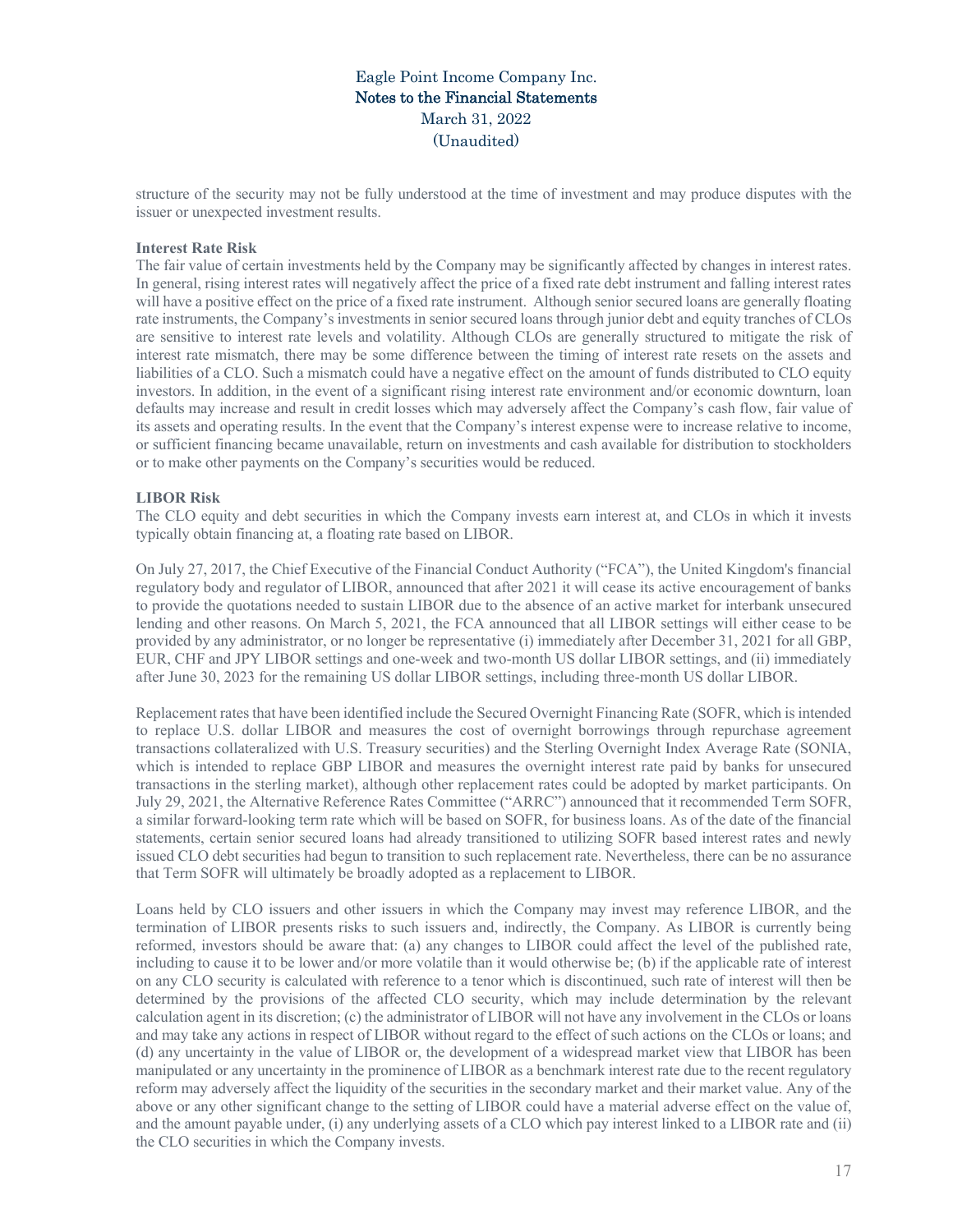If LIBOR is eliminated as a benchmark rate, market participants (including the Company) may be subject to the risk that an acceptable transition mechanism may not be found or may not be suitable for a particular issuer. In addition, any alternative reference rate and any pricing adjustments required in connection with the transition from LIBOR may impose costs on issuers or may not be suitable to close out positions and enter into replacement trades. Any such consequence could have a material adverse effect on an issuer in whose securities the Company may invest and their ability to make distributions or service outstanding debt. If no replacement conventions develop, it is uncertain what effect broadly divergent interest rate calculation methodologies in the markets will have on the price and liquidity of CLO securities and the ability of the collateral manager to effectively mitigate interest rate risks. While the issuers and the trustee of a CLO may enter into a reference rate amendment or the collateral manager may designate a designated reference rate, in each case, subject to the conditions described in a CLO indenture, there can be no assurance that a change to any alternative benchmark rate (a) will be adopted, (b) will effectively mitigate interest rate risks or result in an equivalent methodology for determining the interest rates on the floating rate instrument, (c) will be adopted prior to any date on which the issuer suffers adverse consequences from the elimination or modification or potential elimination or modification of LIBOR or (d) will not have a material adverse effect on the holders of the CLO securities.

In addition, the effect of a phase out of LIBOR on U.S. senior secured loans, the underlying assets of CLOs, is currently unclear. To the extent that any replacement rate utilized for senior secured loans differs from that utilized for a CLO that holds those loans, the CLO would experience an interest rate mismatch between its assets and liabilities, which could have an adverse impact on the Company's net investment income and portfolio returns.

### **Low Interest Rate Environment**

As of the date of the financial statements, interest rates in the United States are near historic lows. These historically low interest rate levels magnify the risks associated with rising interest rates described under "Interest Rate Risk," above. The senior secured loans underlying the CLOs in which the Company invests typically have floating interest rates. A rising interest rate environment may increase loan defaults, resulting in losses for the CLOs in which the Company invests. In addition, increasing interest rates may lead to higher prepayment rates, as corporate borrowers look to avoid escalating interest payments or refinance floating rate loans. Further, a general rise in interest rates will increase the financing costs of the CLOs. However, since many of the senior secured loans within these CLOs have LIBOR floors, if LIBOR is below the applicable LIBOR floor (which can typically range from 0.00% to 1.00% depending on the loan), there may not be corresponding increases in investment income, which could result in the CLO not having adequate cash to make interest or other payments on the securities which the Company holds.

### **Leverage Risk**

The Company has incurred leverage through the BNP Credit Facility, and the Company may incur additional leverage, directly or indirectly, through one or more special purpose vehicles, including indebtedness for borrowed money and leverage in the form of derivative transactions, repurchase agreement transactions, short sale transactions, shares of preferred stock and other structures and instruments, in significant amounts and on terms the Adviser and the Board deem appropriate, subject to applicable limitations under the 1940 Act. Such leverage may be used for the acquisition and financing of the Company's investments, to pay fees and expenses and for other purposes. Any such leverage does not include embedded or inherent leverage in CLO structures in which the Company invests or in derivative instruments in which the Company may invest. Accordingly, there is effectively a layering of leverage in the Company's overall structure. The more leverage is employed, the more likely a substantial change will occur in the Company's net asset value ("NAV"). For instance, any decrease in the Company's income would cause net income to decline more sharply than it would have had the Company not borrowed. In addition, any event adversely affecting the value of an investment would be magnified to the extent leverage is utilized.

### **Highly Subordinated and Leveraged Securities Risk**

The Company's portfolio includes junior debt and equity investments in CLOs, which involve a number of significant risks. CLO junior debt and equity securities are typically very highly leveraged (with CLO equity securities typically being leveraged nine to thirteen times), and therefore the junior debt and equity tranches in which the Company invests are subject to a higher degree of risk of total loss. In particular, investors in CLO securities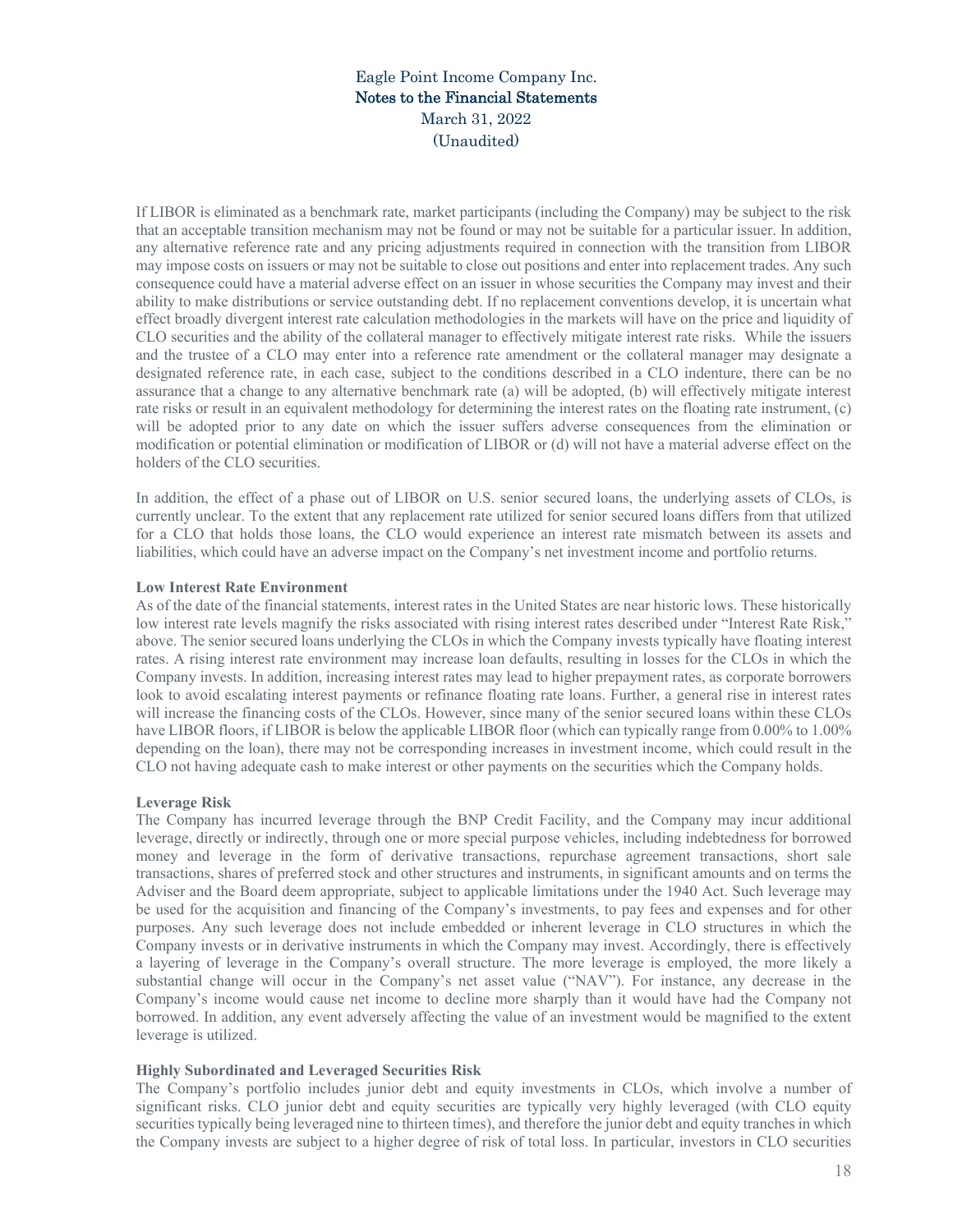indirectly bear risks of the collateral held by such CLOs. The Company generally has the right to receive payments only from the CLOs, and generally does not have direct rights against the underlying borrowers or the entity that sponsored the CLO.

### **Credit Risk**

If a CLO in which the Company invests, an underlying asset of any such CLO or any other type of credit investment in the Company's portfolio declines in price or fails to pay interest or principal when due because the issuer or debtor, as the case may be, experiences a decline in its financial status either or both the Company's income and NAV may be adversely impacted. Non-payment would result in a reduction of the Company's income, a reduction in the value of the applicable CLO security or other credit investment experiencing non-payment and, potentially, a decrease in the Company's NAV. To the extent the credit rating assigned to a security in the Company's portfolio is downgraded, the market price and liquidity of such security may be adversely affected. In addition, if a CLO in which the Company invests triggers an event of default as a result of failing to make payments when due or for other reasons, the CLO would be subject to the possibility of liquidation, which could result in full loss of value to the CLO junior debt and equity investors. CLO equity tranches are the most likely tranche to suffer a loss of all of their value in those circumstances.

### **Risks Related to Russia's Invasion of Ukraine**

Russia's recent military incursion into Ukraine, the response of the United States and other countries, and the potential for wider conflict, has increased volatility and uncertainty in the financial markets and may adversely affect the Company. Immediately following Russia's invasion, the United States and other countries imposed wide-ranging economic sanctions on Russia, individual Russian citizens, and Russian banking entities and other businesses, including those in the energy sector. These unprecedented sanctions have been highly disruptive to the Russian economy and, given the interconnectedness of today's global economy, could have broad and unforeseen macroeconomic implications. The ultimate nature, extent and duration of Russia's military actions (including the potential for cyberattacks and espionage), and the response of state governments and businesses, cannot be predicted at this time. However, further escalation of the conflict could result in significant market disruptions, and negatively affect global supply chains, inflation and global growth. These and any related events could negatively impact the performance of the Company's underlying obligors and/or the market value of our common shares or preferred stock.

### **4. RELATED PARTY TRANSACTIONS**

#### **Investment Adviser**

On October 5, 2018, the Company entered into an investment advisory agreement with the Adviser (the "Advisory Agreement"). Pursuant to the terms of the Advisory Agreement, the Company pays the Adviser, for its services, a management fee equal to an annual rate of 1.25% of the Company's "Managed Assets". Managed Assets are defined as the Company's total assets (including assets attributable to the Company's use of leverage) minus the sum of the Company's accrued liabilities (other than liabilities incurred for the purpose of creating leverage). The management fee is calculated monthly and payable quarterly in arrears based on the Company's Managed Assets at the end of each calendar month. For the three months ended March 31, 2022, the Company was charged a management fee of approximately \$0.5 million, all of which was payable as of March 31, 2022.

#### **Administrator**

Effective October 5, 2018, the Company entered into an administration agreement (the "Administration Agreement") with the Administrator, an affiliate of the Adviser. Pursuant to the Administration Agreement, the Administrator performs, or arranges for the performance of, the Company's required administrative services, which include being responsible for the financial records which the Company is required to maintain and preparing reports which are disseminated to the Company's stockholders. In addition, the Administrator provides the Company with accounting services, assists the Company in determining and publishing its NAV, oversees the preparation and filing of the Company's tax returns, monitors the Company's compliance with tax laws and regulations, and prepares and assists the Company with any audits by an independent public accounting firm of the financial statements. The Administrator is also responsible for printing and disseminating reports to the Company's stockholders and maintaining the Company's website, providing support to investor relations, generally overseeing the payment of the Company's expenses and the performance of administrative and professional services rendered to the Company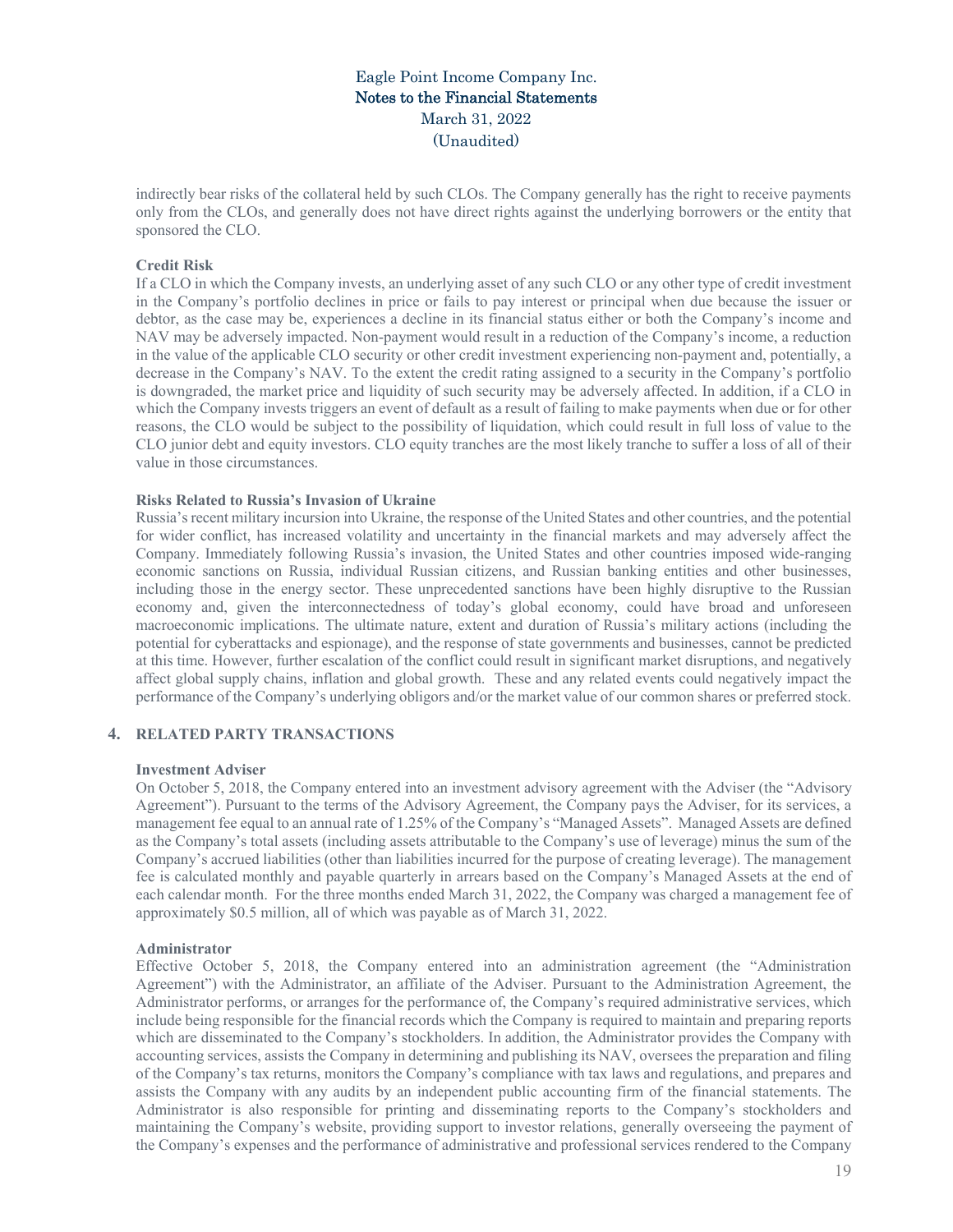by others, and providing such other administrative services as the Company may from time to time designate.

Payments under the Administration Agreement are equal to an amount based upon the Company's allocable portion of the Administrator's overhead in performing its obligations under the Administration Agreement, including rent, the fees and expenses associated with performing compliance functions and the Company's allocable portion of the compensation of the Company's chief compliance officer, chief financial officer, chief operating officer and the Company's allocable portion of the compensation of any related support staff. The Company's allocable portion of such compensation is based on an allocation of the time spent on the Company relative to other matters. To the extent the Administrator outsources any of its functions, the Company pays the fees on a direct basis, without profit to the Administrator. Certain accounting and other administrative services have been delegated by the Administrator to SS&C Technologies, Inc. ("SS&C"). The Administration Agreement may be terminated by the Company without penalty upon not less than sixty days' written notice to the Administrator and by the Administrator upon not less than ninety days' written notice to the Company. The Administration Agreement is approved by the Board, including by a majority of the Company's independent directors, on an annual basis.

For the three months ended March 31, 2022, the Company was charged a total of approximately \$0.15 million in administration fees consisting of approximately \$0.12 million and \$0.03 million, relating to services provided by the Administrator and SS&C, respectively, which are included in the Statement of Operations, and of which approximately \$0.12 million was payable as of March 31, 2022 and reflected on the Statement of Assets and Liabilities.

### **Affiliated Ownership**

As of March 31, 2022, the Adviser and its affiliates and senior investment team held an aggregate of 0.79% of the Company's common stock. In addition, an affiliate of Enstar holds an indirect non-controlling ownership interest in the Adviser. As of March 31, 2022, subsidiaries of Enstar, including Cavello Bay, held an aggregate of 53.8% of the Company's common stock.

# **5. COMMON STOCK**

As of March 31, 2022, there were 150,000,000 shares of common stock authorized, of which 6,995,913 shares were issued and outstanding.

On May 29, 2020, the Company filed a new shelf registration statement with 150,000,000 shares of common stock authorized.

On December 20, 2021, the Company launched a new ATM offering to sell up to \$2,600,000 aggregate amount of its common stock, pursuant to a prospectus supplement filed with the SEC on May 29, 2020 and additional supplements thereafter.

For the three months ended March 31, 2022, the Company sold 111,622 shares of its common stock, pursuant to the ATM offerings for total net proceeds to the Company of approximately \$1.8 million. In connection with such sales, the Company paid a total of \$18,343 in sales agent commissions.

For the three months ended March 31, 2022, 2,327 shares of common stock were issued in connection with the DRIP for total net proceeds to the Company of approximately \$0.04 million.

# **6. MANDATORY REDEEMABLE PREFERRED STOCK**

As of March 31, 2022, there were 20,000,000 shares of preferred stock authorized, par value \$0.001 per share, of which 1,521,649 shares of Series A Term Preferred Stock were issued and outstanding.

The Company is required to redeem all outstanding shares of the Series A Term Preferred Stock on October 30, 2026, at a redemption price of \$25 per share (the "Series A Liquidation Preference"), plus accumulated but unpaid dividends, if any. At any time on or after October 31, 2023, the Company may, at its sole option, redeem the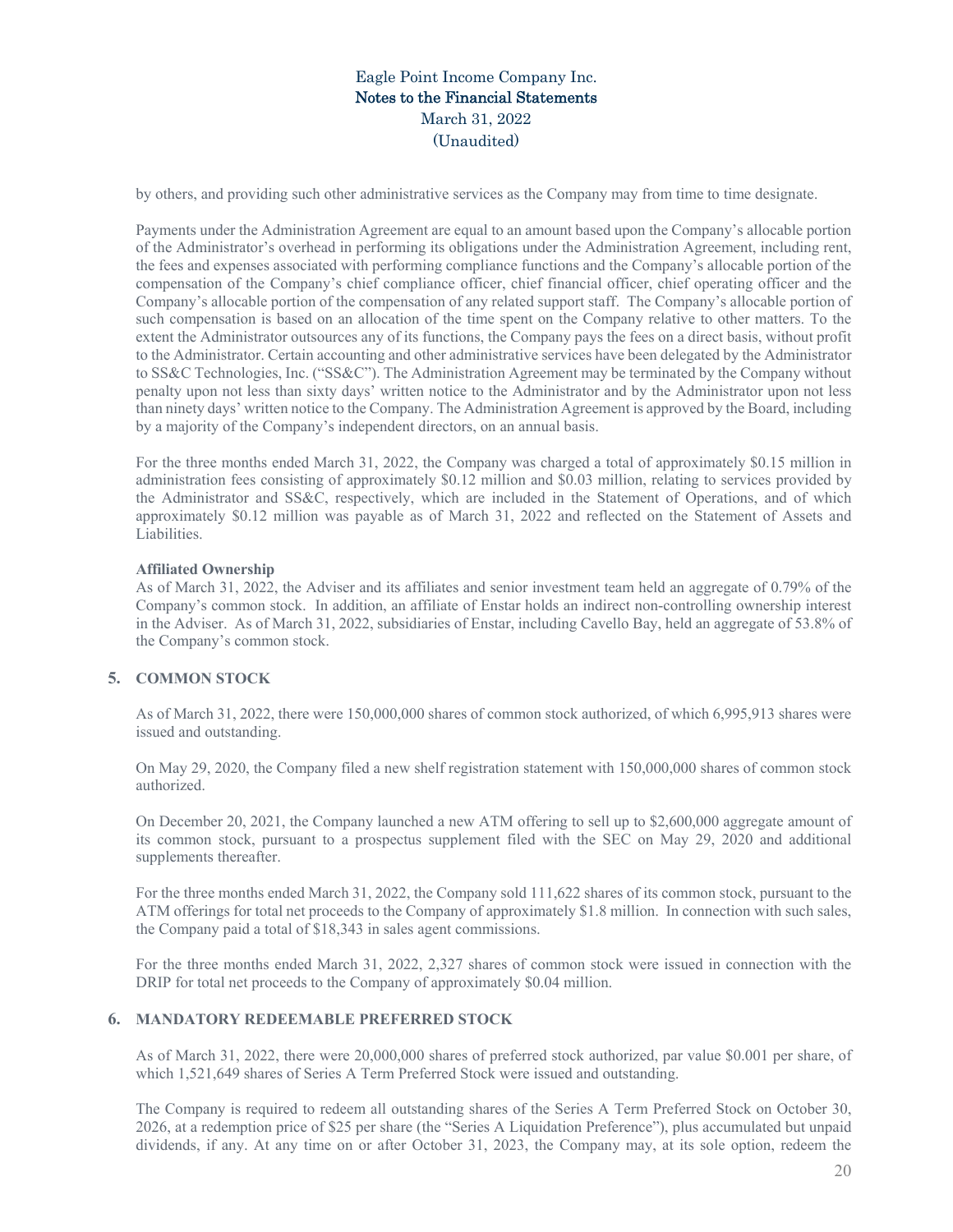outstanding shares of the Series A Term Preferred Stock.

The Company has accounted for its Series A Term Preferred Stock utilizing the FVO under ASC 825. Accordingly, the Series A Term Preferred Stock is measured at fair value. The Company incurred additional issuance costs in the aggregate amount of approximately \$.08 million, which consisted of approximately \$0.08 million of professional fees and \$.01 million of other expenses, which were expensed as incurred in the three months ended March 31, 2022.

The estimated change in fair value of the Series A Term Preferred Stock attributable to market risk for the three months ended March 31, 2022 is approximately \$0.2 million, which is recorded as unrealized (appreciation) depreciation on liabilities at fair value under the FVO on the Statement of Operations.

The estimated change in fair value of the Series A Term Preferred Stock attributable to instrument-specific credit risk for the three months ended March 31, 2022 is approximately \$1.7 million, which is recorded as unrealized (appreciation) depreciation on liabilities at fair value under the FVO on the Statement of Comprehensive Income. The Company defines the change in fair value attributable to instrument-specific credit risk as the excess of the total change in fair value over the change in fair value attributable to changes in a base market rate, such as the 5-Year Markit CDX North America Investment Grade Index.

Except where otherwise stated in the 1940 Act or the Company's certificate of incorporation, each holder of Preferred Stock will be entitled to one vote for each share of preferred stock held on each matter submitted to a vote of the Company's stockholders. The Company's preferred stockholders and common stockholders will vote together as a single class on all matters submitted to the Company's stockholders. Additionally, the Company's preferred stockholders will have the right to elect two Preferred Directors at all times, while the Company's preferred stockholders and common stockholders, voting together as a single class, will elect the remaining members of the Board.

On December 20, 2021, the Company launched a new ATM offering to sell up to 140,000 shares of Series A Term Preferred Stock with an aggregate liquidation preference of \$3,500,000, pursuant to a prospectus supplement filed with the SEC on May 29, 2020 and additional supplements thereafter.

For the three months ended March 31, 2022, the Company sold 121,649 shares of its Series A Term Preferred Stock, pursuant to the ATM offerings for total net proceeds to the Company of approximately \$3.0 million. In connection with such sales, the Company paid a total of \$61,255 in sales agent commissions.

See Note 10 "Asset Coverage" for further discussion on the Company's calculation of asset coverage with respect to its Preferred Stock.

# **7. COMMITMENTS AND CONTINGENCIES**

The Company is not currently subject to any material legal proceedings. From time to time, the Company may be a party to certain legal proceedings in the ordinary course of business, including proceedings relating to the enforcement of the Company's rights under contracts. While the outcome of these legal proceedings cannot be predicted with certainty, the Company does not expect these proceedings will have a material effect upon its financial condition or results of operations.

As of March 31, 2022, the Company had no unfunded commitments.

### **8. INDEMNIFICATIONS**

Under the Company's organizational documents, its officers and directors are indemnified against certain liabilities arising out of the performance of their duties to the Company. In addition, during the normal course of business, the Company enters into contracts containing a variety of representations which provide general indemnifications. The Company's maximum exposure under these agreements cannot be known; however, the Company expects any risk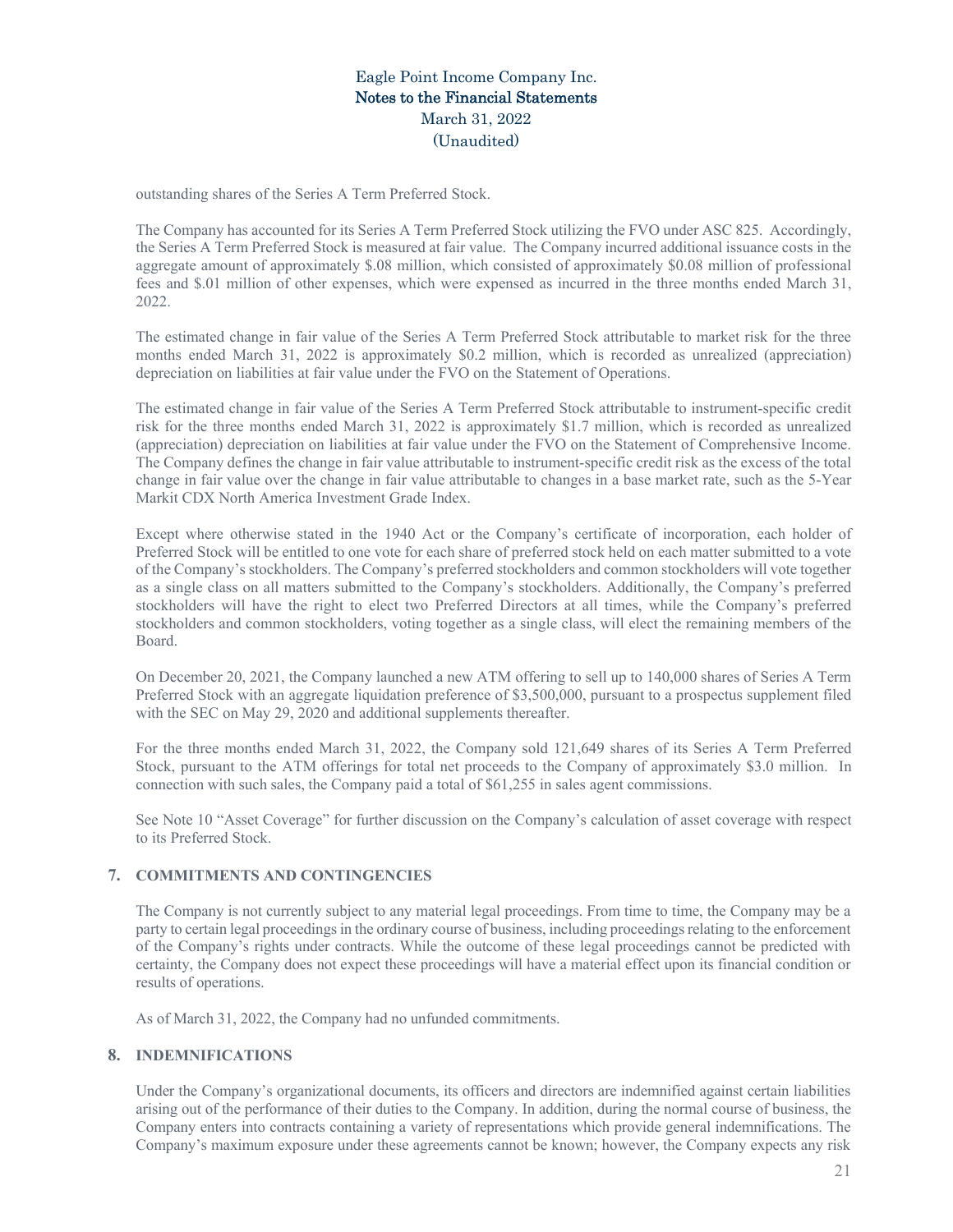of loss to be remote.

# **9. REVOLVING CREDIT FACILITY**

The Company may utilize leverage to the extent permitted by the 1940 Act. The Company may obtain leverage using any form of financial leverage instruments, including funds borrowed from banks or other financial institutions, margin facilities, notes or preferred stock and leverage attributable to repurchase agreements or similar transactions. Instruments that create leverage are generally considered to be senior securities under the 1940 Act. The use of leverage creates an opportunity for increased net income and capital appreciation, but also creates additional risks and expenses which will be borne entirely by common stock holders. The Company's leverage strategy may not ultimately be successful.

On September 24, 2021 the Company entered into a credit agreement with BNP Paribas, as lender, that established a revolving credit facility (the "BNP Credit Facility"). Pursuant to the terms of the BNP Credit Facility, the Company can borrow up to an aggregate principal balance of \$25,000,000 (the "Commitment Amount"). Such borrowings under the BNP Credit Facility bear interest at 1 month LIBOR plus a spread. The Company is required to pay a commitment fee on the unused amount.

The BNP Credit Facility will mature on the earlier of (i) the termination of the Commitment, as defined by the terms of the BNP Credit Facility or (ii) the scheduled maturity date of September 23, 2022. The Company has the option to extend the maturity from time to time in accordance with the BNP Credit Facility agreement.

For the three months ended March 31, 2022, the Company had an average outstanding borrowing and average interest rate of approximately \$18.8 million and 1.88%, respectively. The interest expense for the three months ended March 31, 2022 on the BNP Credit Facility was approximately \$0.1 million, inclusive of the commitment fee, and is recorded on the Statement of Operations. As of March 31, 2022, the current outstanding borrowing amount was approximately \$21.3 million, which is presented on the Statement of Assets and Liabilities.

See Note 10 "Asset Coverage" for further discussion on the Company's calculation of asset coverage with respect to the BNP Credit Facility.

### **10. ASSET COVERAGE**

Under the provisions of the 1940 Act, the Company is permitted to issue senior securities, including debt securities and preferred stock, and borrow from banks or other financial institutions, provided that the Company satisfies certain asset coverage requirements.

With respect to senior securities that are stocks, such as the Series A Term Preferred Stock, the Company is required to have asset coverage of at least 200%, as measured at the time of the issuance of any such senior securities that are stocks and calculated as the ratio of the Company's total assets, less all liabilities and indebtedness not represented by senior securities, over the aggregate amount of the Company's outstanding senior securities representing indebtedness plus the aggregate liquidation preference of any outstanding shares of senior securities that are stocks.

With respect to senior securities representing indebtedness, such as the BNP Credit Facility or any bank borrowings (other than temporary borrowings as defined under the 1940 Act), the Company is required to have asset coverage of at least 300%, as measured at the time of borrowing and calculated as the ratio of the Company's total assets, less all liabilities and indebtedness not represented by senior securities, over the aggregate amount of the Company's outstanding senior securities representing indebtedness.

If the Company's asset coverage declines below 300% (or 200%, as applicable), the Company would be prohibited under the 1940 Act from incurring additional debt or issuing additional preferred stock and from declaring certain distributions to its stockholders. In addition, the terms of the BNP Credit Facility require the Company to cure any breach of the applicable asset coverage if the Company fails to maintain the applicable asset coverage, and the terms of the Preferred Stock require the Company to redeem shares of the Preferred Stock, if such failure to maintain the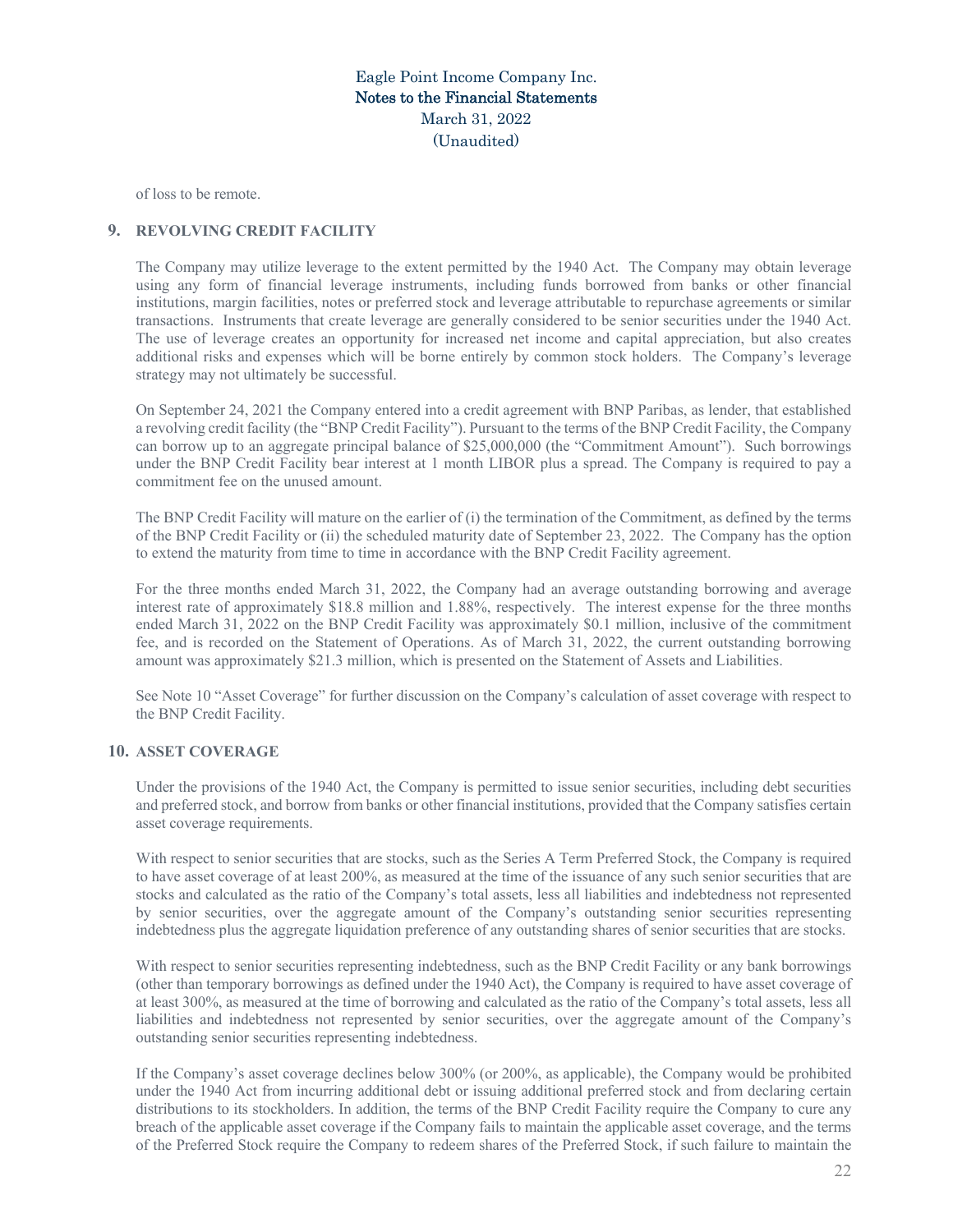applicable asset coverage is not cured by a certain date.

The following table summarizes the Company's asset coverage with respect to its Series A Term Preferred Stock and credit facilities as of March 31, 2022, and as of December 31, 2021:

|                                                                 |   | As of<br>March 31, 2022 |   | As of<br>December 31, 2021 |
|-----------------------------------------------------------------|---|-------------------------|---|----------------------------|
| <b>Total Assets</b>                                             | S | 174,803,173             | S | 173, 181, 861              |
| Less liabilities and debts not represented by senior securities |   | (939, 199)              | S | (2,456,694)                |
| Net total assets and liabilities                                | S | 173,863,974             | S | 170,725,167                |
| Preferred Stock                                                 | S | 38,041,225              | S | 35,000,000                 |
| Credit Facilities                                               | S | 21,300,000              |   | 19,550,000                 |
|                                                                 | S | 59, 341, 225            | S | 54,550,000                 |
| Asset coverage for preferred stock (1)                          |   | 293%                    |   | 313%                       |
| Asset coverage for debt securities <sup>(2)</sup>               |   | 816%                    |   | 873%                       |

<sup>(1)</sup> Asset coverage of the preferred stock is calculated in accordance with Section 18(h) of the 1940 act, as generally described above.

 $^{(2)}$  Asset coverage of the debt securities is calculated in accordance with Section 18(h) of the 1940 act, as generally described above.

# **11. SUBSEQUENT EVENTS**

On April 29, 2022, the Company paid a monthly distribution of \$0.125 per share on its common stock to holders of record as of April 11, 2022. Additionally, on May 18, 2022, the Company declared three separate distributions of \$0.125 per share on its common stock. The distributions are payable on each of July 29, 2022, August 31, 2022 and September 30, 2022 to holders of record as of July 11, 2022, August 11, 2022 and September 12, 2022, respectively.

On April 29, 2022, the Company paid a monthly distribution of \$0.104167 per share on its Series A Preferred Stock to holders of record as of April 11, 2022. Additionally, on May 18, 2022, the Company declared three separate distributions of \$0.104167 per share of its Series A Preferred Stock. The distributions are payable on each of July 29, 2022, August 31, 2022 and September 30, 2022 to holders of record as of July 11, 2022, August 11, 2022 and September 12, 2022, respectively.

Management's unaudited estimate of the range of the Company's NAV per common share as of April 30, 2022 was \$16.19 to \$16.23.

As of May 20, 2022, the aggregate outstanding principal amount borrowed by the Company from the BNP Credit Facility was approximately \$16.7 million.

Management of the Company has evaluated the need for disclosures and/or adjustments resulting from subsequent events through the date of release of this report, and has determined there are no events in addition to those described above which would require adjustment to or disclosure in the financial statements and related notes through the date of release of this report.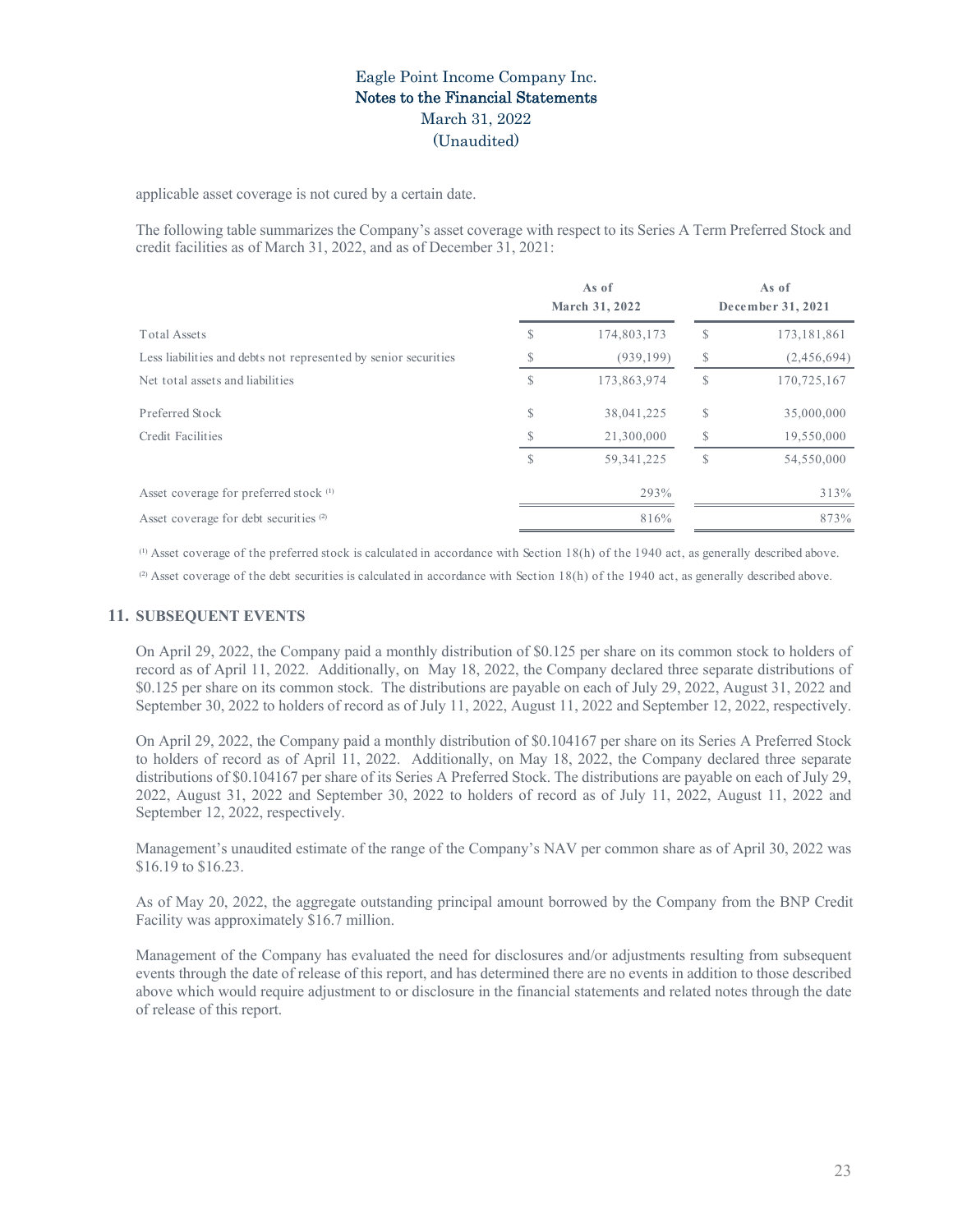# Eagle Point Income Company Inc. Financial Highlights (Unaudited)

|                                                                                                                                                                                                    |               | For the            |               |                    |    |                          |    |                          |               | For the period from  |
|----------------------------------------------------------------------------------------------------------------------------------------------------------------------------------------------------|---------------|--------------------|---------------|--------------------|----|--------------------------|----|--------------------------|---------------|----------------------|
|                                                                                                                                                                                                    |               | three months ended |               | For the year ended |    | For the year ended       |    | For the year ended       |               | October 16, 2018     |
| Per Share Data                                                                                                                                                                                     |               | March 31, 2022     |               | December 31, 2021  |    | December 31, 2020        |    | December 31, 2019        |               | to December 31, 2018 |
| Net asset value, beginning of period                                                                                                                                                               | <sup>\$</sup> | 16.76              |               | 16.89              | \$ | 19.34                    |    | 18.28                    | -S            | 20.00                |
| Net investment income, before fee waivers and expenses reimbursed (1)(2)                                                                                                                           |               | 0.33               |               | 0.98               |    | 1.27                     |    | 1.15                     |               | 0.10                 |
| Management fee voluntarily waived by the Adviser <sup>(1)</sup>                                                                                                                                    |               |                    |               |                    |    |                          |    | 0.08                     |               | 0.05                 |
| Expenses reimbursed by the Adviser <sup>(1)</sup>                                                                                                                                                  |               |                    |               |                    |    |                          |    | 0.06                     |               | 0.20                 |
| Administration fee voluntarily waived by the Administrator <sup>(1)</sup>                                                                                                                          |               |                    |               |                    |    |                          |    | 0.03                     |               |                      |
| Net investment income                                                                                                                                                                              |               | 0.33               |               | 0.98               |    | 1.27                     |    | 1.32                     |               | 0.35                 |
| Net realized gain (loss) and change in unrealized appreciation (depreciation) on investments (1)(3)<br>Net change in unrealized (appreciation) depreciation on liabilities at fair value under the |               | (0.49)             |               | 0.38               |    | (2.21)                   |    | 0.70                     |               | (1.72)               |
| fair value option                                                                                                                                                                                  |               | 0.03               |               | (0.01)             |    |                          |    |                          |               |                      |
| Net income (loss) and net increase (decrease) in net assets resulting from operations                                                                                                              |               | (0.13)             |               | 1.35               |    | (0.94)                   |    | 2.02                     |               | (1.37)               |
| Common stock distributions from net investment income <sup>(4)</sup>                                                                                                                               |               | (0.36)             |               | (1.33)             |    | (1.32)                   |    | (0.69)                   |               | (0.35)               |
| Common stock distributions from net realized gains on investments <sup>(4)</sup>                                                                                                                   |               |                    |               |                    |    |                          |    |                          |               |                      |
| Common stock distributions from tax return of capital <sup>(4)</sup>                                                                                                                               |               | ٠                  |               | $\sim$             |    | (0.18)                   |    | $\overline{\phantom{a}}$ |               | $\sim$               |
| Total common stock distributions declared to stockholders <sup>(4)</sup>                                                                                                                           |               | (0.36)             |               | (1.33)             |    | (1.50)                   |    | (0.69)                   |               | (0.35)               |
|                                                                                                                                                                                                    |               |                    |               |                    |    |                          |    |                          |               |                      |
| Common stock distributions based on weighted average shares impact <sup>(5)</sup>                                                                                                                  |               | $\sim$             |               | (0.02)             |    | $\overline{\phantom{a}}$ |    | (0.15)                   |               |                      |
| Total common stock distributions                                                                                                                                                                   |               | (0.36)             |               | (1.35)             |    | (1.50)                   |    | (0.84)                   |               | (0.35)               |
| Effect of other comprehensive income                                                                                                                                                               |               | 0.25               |               | (0.13)             |    |                          |    |                          |               |                      |
| Effect of shares issued (6)                                                                                                                                                                        |               |                    |               | 0.10               |    |                          |    | (0.19)                   |               |                      |
| Effect of underwriting discounts, commissions and offering expenses associated                                                                                                                     |               |                    |               |                    |    |                          |    |                          |               |                      |
| with shares issued (6)                                                                                                                                                                             |               |                    |               | (0.10)             |    | (0.01)                   |    |                          |               |                      |
| Effect of offering expenses associated with shares issued $(7)$                                                                                                                                    |               |                    |               |                    |    |                          |    | (0.12)                   |               |                      |
| Effect of shares issued in accordance with the Company's dividend reinvestment plan                                                                                                                |               |                    |               |                    |    |                          |    | $\overline{\phantom{a}}$ |               |                      |
| Effect of paid-in capital contribution $(8)$                                                                                                                                                       |               |                    |               |                    |    |                          |    | 0.19                     |               |                      |
| Net effect of shares issued                                                                                                                                                                        |               | $\sim$             |               |                    |    | (0.01)                   |    | (0.12)                   |               |                      |
| Net asset value at end of period                                                                                                                                                                   |               | 16.52              | <sup>S</sup>  | 16.76              | S  | 16.89                    | S  | 19.34                    |               | 18.28                |
| Per share market value at beginning of period <sup>(9)</sup>                                                                                                                                       | S             | 17.03              | S.            | 14.41              | S  | 18.76                    | S. | 19.89                    |               | N/A                  |
| Per share market value at end of period                                                                                                                                                            |               | 16.85              | <sup>\$</sup> | 17.03              | S  | 14.41                    | S  | 18.76                    |               | N/A                  |
| Total return, based on market value (10)                                                                                                                                                           |               |                    |               |                    |    |                          |    |                          |               |                      |
| Total return, based on net asset value (11)                                                                                                                                                        |               | 2.31%              |               | 26.55%             |    | $(14.07\%)$              |    | (2.27%)                  |               | N/A                  |
|                                                                                                                                                                                                    |               | 0.72%              |               | 7.22%              |    | $(4.91\%)$               |    | 9.56%                    |               | $(6.85\%)$           |
| Shares of common stock outstanding at end of period                                                                                                                                                |               | 6,995,913          |               | 6,881,964          |    | 6,106,458                |    | 6,018,273                |               | 3,769,596            |
| Ratios and Supplemental Data:                                                                                                                                                                      |               |                    |               |                    |    |                          |    |                          |               |                      |
| Net asset value at end of period                                                                                                                                                                   | \$            | 115,568,741        | S.            | 115,349,167        | S  | 103,120,136              | S  | 116,408,383              | <sup>\$</sup> | 68,923,362           |
| Ratio of net investment income to average net assets $(12)$ $(14)$                                                                                                                                 |               | 8.28%              |               | 5.66%              |    | 8.65%                    |    | 6.67%                    |               | 8.54%                |
| Ratio of expenses, before fee waivers and expenses reimbursed, to average net assets (12) (13) (14)                                                                                                |               | 5.77%              |               | 5.36%              |    | 3.99%                    |    | 2.75%                    |               | 3.12%                |
| Ratio of expenses, after fee waivers and expenses reimbursed, to average net assets (12) (13) (14)                                                                                                 |               | N/A                |               | N/A                |    | N/A                      |    | 1.89%                    |               | $0.00\%$             |
| Portfolio turnover rate (15)                                                                                                                                                                       |               | 2.57%              |               | 27.98%             |    | 29.14%                   |    | 11.42%                   |               | 2.35%                |
| Asset coverage of preferred stock                                                                                                                                                                  |               | 293%               |               | 313%               |    | 313%                     |    |                          |               |                      |
| Asset coverage of debt securities                                                                                                                                                                  |               | 816%               |               | 873%               |    | 873%                     |    | 947%                     |               |                      |
| Credit Facility:                                                                                                                                                                                   |               |                    |               |                    |    |                          |    |                          |               |                      |
| Principal amount outstanding at end of period                                                                                                                                                      | \$            | 21,300,000         | S.            | 19,550,000         | S  | 14,815,000               | \$ | 13,743,000               | -S            |                      |
| Asset coverage per \$1,000 at end of period (16)                                                                                                                                                   | \$            | 8,162.63           | <sup>\$</sup> | 8,732.75           | S  | 7,960.52                 | \$ | 9,470.38                 | <sup>\$</sup> |                      |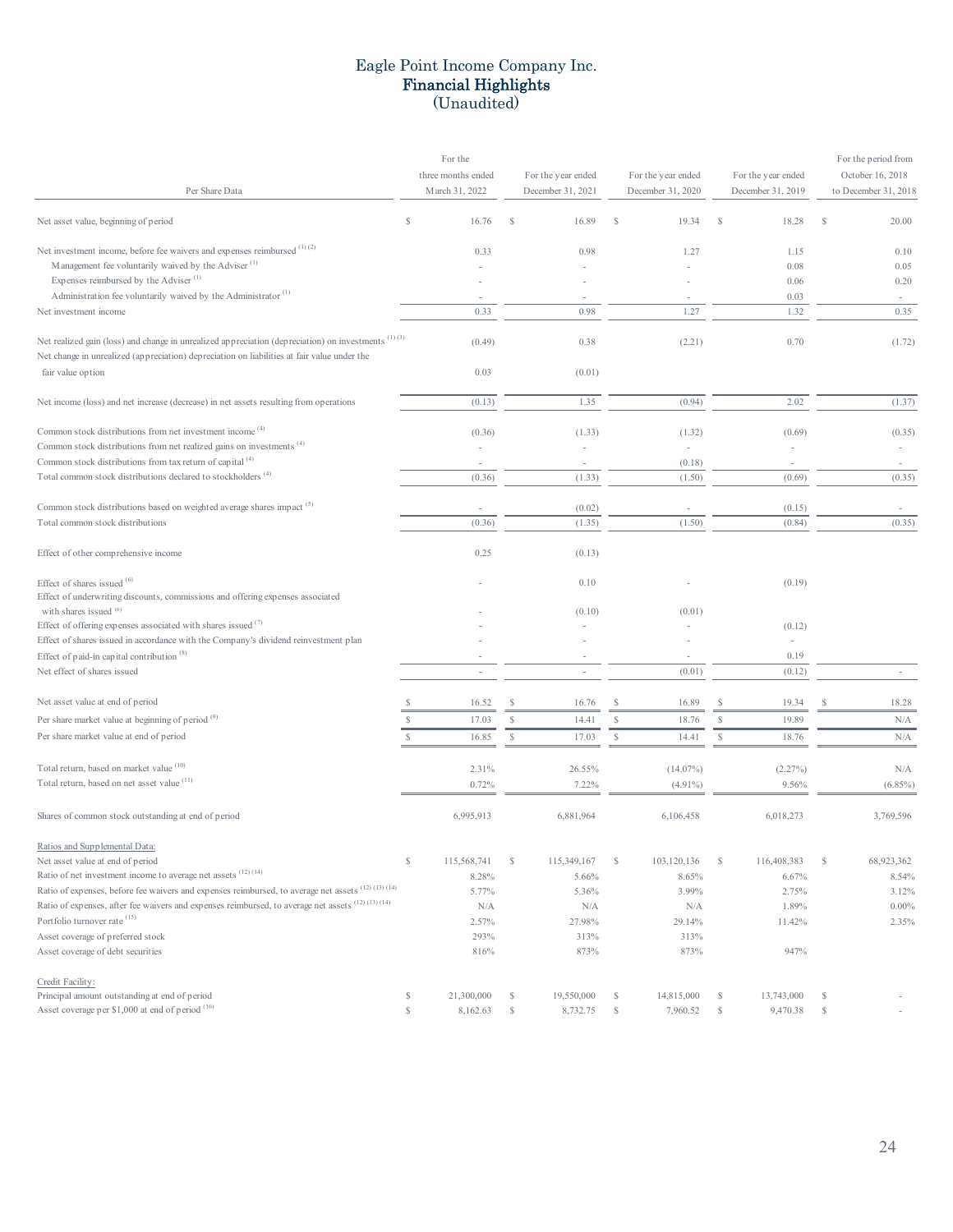# Eagle Point Income Company Inc. Financial Highlights (Unaudited)

#### **Footnotes to the Financial Highlights:**

- (1) Per share amounts are based on the weighted average of shares of common stock outstanding for the period.<br>(2) Per share distributions axid to anofomed stockholders are adjacted in not investment income, and totaled
- (2) Per share distributions paid to preferred stockholders are reflected in net investment income, and totaled (\$0.07) per share of common stock for the three months ended March 31, 2022.
- (3) Net realized gain (loss) and change in unrealized appreciation (depreciation) on investments may include a balancing figure to reconcile to the change in NAV per share at the end of each period. The amount shown for a share outstanding throughout the period may not agree with the change in the aggregate net realized gain (loss) and change in unrealized appreciation (depreciation) on investments for the period because of the timing of sales of the Company's common stock in relation to fluctuating market values for the portfolio.
- (4) The information provided is based on estimates available at each respective period. The Company's final taxable income and the actual amount required to be distributed will be finally determined when the Company files its final tax returns and may vary from these estimates.
- <sup>(5)</sup> Represents the difference between the per share amount distributed to common stockholders of record and the per share amount distributed based on the weighted average of shares of common stock outstanding for the period.
- <sup>(6)</sup> Represents the effect per share of the Company's issuance of shares of common stock pursuant to a private placement in May 2019 and the Company's ATM and follow on offerings. Effect of shares issued reflect the impact of the offering price when compared to management's estimated NAV per share at the time of each respective offering.
- (7) Represents the effect per share of offering expenses incurred prior to or in connection with the Company's IPO.
- (8) Represents the effect of the paid-in capital contribution made by an affiliate of the Adviser pursuant to a private placement in May 2019.
- Represents the IPO price as of July 23, 2019 for the year ended December 31, 2019.
- (10) Total return based on market value is calculated assuming shares of the Company's common stock were purchased at the market price as of the beginning of the period, and distributions paid to common stockholders during the period were reinvested at prices obtained by the Company's dividend reinvestment plan, and the total number of shares were sold at the closing market price per share on the last day of the period. For the year ended December 31, 2019 the total return on market value is calculated as the change in market value per share for the period commencing July 23, 2019, the date of the Company's IPO, through December 31, 2019. The beginning market value per share is based on the initial public offering price of \$19.89 per share. Total return does not reflect any sales load.
- (11) Total return based on net asset value is calculated as the change in net asset value per share during the period plus declared and paid dividends per share, divided by the beginning net asset value per share.
- <sup>(12)</sup> Ratios for the period from October 16, 2018 to December 31, 2018 and for the three months ended March 31, 2022 are annualized. Ratios include the impact of the fee waivers and expenses reimbursed by the Adviser, where applicable.
- <sup>(13)</sup> Expenses of the Company for the period from October 16, 2018 to December 31, 2018 and for the period from January 1, 2019 to May 31, 2019 were reimbursed by the Adviser. In addition, the Adviser has voluntarily waived the management fee and the Administrator has voluntarily waived the administration fee for the same periods from October 16, 2018 to December 31, 2018 and from January 1, 2019 to May 31, 2019.
- <sup>(14)</sup> Ratios for the three months ended March 31, 2022 and the years ended December 31, 2021, December 31, 2020 and December 31, 2019 include interest expense on the credit facility of 0.32%, 0.40%, 0.60% and 0.04% of average net assets, respectively. Ratios for the three months ended March 31, 2022 and the year ended December 31, 2021 include interest expense on the Series A Term Preferred Stock of 0.40% and 0.31% of average net assets, respectively. Ratios for the three months ended March 31, 2022 and the years ended December 31, 2021 and December 31, 2019 include excise tax expense of 0.03%, 0.06% and 0.10% of average net assets, respectively.
- (15) The portfolio turnover rate is calculated as the lesser of total investment purchases executed during the period or the total of investment sales and repayments of principal executed during the period, divided by the average fair value of the investments for the same period.
- <sup>(16)</sup> The asset coverage per unit figure is the ratio of the Company's total assets, less liabilities and indebtedness not represented by the credit facility, to the aggregate dollar amount of outstanding borrowings of the credit facility, in accordance with section 18(h) of the 1940 Act. The asset coverage per unit figure is expressed in terms of dollar amounts per \$1,000 principal amount.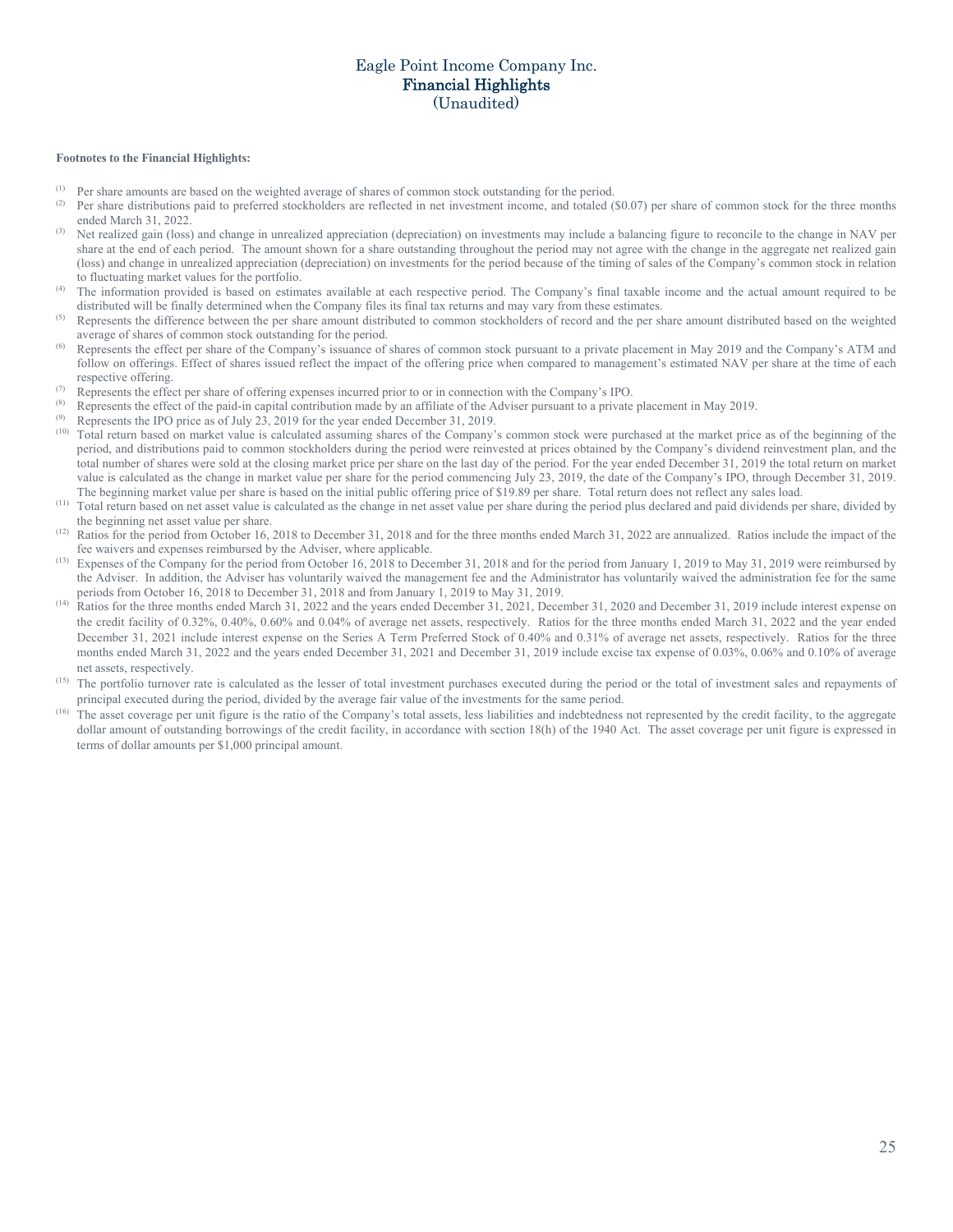# Eagle Point Income Company Inc. Financial Highlights (Unaudited)

Financial highlights for the period from October 4, 2018 (Commencement of Operations) to October 15, 2018 for the Members are as follows: For the period fr

| Per Unit Data                                                                         | For the period from<br>October 4, 2018<br>(Commencement of Operations)<br>to October 15, 2018 |            |  |  |
|---------------------------------------------------------------------------------------|-----------------------------------------------------------------------------------------------|------------|--|--|
| Net asset value at beginning of period                                                | S                                                                                             | 1,000.00   |  |  |
| Net investment income                                                                 |                                                                                               | 2.69       |  |  |
| Net change in unrealized appreciation (depreciation) on investments                   |                                                                                               | 0.51       |  |  |
| Net income (loss) and net increase (decrease) in net assets resulting from operations |                                                                                               | 3.20       |  |  |
| Net asset value at end of period                                                      |                                                                                               | 1,003.20   |  |  |
| Total return $(1)$                                                                    |                                                                                               | $0.32\%$   |  |  |
| Ratios and Supplemental Data:                                                         |                                                                                               |            |  |  |
| Net asset value at end of period                                                      | \$                                                                                            | 75,391,911 |  |  |
| Ratio of net investment income to average net assets $(1)$                            |                                                                                               | $0.27\%$   |  |  |
| Ratio of expenses to average net assets $(2)$                                         |                                                                                               | $0.00\%$   |  |  |
| Portfolio turnover rate $(3)$                                                         |                                                                                               | $0.00\%$   |  |  |
|                                                                                       |                                                                                               |            |  |  |

(1) Total return and ratio of net investment income to average net assets for the period from October 4, 2018 (Commencement of Operations) to October 15, 2018 are not annualized.

(2) No expenses were borne by the Company from October 4, 2018 (Commencement of Operations) to October 15, 2018.

(3) The Company did not enter transactions to purchase or sell securities from October 4, 2018 (Commencement of Operations) to October 15, 2018. As such, the portfolio turnover rate is 0.00%.

*Note: The above Financial Highlights for the period from October 4, 2018 (Commencement of Operations) to October 15, 2018 for Members represents the period when the Company was initially organized as a Delaware limited liability company.*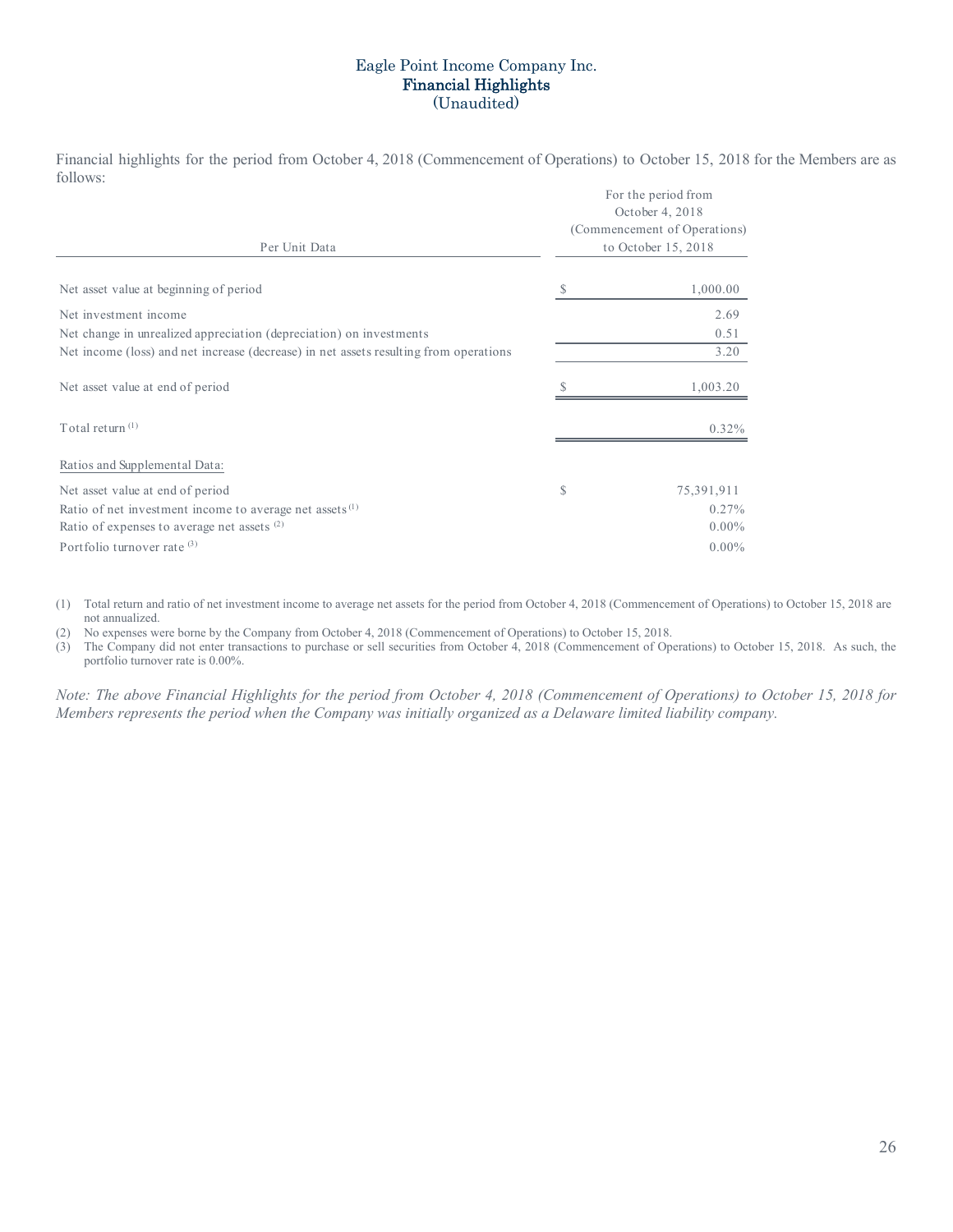# Eagle Point Income Company Inc. Supplemental Information (Unaudited)

### **Senior Securities Table**

Information about the Company's senior securities shown in the following table has been derived from the Company's financial statements as of and for the dates noted.

| Class                                     | Total Amount Outstanding<br><b>Exclusive of Treasury Securities</b><br>(in millions) | Asset Coverage Per Unit <sup>(1)</sup> | <b>Involuntary Liquidating</b><br>Preference Per Unit <sup>(2)</sup> | Average Market Value Per<br>Unit $(3)$ |
|-------------------------------------------|--------------------------------------------------------------------------------------|----------------------------------------|----------------------------------------------------------------------|----------------------------------------|
| For the three months ended March 31, 2022 |                                                                                      |                                        |                                                                      |                                        |
| Preferred Stock                           | \$38.04                                                                              | \$73.19                                | \$25                                                                 | \$25.10                                |
| Credit Facility (BNP Paribas)             | \$21.30                                                                              | \$8,162.63                             | N/A                                                                  | N/A                                    |
| For the year ended December 31, 2021      |                                                                                      |                                        |                                                                      |                                        |
| Preferred Stock                           | \$35.00                                                                              | \$78.24                                | \$25                                                                 | \$25.32                                |
| Credit Facility (BNP Paribas)             | \$19.55                                                                              | \$8,732.75                             | N/A                                                                  | N/A                                    |
| For the year ended December 31, 2020      |                                                                                      |                                        |                                                                      |                                        |
| Credit Facility (Société Générale)        | \$14.82                                                                              | \$7,960.52                             | N/A                                                                  | N/A                                    |
| For the year ended December 31, 2019      |                                                                                      |                                        |                                                                      |                                        |
| Credit Facility (Société Générale)        | \$13.74                                                                              | \$9,470.38                             | N/A                                                                  | N/A                                    |

<sup>(1)</sup> The asset coverage per unit figure is the ratio of the Company's total assets, less all liabilities and indebtedness not represented by senior securities, to the aggregate dollar amount of senior securities, as calculated separately for each of the Series A Term Preferred Stock and Credit Facilities in accordance with section 18(h) of the 1940 Act. With respect to the Series A Term Preferred Stock, the asset coverage per unit figure is expressed in terms of dollar amounts per share of outstanding preferred stock (based on a per share liquidation preference of \$25). With respect to the Credit Facilities, the asset coverage per unit figure is expressed in terms of dollar amounts per \$1,000 of indebtedness.

⁽²⁾The involuntary liquidating preference per unit is the amount to which a share of Preferred Stock would be entitled in preference to any security junior to it upon our involuntary liquidation.

⁽³⁾ The average market value per unit is calculated by taking the average of the closing price of the Series A Term Preferred Stock (NYSE: EICA).